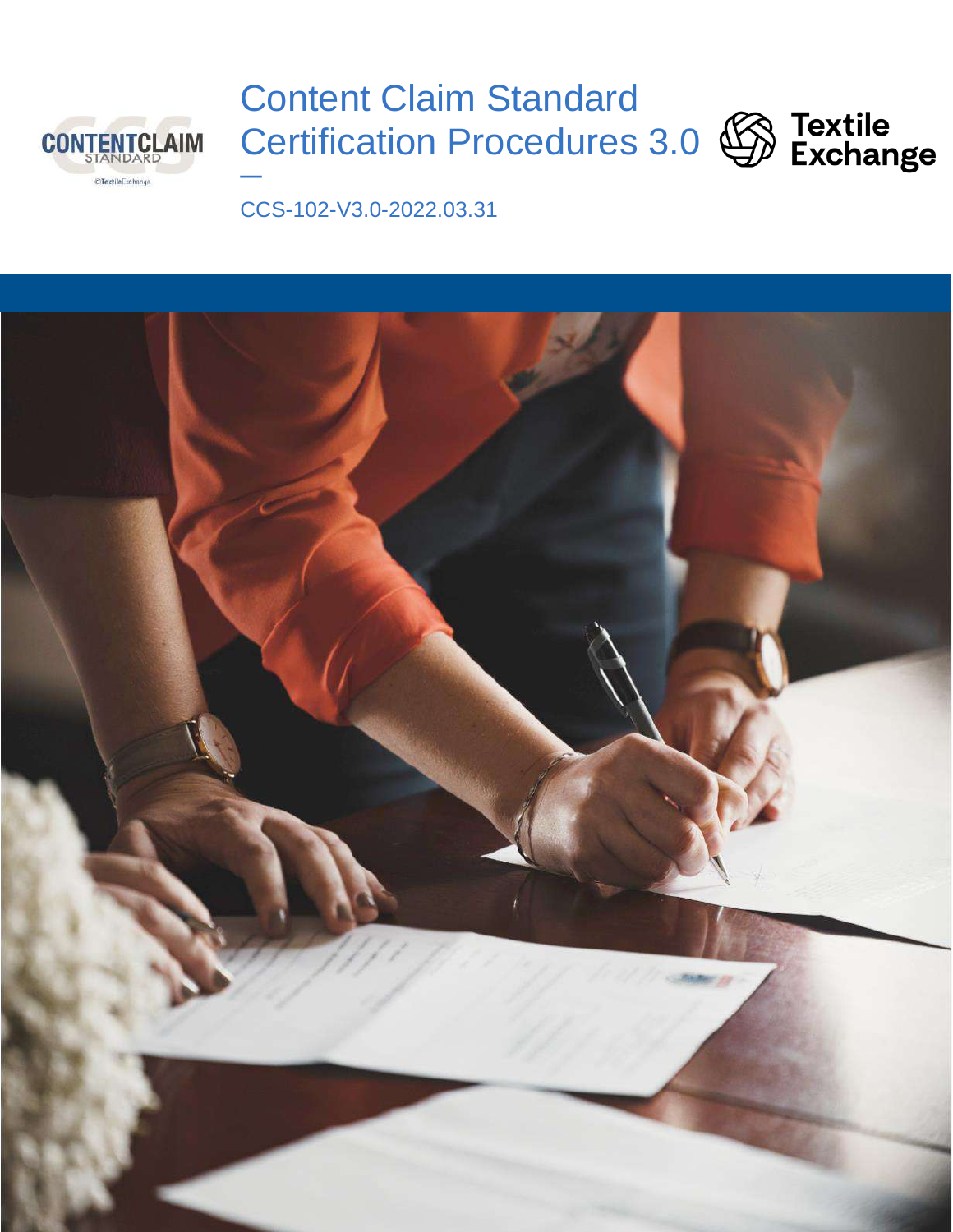



©2022 Textile Exchange. This publication is protected by copyright. All rights are reserved. Witten permission by Textile Exchange is required for reproduction in entirety or portion.

The *Content Claim Standard Certification Procedures 3.0* replaces *Content Claim Standard Certification Procedures 2.1* and is effective as of March 31, 2022. All assessments conducted after July 1, 2022 shall be conducted using the *Content Claim Standard Certification Procedures 3.0*. See section [A3.1.1](#page-5-0) for more details.

Cover photo credit Textile Exchange.

English is the official language of the *Content Claim Standard Certification Procedures*. In any case of inconsistency between versions, reference shall be made to the English version.

#### Disclaimer

Although reasonable care was taken in the preparation of this document, Textile Exchange and any other party involved in the creation of the document HEREBY STATE that the document is provided without warranty, either expressed or implied, of accuracy or fitness for purpose, AND HEREBY DISCLAIM any liability, direct or indirect, for damages or loss relating to the use of this document.

This is a voluntary procedures document and is not intended to replace the legal or regulatory requirements of any country.

#### Copyright

This publication is protected by copyright. Information or material from this publication may be reproduced in unaltered form for personal, non-commercial use. All other rights are reserved. Information or material from this publication may be used for the purposes of private study, research, criticism, or review permitted under the Copyright Act 1976.

Any reproduction permitted in accordance with the Copyright Act 1976 shall acknowledge the *Content Claim Standard Certification Procedures* as the source of any selected passage, extract, diagram, or other information.

The *Content Claim Standard Certification Procedures 3.0* will undergo a revision process at least every five years. The next revision is tentatively scheduled to begin in 2025, for completion in 2026. You may submit feedback to the document at any time; send to [Assurance@TextileExchange.org.](mailto:Assurance@TextileExchange.org) Points of clarification may be incorporated into supplementary and guidance documents prior to 2026. More substantive feedback or suggested changes will be collected and reviewed as part of the next revision of the document.

#### Document Revision History

*Content Claim Standard Certification Procedures 2.0*, released June 2020 Note: V2.0 is the earliest version of this document in order to align with versions of the CCS. *Content Claim Standard Certification Procedures 2.1*, released July 2021 *Content Claim Standard Certification Procedures 3.0*, released March 2022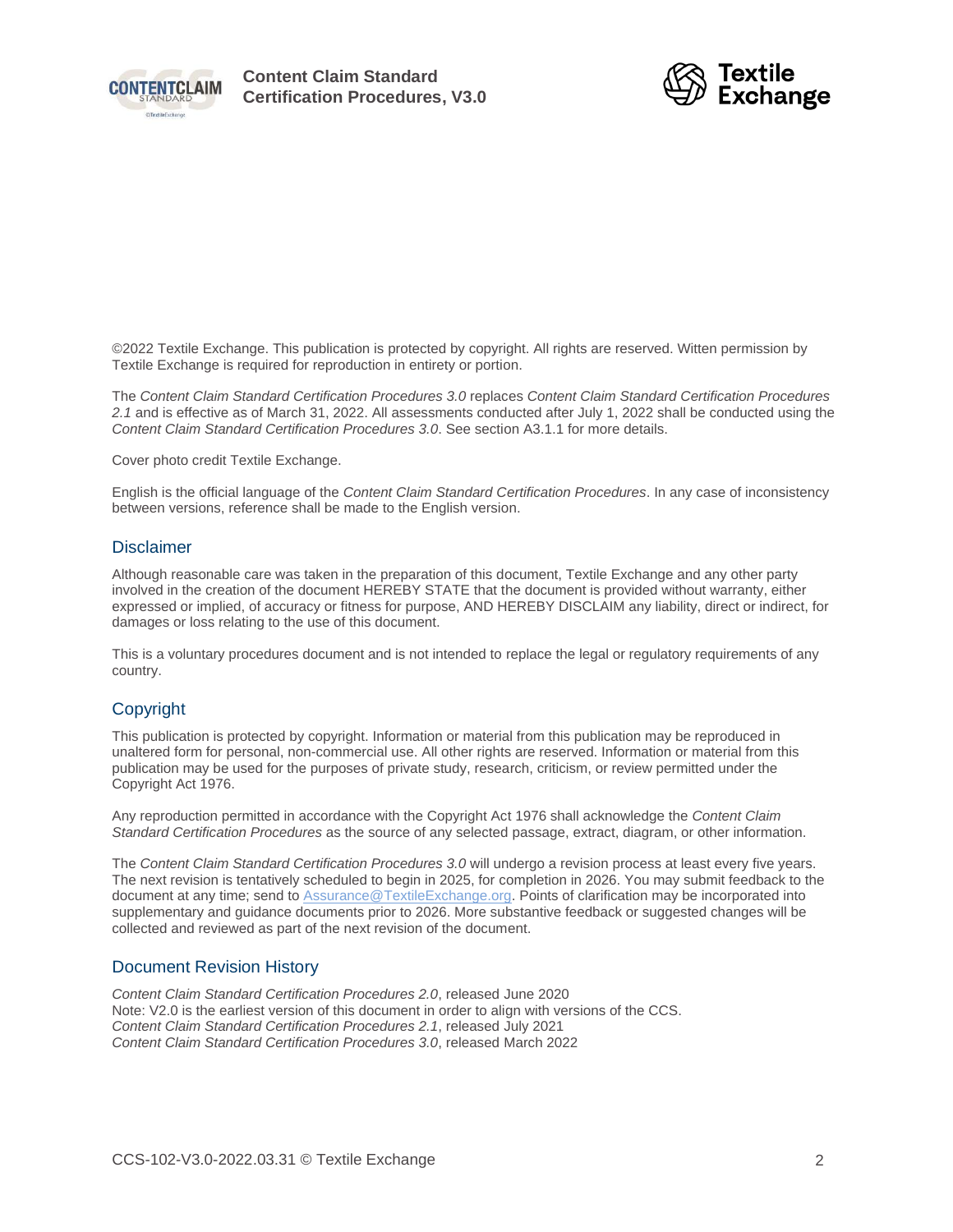



# **Contents**

| A1.              |  |
|------------------|--|
| A2.              |  |
| A3.              |  |
|                  |  |
| B1.              |  |
| B <sub>2</sub> . |  |
|                  |  |
| $C1$ .           |  |
|                  |  |
| D1.              |  |
| D1.1             |  |
| D <sub>1.2</sub> |  |
| D <sub>1.3</sub> |  |
| D <sub>2</sub> . |  |
| D2.1             |  |
| D <sub>2.2</sub> |  |
| D <sub>2.3</sub> |  |
| D2.4             |  |
| D <sub>2.5</sub> |  |
| D <sub>2.6</sub> |  |
| D <sub>2.7</sub> |  |
|                  |  |
| D <sub>3.1</sub> |  |
| D <sub>3.2</sub> |  |
| D <sub>3.3</sub> |  |
| D <sub>3.4</sub> |  |
| D <sub>3.5</sub> |  |
| D4.              |  |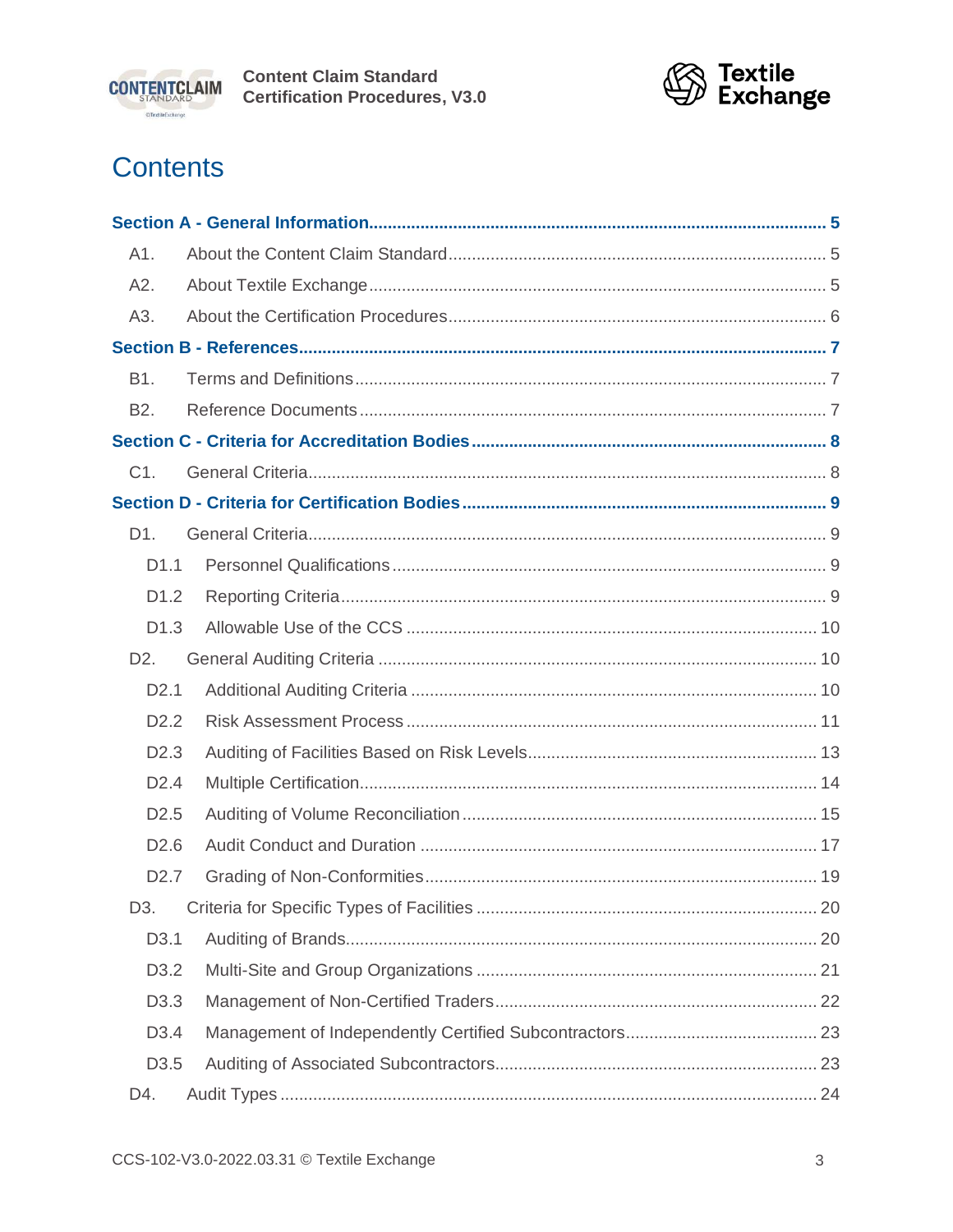



| D4.1             |                                                                                     |  |
|------------------|-------------------------------------------------------------------------------------|--|
| D4.2             |                                                                                     |  |
| D4.3             |                                                                                     |  |
| D <sub>4.4</sub> |                                                                                     |  |
| D <sub>5</sub> . |                                                                                     |  |
| D <sub>5.1</sub> |                                                                                     |  |
| D <sub>5.2</sub> |                                                                                     |  |
|                  |                                                                                     |  |
| E1.              |                                                                                     |  |
| E1.1             |                                                                                     |  |
| E2.              |                                                                                     |  |
| E2.1             |                                                                                     |  |
| E2.2             |                                                                                     |  |
|                  |                                                                                     |  |
| F1.              |                                                                                     |  |
| F1.1             |                                                                                     |  |
| F1.2             |                                                                                     |  |
| F <sub>1.3</sub> |                                                                                     |  |
| F2.              |                                                                                     |  |
| F2.1             |                                                                                     |  |
| F2.2             |                                                                                     |  |
|                  | Section G - Transfer of Certification Between Certification Bodies 36               |  |
|                  |                                                                                     |  |
|                  |                                                                                     |  |
|                  |                                                                                     |  |
|                  |                                                                                     |  |
|                  |                                                                                     |  |
|                  | Appendix C1. Maximum Number of Audits for Sites with Physical Possession of Claimed |  |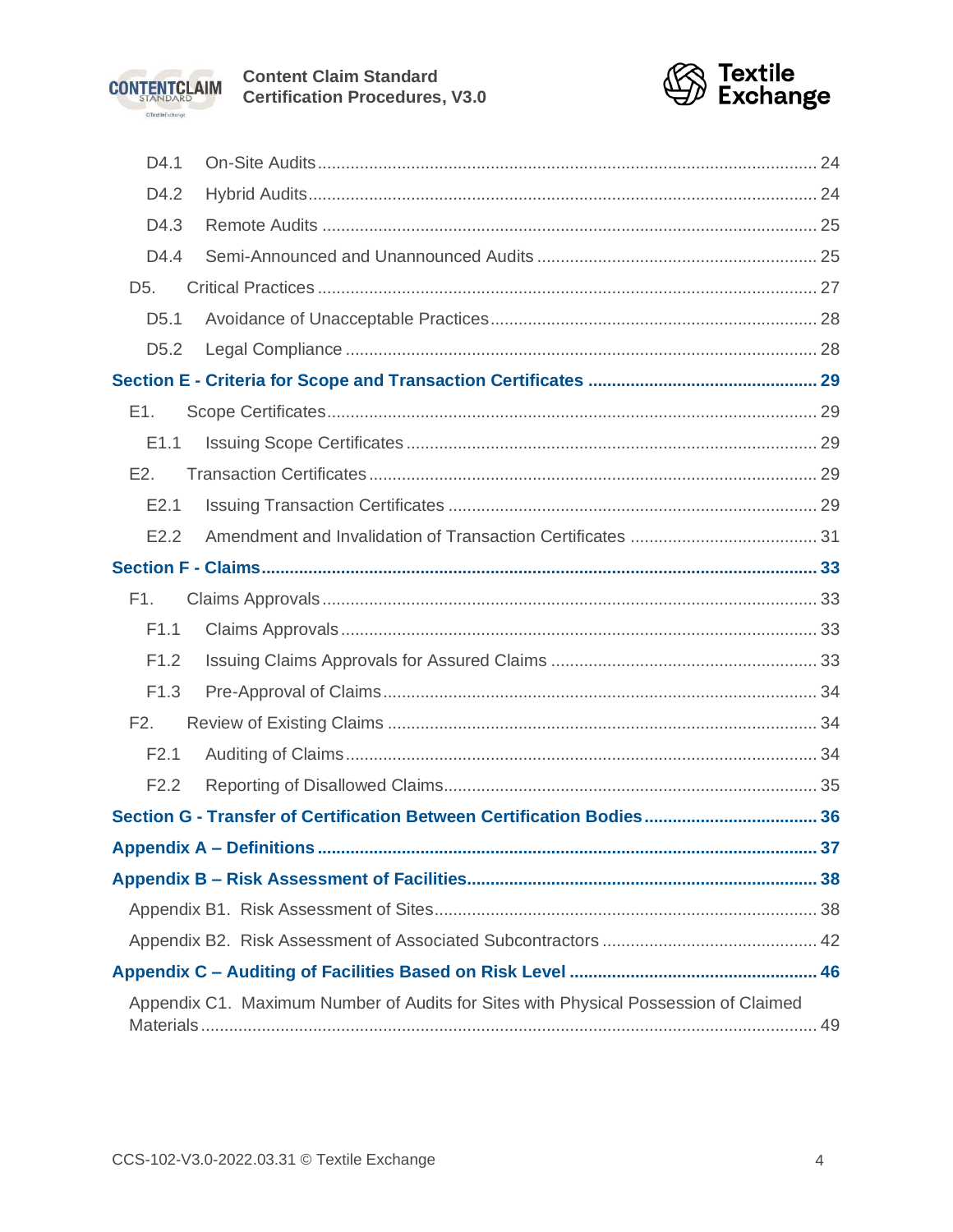

**Content Claim Standard Certification Procedures, V3.0**



## <span id="page-4-0"></span>Section A - General Information

### <span id="page-4-1"></span>A1. About the Content Claim Standard

The Content Claim Standard (CCS) is an international, voluntary standard that sets criteria for third-party certification of chain of custody. The goal of the CCS is to ensure the accuracy of content claims. The Content Claim Standard is owned and managed by Textile Exchange.

The CCS does not include criteria related to product quality or legal compliance. Textile Exchange expects all organizations certified under Textile Exchange standards to comply with all applicable local, national, and international laws and regulations at all times. The criteria in the Content Claim Standard (CCS) may be more or less strict, or equivalent to applicable laws. Where applicable laws and/or regulations are stricter than the CCS criteria, the law will take precedence. Where CCS criteria are stricter, the criteria of the CCS will take precedence. The intent is that where laws and the standard criteria overlap, the strictest takes precedence. Each organization is expected to ensure their own compliance with applicable laws. If there is concern that a Textile Exchange standard is in conflict with an applicable law, the organization's certification body should contact Textile Exchange.

Individual sites are certified by independent third-party certification bodies using annual audits. Material is tracked from the origin to the *final product*, following the criteria of Textile Exchange's Content Claim Standard (CCS). For more information, please visit: [TextileExchange.org/Standards](https://textileexchange.org/Standards/).

## <span id="page-4-2"></span>A2. About Textile Exchange

Textile Exchange is a global nonprofit that creates leaders in the sustainable fiber and materials industry. The organization develops, manages, and promotes a suite of leading industry standards as well as collects and publishes vital industry data and insights that enable brands and retailers to measure, manage, and track their use of preferred fiber and materials. 

With a membership that represents leading brands, retailers, and suppliers, Textile Exchange has, for years, been positively impacting climate through accelerating the use of preferred fibers across the global textile industry and is now making it an imperative goal through its [2030 Strategy: Climate+.](https://textileexchange.org/2030-strategy-climate-plus/) Under the Climate+ strategic direction, Textile Exchange will be the driving force for urgent climate action with a goal of 45% reduced CO2 emissions from textile fiber and material production by 2030.

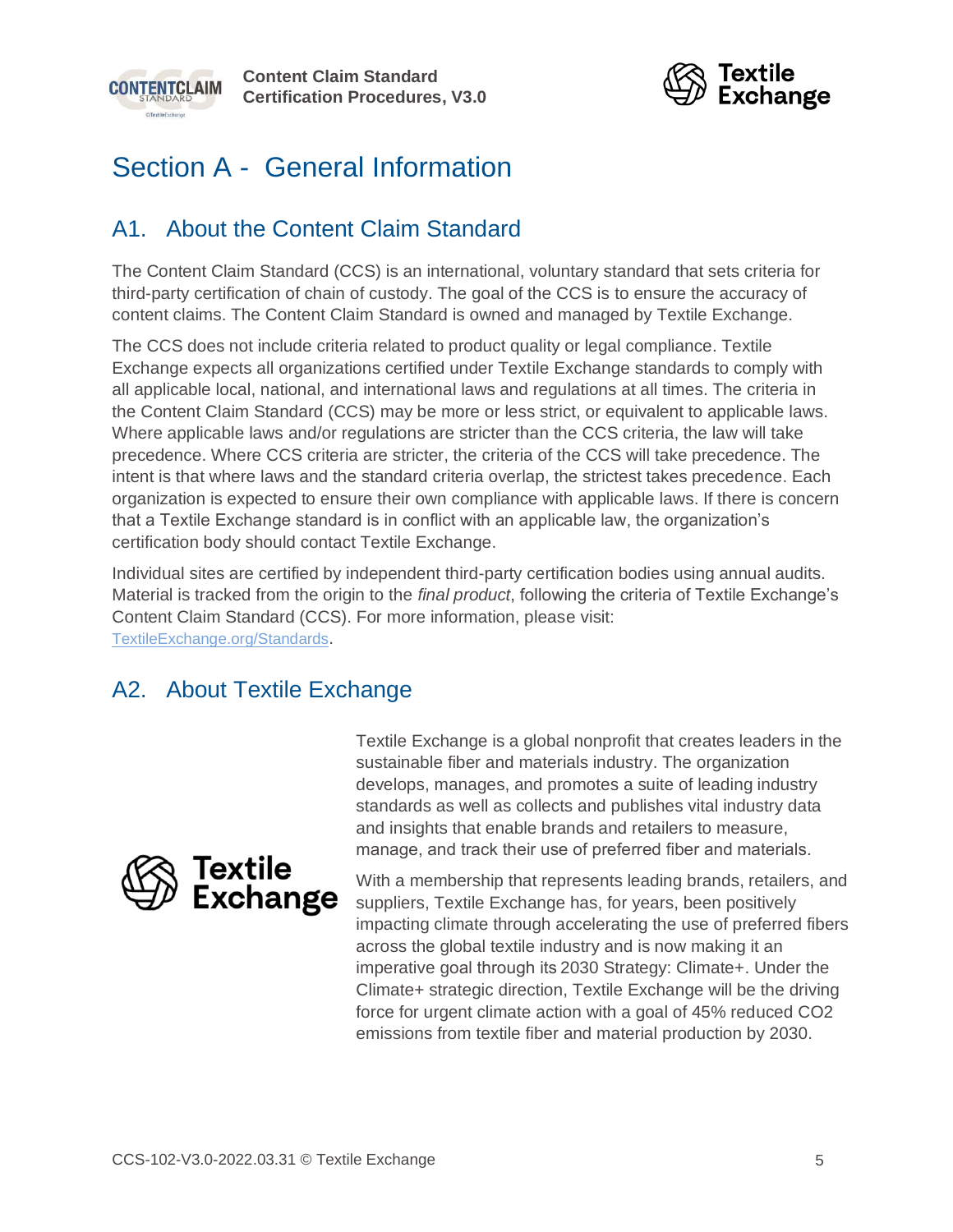

**Content Claim Standard Certification Procedures, V3.0**



### <span id="page-5-1"></span>A3. About the Certification Procedures

The CCS Certification Procedures present normative criteria for *accreditation bodies* and *certification bodies* which are specific to the Content Claim Standard. These criteria are in addition to the criteria for all Textile Exchange standards, which can be found in *ASR-101 Accreditation and Certification Procedures for Textile Exchange Standards*.

The CCS Certification Procedures V3.0 have been developed as a supplemental document to align with the Content Claim Standard V3.0.

<span id="page-5-0"></span>**A3.1.1** The following implementation timelines apply:

- a. The *Content Claim Standard Certification Procedures 3.0* replaces the *Content Claim Standard Certification Procedures 2.1* and is effective as of March 31, 2022.
- b. All audits and assessments conducted on or after July 1, 2022 or using the *Content Claim Standard (CCS) 3.0* shall be conducted using the *Content Claim Standard Certification Procedures 3.0*.
- c. As an exception to the *brand* certification requirement according to *CCS-101-V3.0 Content Claim Standard*, section B1.1: **Brands are not required to be certified to CCS 3.0 until April 1, 2023**.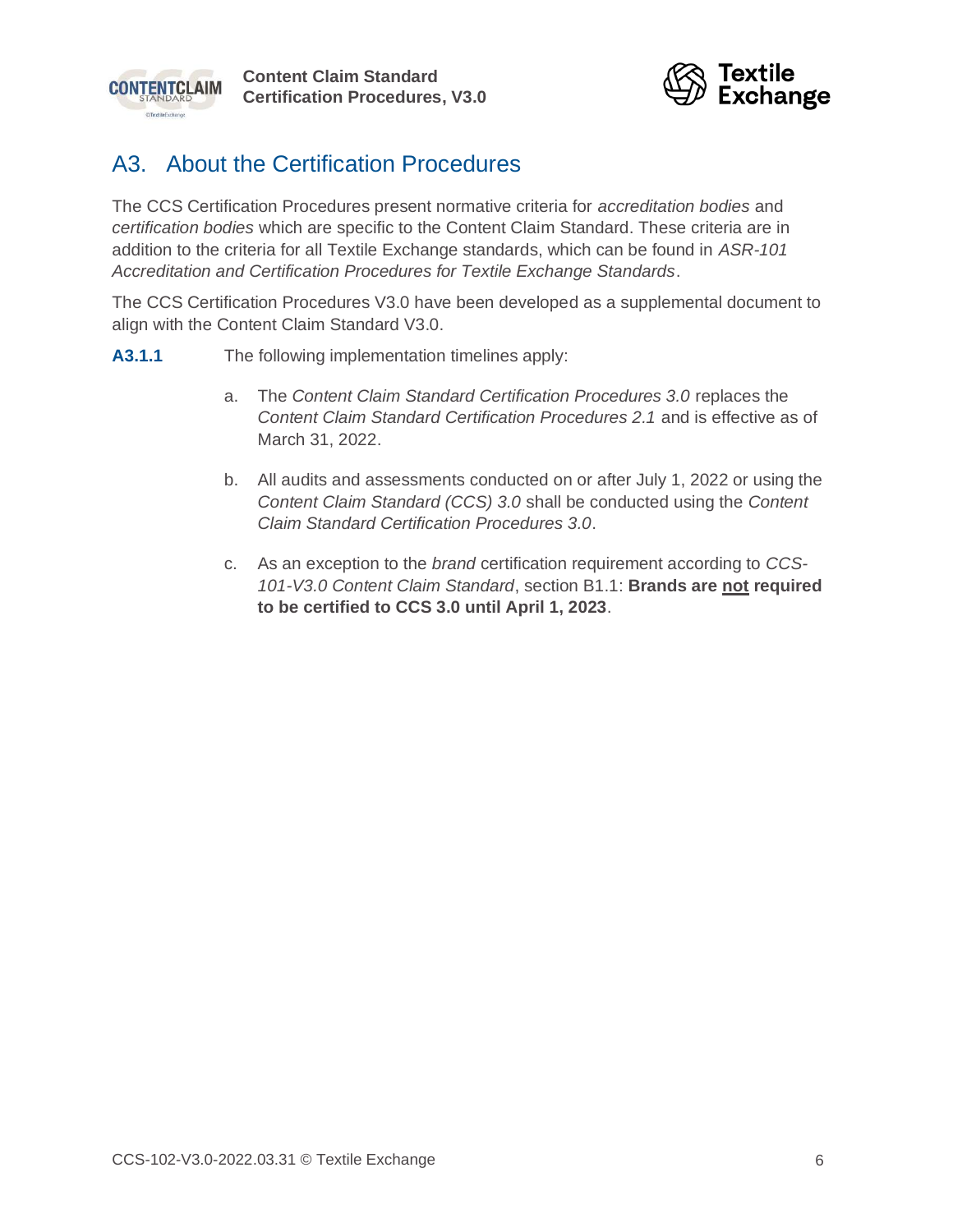



## <span id="page-6-0"></span>Section B - References

### <span id="page-6-1"></span>B1. Terms and Definitions

Refer to *TE-101 Terms and Definitions for Textile Exchange Standards and Related Documents* for definitions of terms used in these procedures. Defined terms are shown in italics in their first use in this document and further in the document for clarity.

### <span id="page-6-2"></span>B2. Reference Documents

The following key documents are used for conducting CCS certification. It is essential that they are used alongside this document.

- a. *[CCS-101-V3.0 Content Claim Standard](https://textileexchange.org/documents/content-claim-standard-ccs/)* ("CCS")
- b. *[CCS-105 Policy for Alternative Volume Reconciliation](https://textileexchange.org/documents/policy-for-alternative-volume-reconciliation-vr2/)* (VR2)
- c. *CCS-106 Policy for Supply Chain Group Certification*
- d. *CCS-107 Policy for Multi-Site Certification with Sampling of Sites*
- e. *[CCS-201 CCS User Manual](https://textileexchange.org/documents/ccs-user-manual/)*
- f. *[ASR-101 Accreditation and Certification Procedures for Textile Exchange](https://textileexchange.org/documents/accreditation-and-certification-procedures/)  [Standards](https://textileexchange.org/documents/accreditation-and-certification-procedures/)* ("ACP")
- g. *[ASR-103 Policy for Scope Certificates](https://textileexchange.org/documents/policy-for-scope-certificates/)*
- h. *[ASR-104 Policy for Transaction Certificates](https://textileexchange.org/documents/policy-for-transaction-certificates/)*
- i. *[ASR-112 Procedure for the Withdrawal of Certification Body Licensing](https://textileexchange.org/documents/procedure-for-the-withdrawal-of-certification-body-licensing/)*
- j. *[ASR-213 Materials, Processes, & Products Classification](https://textileexchange.org/documents/materials-processes-products-classification/)*
- k. *[TE-101 Terms and Definitions for Textile Exchange Standards](https://textileexchange.org/documents/terms-and-definitions-for-textile-exchange-standards-and-related-documents/)*
- l. *[TE-301 Standards Claims Policy](https://textileexchange.org/documents/standards-claims-policy/)*
- m. *ILO C182 – Worst Forms of Child Labour Convention, 1999 (No. 138 and 182)*
- n. *ILO C029 – Forced Labour Convention, 1930 (No. 29 and 105)*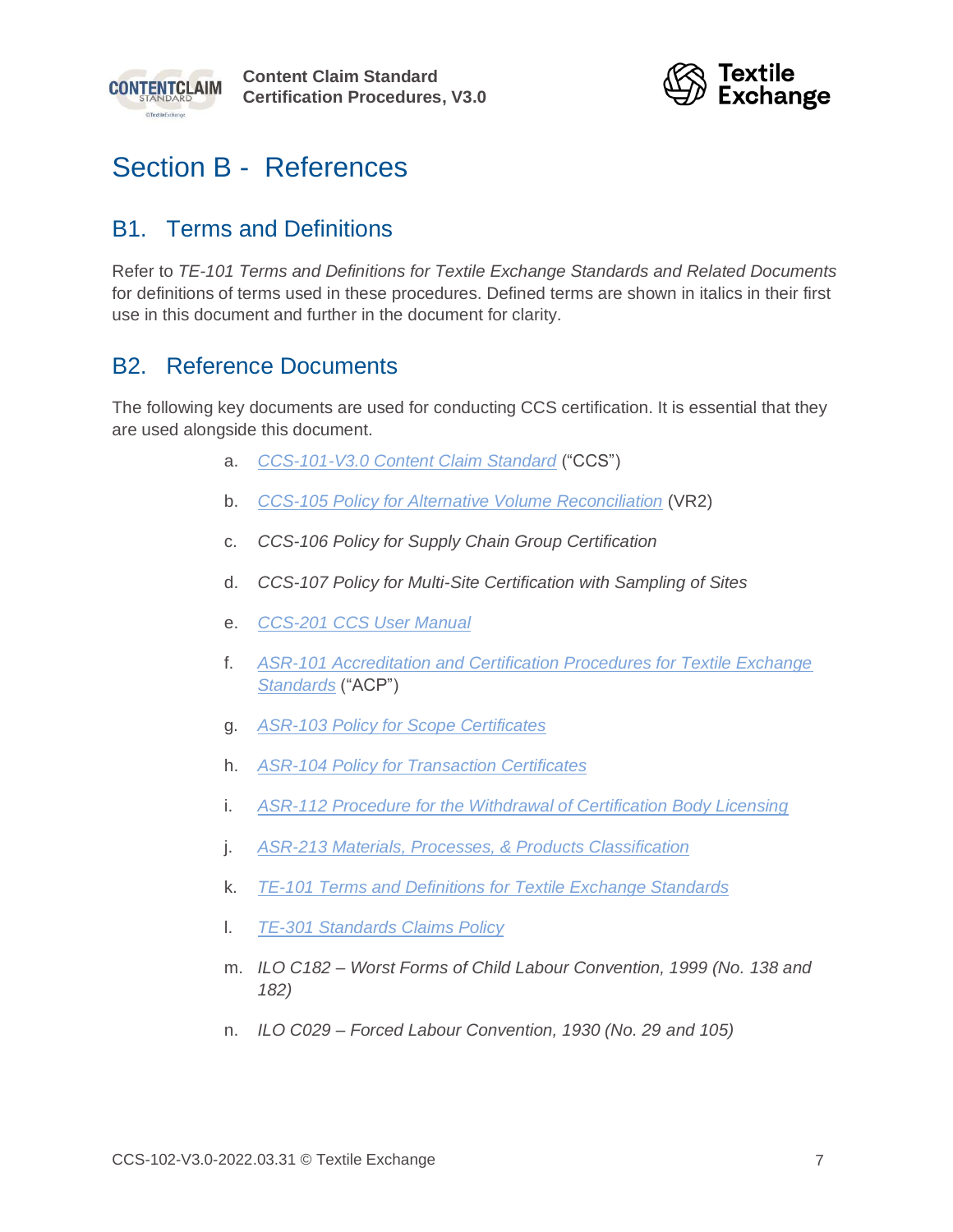



## <span id="page-7-0"></span>Section C - Criteria for Accreditation Bodies

### <span id="page-7-1"></span>C1. General Criteria

- <span id="page-7-2"></span>**C1.1.1** The accreditation body shall employ at least one key staff member, or have regular access to an individual, with a degree or diploma in textile engineering, or with five years of experience in each applicable sector included in the scope of organizations to be audited (e.g. garment manufacturing or scouring of animal fiber).
- **C1.1.2** The accreditation body shall request approval from Textile Exchange for each staff member required per [C1.1.1](#page-7-2) to verify the staff member's relevant experience and competence. The accreditation body shall request approval using the following methods:
	- a. The accreditation body shall send each staff member's curriculum vitae to Textile Exchange as requested during the accreditation body application process.
	- b. If key staff members change, the accreditation body shall send the curriculum vitae of new key staff members to Textile Exchange via e-mail to [Assurance@TextileExchange.org.](mailto:assurance@textileexchange.org)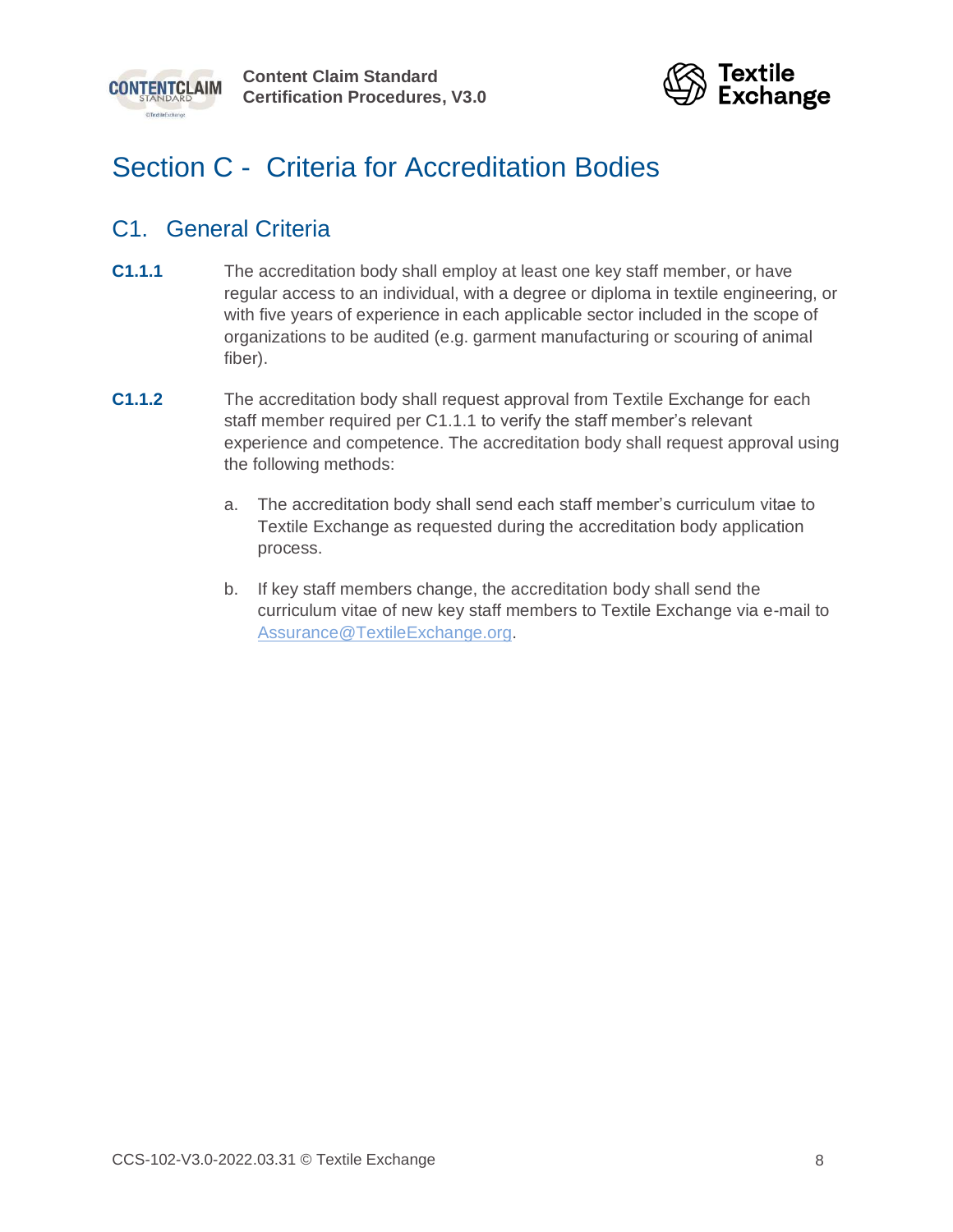



## <span id="page-8-0"></span>Section D - Criteria for Certification Bodies

### <span id="page-8-1"></span>D1. General Criteria

### <span id="page-8-2"></span>D1.1 Personnel Qualifications

- <span id="page-8-4"></span>**D1.1.1** The certification body shall have at least one key staff member with a degree or diploma in textile engineering, or with five years of experience in each applicable sector included in the scope of organizations to be audited (e.g. garment manufacturing or scouring of animal fiber).
- **D1.1.2** All auditors and certification decision makers shall have access to consult with a certification body staff member qualified under [D1.1.1](#page-8-4) for complex or unusual situations to ensure that all applicable criteria are met.

### <span id="page-8-3"></span>D1.2 Reporting Criteria

- **D1.2.1** The certification body shall report the following information to Textile Exchange quarterly. Data shall be reported in a format specified by Textile Exchange (i.e. dTrackit requirements) or in an alternate format which has been approved by Textile Exchange:
	- a. A Non-Conformity Report which includes:
		- i. A list of non-conformities issued to certified organizations, or their related sites or subcontractors, based on the criteria of the CCS 3.0; and
		- ii. A list of exemptions issued or applied to sites. This includes exemptions issued by Textile Exchange for a specific site or organization, as well as exemptions issued more generally for sites or organizations which meet particular conditions (e.g. which may be applied to all sites in a specific country).
	- b. Reporting criteria in *ASR-103 Policy for Scope Certificates;*
	- c. Reporting criteria in *ASR-104 Policy for Transaction Certificates*;
	- d. Reporting criteria in *ASR-101 Accreditation and Certification Procedures*; and
	- e. Reporting criteria as defined by the certification procedures for the Standard.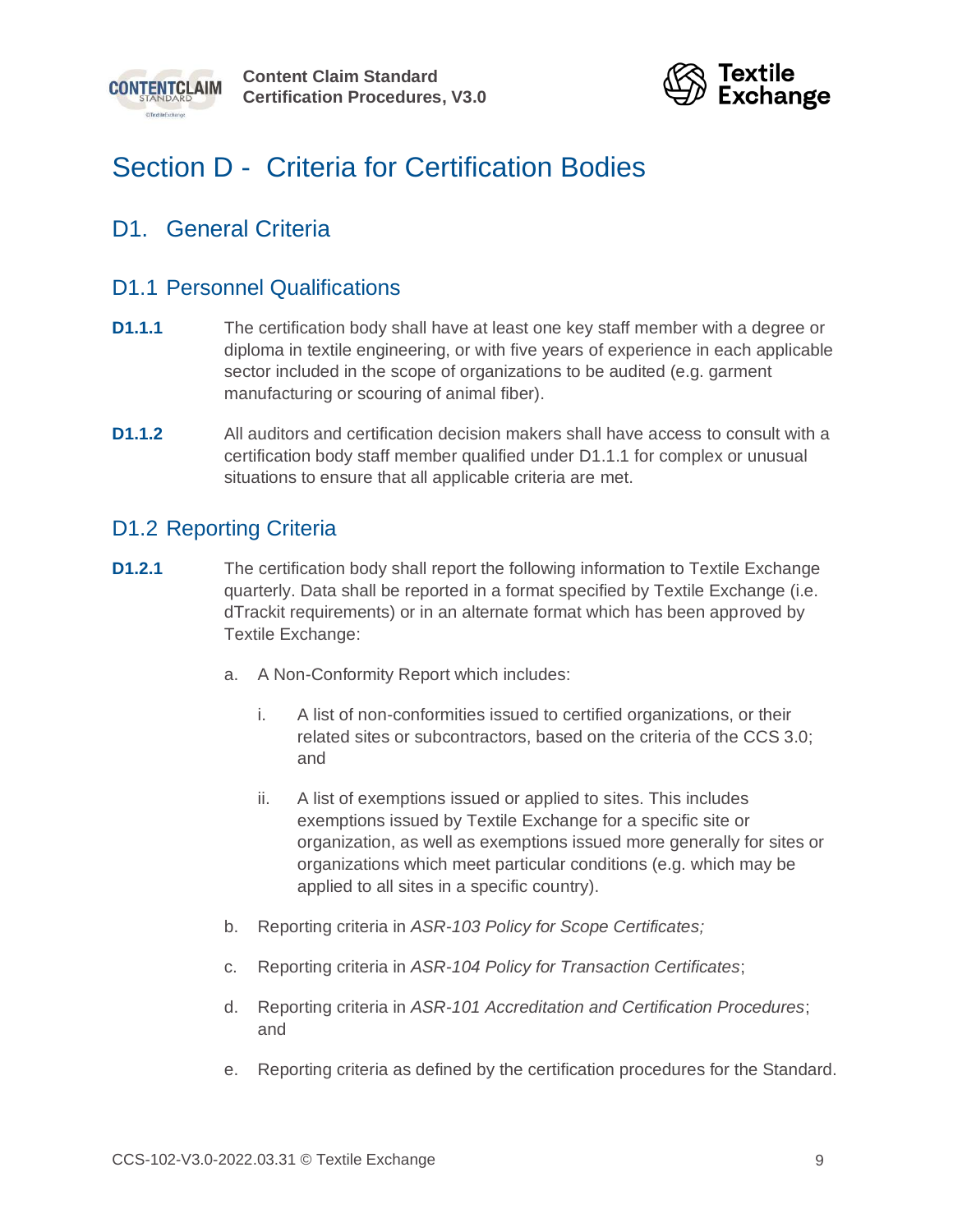



- **D1.2.2** For at least five years, the certification body shall keep the following records on file for each certified organization and for each organization which was formerly certified by the certification body:
	- a. Scope certificate data, including records of past scope certificates and changes to the scope of certification;
	- b. Transaction certificate data, including all past transaction certificates issued with supporting documents (see [E2.1\)](#page-28-4);
	- c. Copies of all incoming and outgoing transaction certificates; and
	- d. Volume reconciliation records used for issuing transaction certificates, including records of the material used per incoming transaction certificate.

### <span id="page-9-0"></span>D<sub>1.3</sub> Allowable Use of the CCS

- **D1.3.1** The certification body shall only issue certification using the CCS in the following scenarios:
	- a. For primary scopes to Textile Exchange standards, where the primary standard requires that the CCS be evaluated and where the certification body is licensed for the applicable accreditation scope;
	- b. For GRS secondary scopes, where the certification body is licensed for GRS;
	- c. For secondary scopes to other Textile Exchange standards; and
	- d. For claims outside of Textile Exchange standards in accordance with *CCS-103 Using the CCS Outside of Textile Exchange Standards*.

### <span id="page-9-1"></span>D2. General Auditing Criteria

#### <span id="page-9-2"></span>D2.1 Additional Auditing Criteria

**D2.1.1** The certification body shall comply with all criteria in the *ASR-101 Accreditation and Certification Procedures for Textile Exchange Standard*.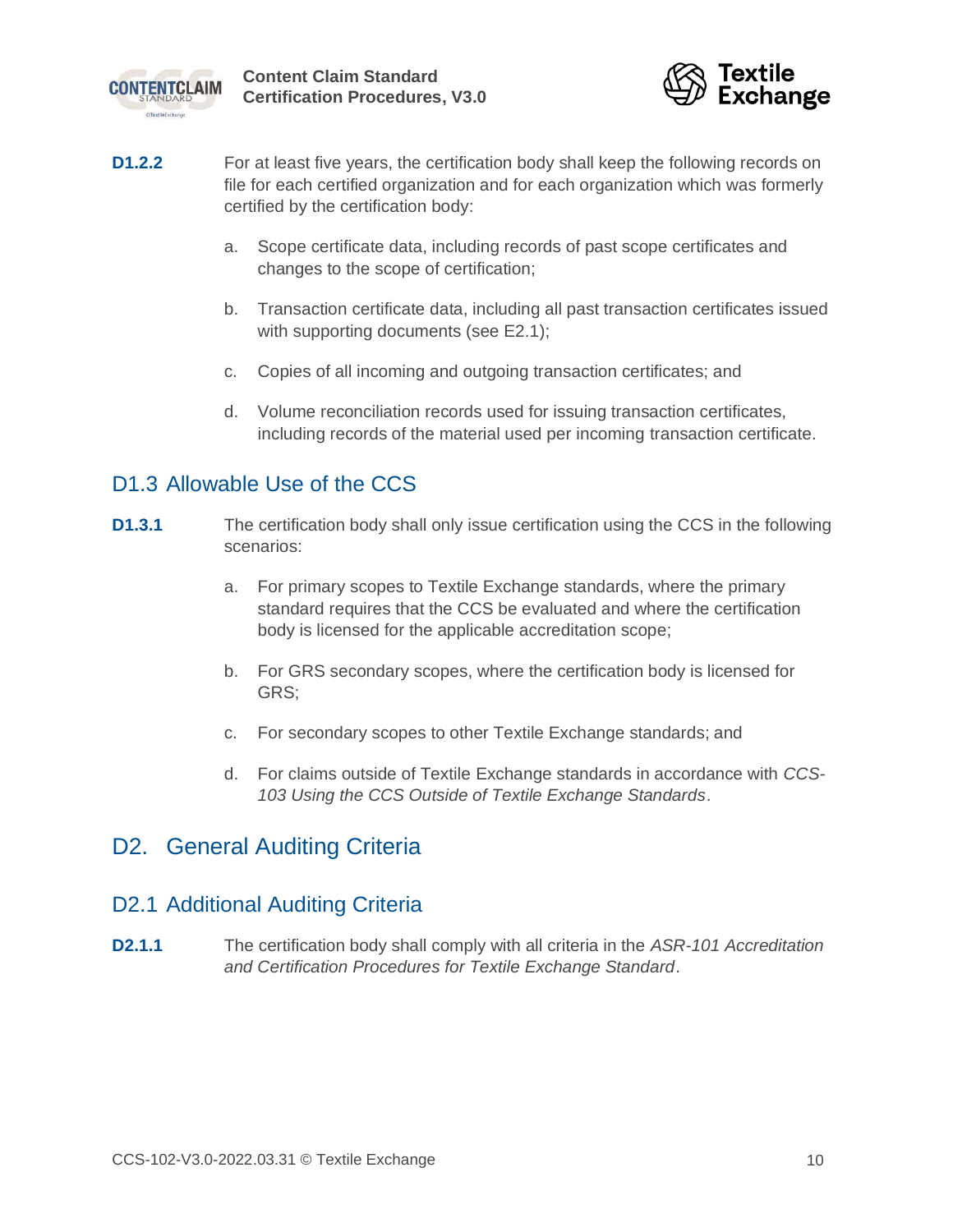



<span id="page-10-1"></span>**D2.1.2** Where transaction certificates are approved without the verification of financial records due to the unavailability of bank receipts (see [E2.1.1\)](#page-28-5): the certification body shall check financial records (e.g. bank receipt, SWIFT, letter of credit, Income tax records) of certified input and output materials per scope certificate holder using the below sampling method to detect if any substitution of certified and non-certified material has occurred in the previous scope certificate validity period:

| <b>Number of transaction</b><br>certificates per scope<br>certificate issued in the<br>last 12 months | <b>Number of transaction certificates per</b><br>scope certificate for which financial<br>records shall be reviewed |
|-------------------------------------------------------------------------------------------------------|---------------------------------------------------------------------------------------------------------------------|
| 1 to $100$                                                                                            | At least 5 transaction certificates or 5% of<br>the total, whichever is greater.                                    |
| 101 to 500                                                                                            | At least 10 transaction certificates or 2% of<br>the total, whichever is greater.                                   |
| 501 to 1000                                                                                           | At least 15 transaction certificates or 1.5%<br>of the total, whichever is greater.                                 |
| >1001                                                                                                 | Half the square root of the total number of<br>transaction certificates.                                            |

**D2.1.3** The certification body shall check if output product quality is technically feasible based on input product quality and review product quality test reports. See additional information and references in the certification procedures of the relevant Textile Exchange standard(s).

### <span id="page-10-0"></span>D2.2 Risk Assessment Process

The purpose of the risk assessment process is to help certification bodies identify the higher risk activities of an organization and allocate greater auditing resources to higher risk activities while recognizing that lower risk activities do not need the same level of scrutiny.

**D2.2.1** In accordance with the ACP and prior to any certification agreement being signed with the organization or certified company renewing certification, the certification body shall review whether the organization is eligible for certification, including whether they are prohibited from becoming certified in accordance with *[ASR-225](https://textileexchange.org/documents/list-of-banned-organizations/)  [List of Banned Organizations](https://textileexchange.org/documents/list-of-banned-organizations/)*.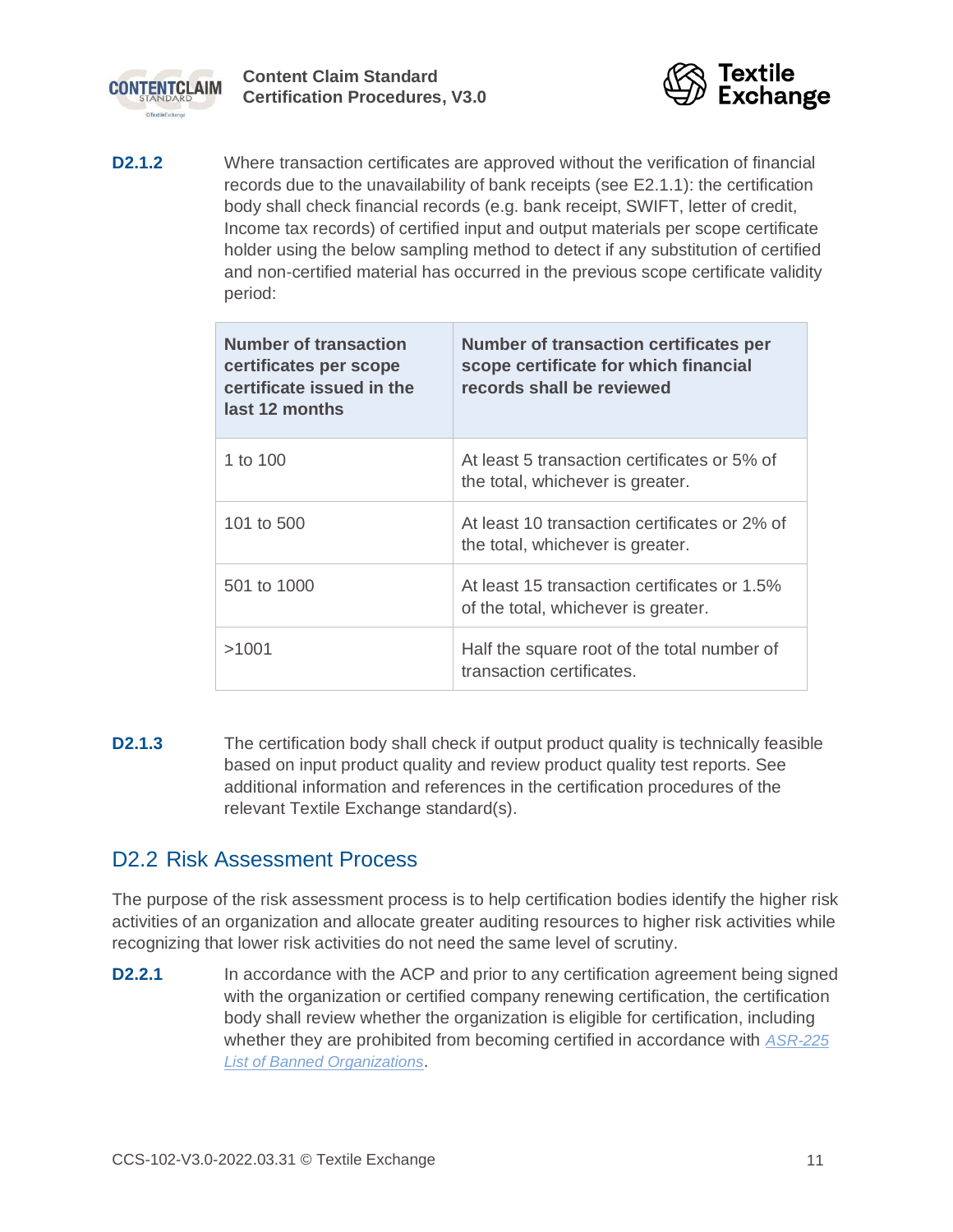



- <span id="page-11-2"></span><span id="page-11-0"></span>**D2.2.2** Prior to determining the risk level, the certification body shall also conduct a background check on the organization to understand its past certification history, legal obligations, and detect potential fraud. To determine the risk level, the certification body:
	- a. Shall consider feedback (solicited or unsolicited, such as media reports) which has been received about the organization.
	- b. Should include, at a minimum, information about legal compliance history (e.g. past prosecutions for animal welfare issues) of the applicable organization.
	- c. Shall use any findings of the background check that indicate a high probability of the site not meeting critical or major criteria to raise the risk level (see [D2.2.4\)](#page-12-1) to the high risk level. In such cases, the certification body shall:
		- i. Inform the organization of the adjusted risk level and the reasoning used to change it, and
		- ii. In the case of disagreement by the organization about the assigned high risk level, notify the site that they have the right to file a complaint with Textile Exchange as per *ASR-110 Complaints and Feedback Policy*.
- <span id="page-11-1"></span>**D2.2.3** Prior to each audit and before a site is added to a scope certificate, the certification body shall:
	- a. Conduct a risk assessment following the process in the ACP Appendix C;
	- b. Assign a risk level for each site and each subcontractor (see Appendix B: Risk Assessment of Facilities); and
	- c. Conduct audits in accordance with [D2.3](#page-12-0) with the following exceptions:
		- i. Sites with a *primary scope*, where the primary standard or its certification procedures include other criteria to determine auditing frequency and sampling (e.g. farm groups);
		- ii. Sites included in a supply chain group certification or in a multi-site scope certificate as described in *CCS-106 Policy for Supply Chain Group Certification* or *CCS-107 Policy for Multi-Site Certification with Sampling of Sites*;
		- iii. The certification body has determined a site to be a high risk site through the background check according to [D2.2.2;](#page-11-0) and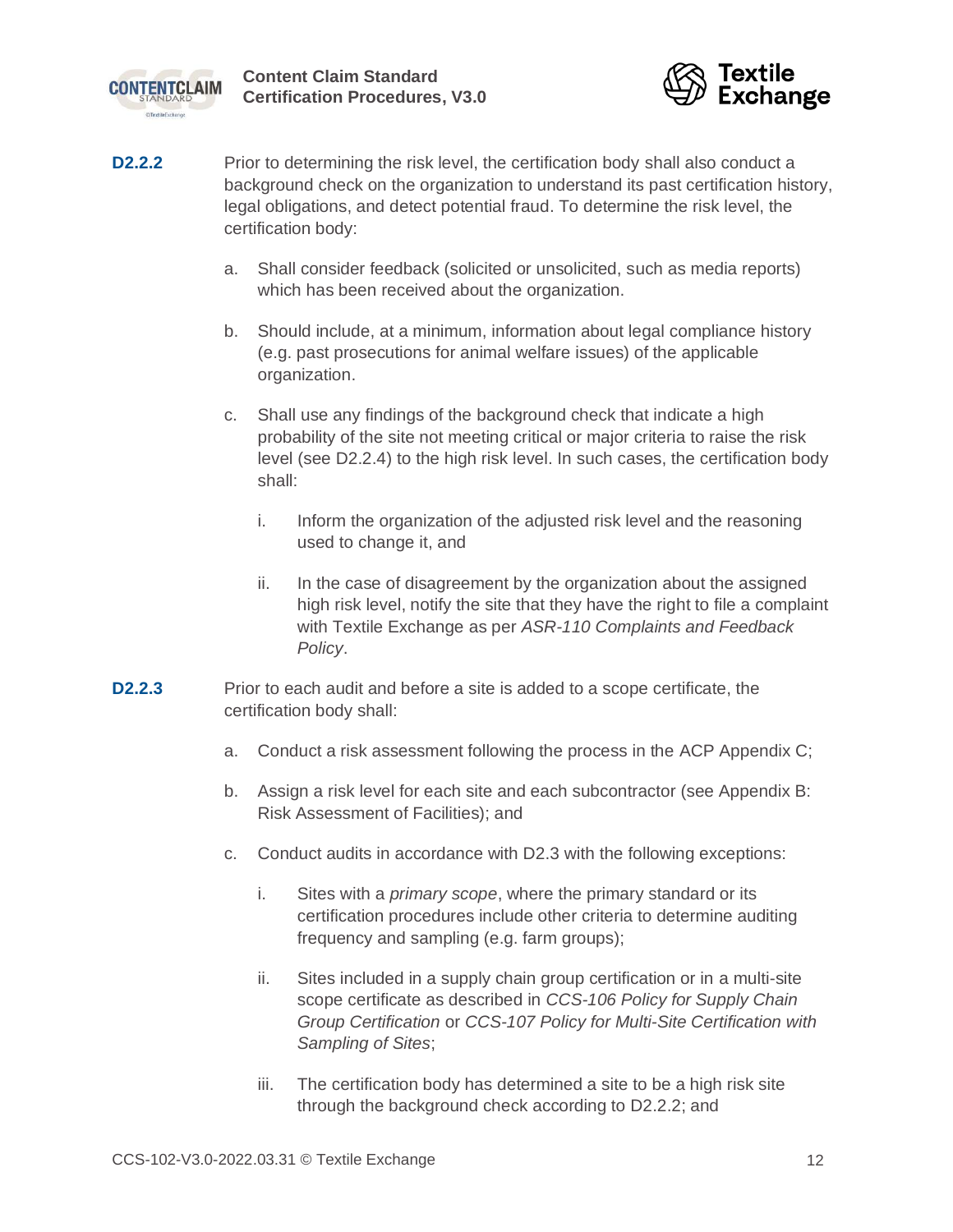



- iv. When the site circumstance does not fall within [D2.2.4](#page-12-1) or [D2.2.5,](#page-12-2) then the certification body shall contact Textile Exchange for guidance by sending an e-mail to [Assurance@TextileExchange.org](mailto:Assurance@TextileExchange.org).
- <span id="page-12-1"></span>**D2.2.4** For each risk assessment, the certification body shall assign the risk level for **sites** according to Appendix B1: Risk Assessment of Sites.
	- a. The certification body shall review the criteria level questions in order from high to medium to low. If any question is answered yes, that risk designation applies.
	- b. If the operations of a site fall outside of the scenarios covered by Appendix B1, the certification body shall contact Textile Exchange by sending an email to [Assurance@TextileExchange.org](mailto:Assurance@TextileExchange.org).
- <span id="page-12-3"></span><span id="page-12-2"></span>**D2.2.5** For each risk assessment, the certification body shall assign the risk level for **associated subcontractors** according to Appendix B2: Risk Assessment of Associated Subcontractors.
	- a. The certification body shall review the criteria level questions in order from high to medium to low. If any question is answered yes, the corresponding risk designation applies.
	- b. For auditing of independently certified subcontractors, see Section [D3.4](#page-22-0) Management of Independent Certified Subcontractors.
	- c. If the operations of an associated subcontractor fall outside of the scenarios covered by Appendix B2, the certification body shall contact Textile Exchange by sending an e-mail to **[Assurance@TextileExchange.org](mailto:Assurance@TextileExchange.org)**.

### <span id="page-12-0"></span>D2.3 Auditing of Facilities Based on Risk Levels

- **D2.3.1** The certification body shall use Appendix C: Auditing of Facilities Based on Risk Level to determine frequency and intensity of audits if the following conditions apply:
	- a. The audit is an initial audit (See Appendix A Definitions) carried out by the certification body conducting the assessment;
	- b. There was no period of non-certification between the preceding and succeeding certification body. In the case of a lapse in certification, the certification body shall conduct a new risk assessment according to [D2.2.3;](#page-11-1) or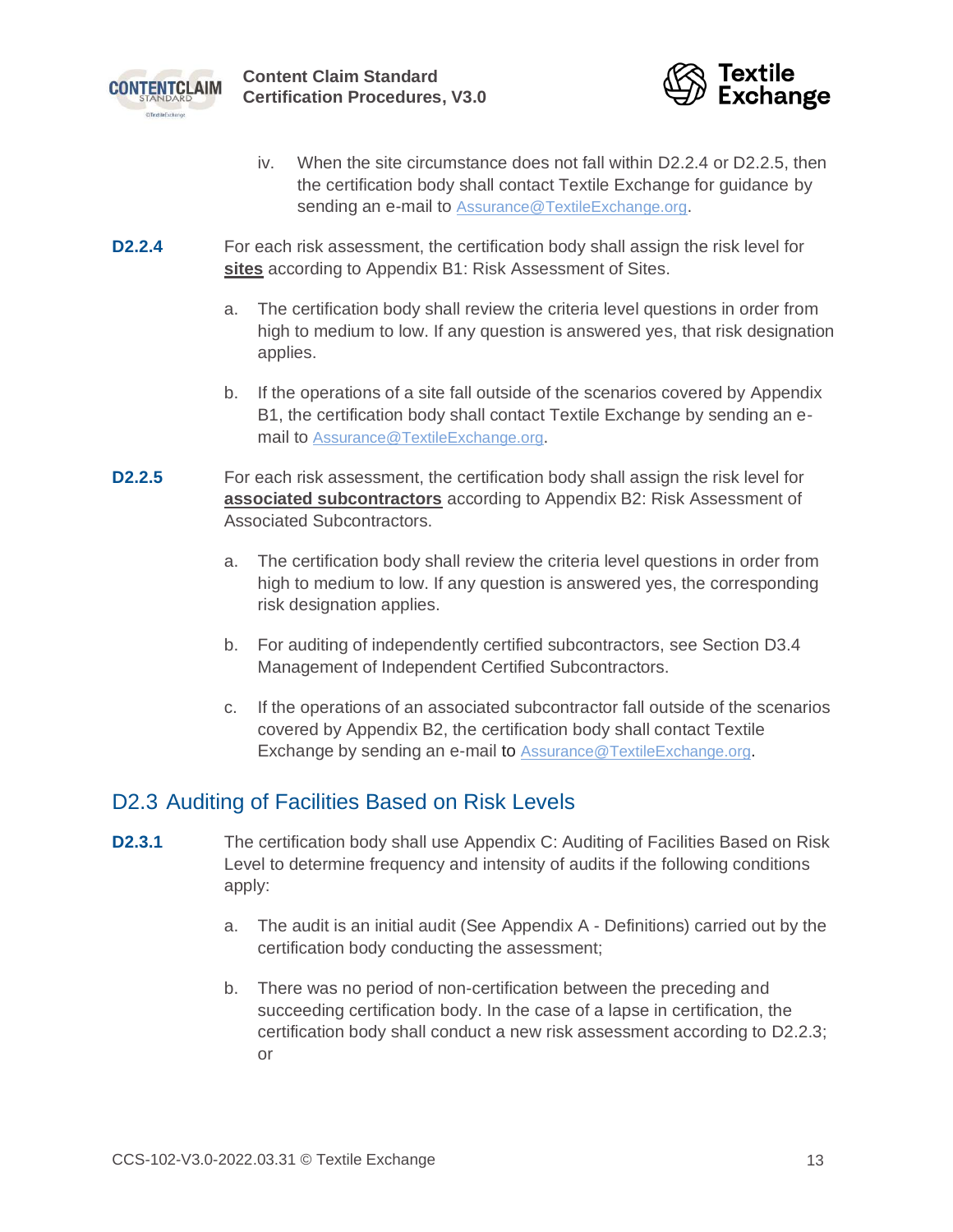<span id="page-13-2"></span>



- c. If a site moves from lower risk level to a higher risk level as a result of the risk assessment, the certification body shall treat the risk level and frequency as if it were an initial audit.
- **D2.3.2** In addition to the auditing method and minimum number of sites with physical possession of claimed material that the certification body is required to audit in [D2.3.3](#page-13-1) for each organization, the certification body shall not audit additional sites with physical possession of claimed material in excess of the sampling method in Appendix C1 – Maximum Number of Audits for Sites with Physical Possession of Claimed Material. The following criteria apply:
	- a. If major or critical non-conformities are found at a site that would indicate further sites are likely to be operating out of conformity, the certification body shall perform an additional audit until no such non-conformities are found; and
	- b. The certification body may give the site the opportunity to correct the nonconformities prior to performing these additional audits and choosing the site location.
- <span id="page-13-1"></span>**D2.3.3** Risk-based audits of the following facility types shall be conducted according to the audit frequency and intensity levels indicated in Appendix C: Auditing of Facilities Based on Risk Level:
	- a. Processor sites or farms,
	- b. Supply chain distributors,
	- c. Brands where the brand's main site takes physical possession of claimed material,
	- d. Brands where the brand's main site does **not** take physical possession of claimed material,
	- e. Trader sites that are required to be certified, and
	- f. Brand retailers that are selling direct to consumers only.

#### <span id="page-13-0"></span>D2.4 Multiple Certification

**D2.4.1** An organization or a site may be included in multiple scope certificates for claims based on different standards. All applicable scope certificates should be issued by the same certification body.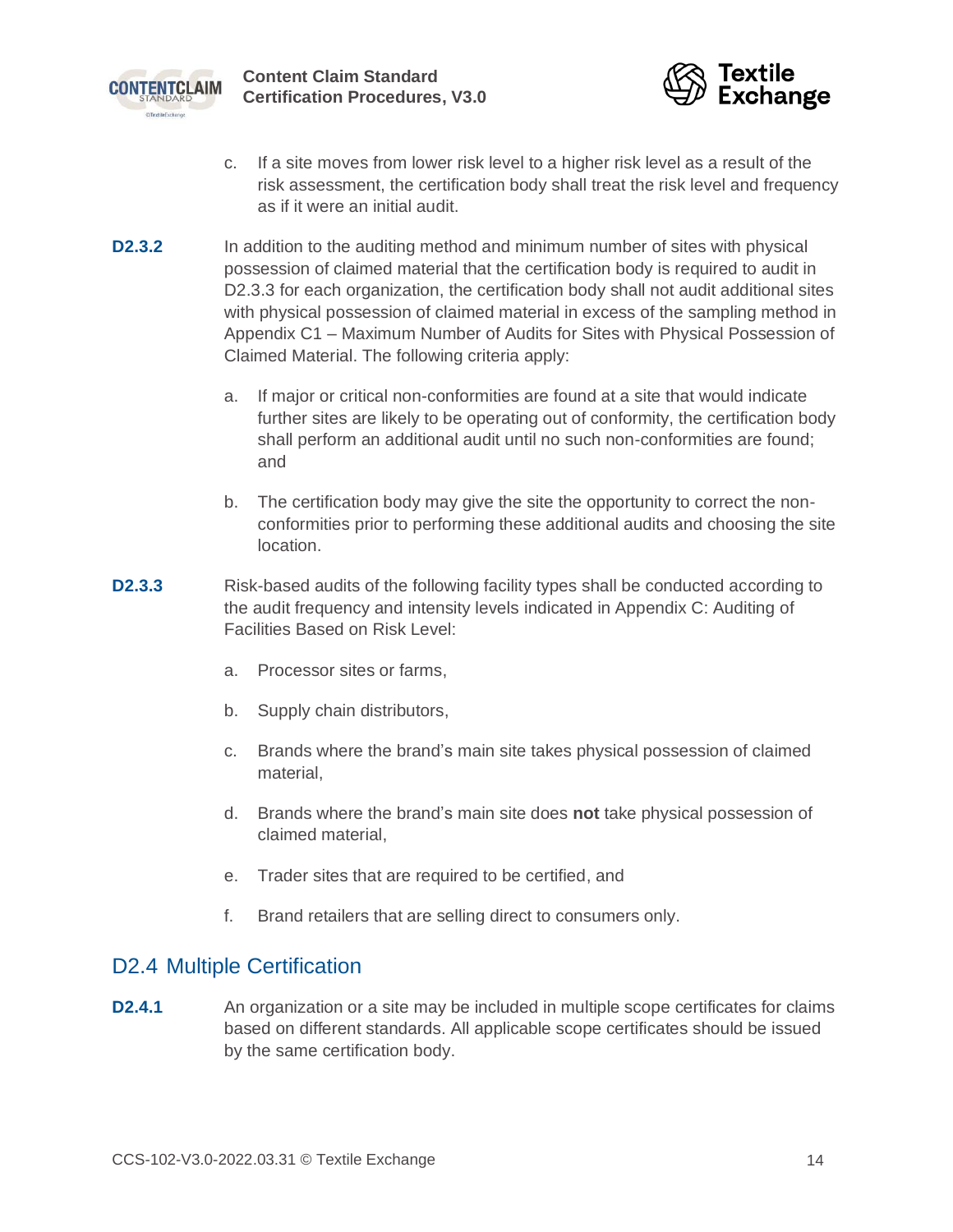

<span id="page-14-1"></span>

- NOTE: See the applicable certification procedures for further restrictions on certification body choice which apply for OCS, RCS, and GRS.
- **D2.4.2** If an organization is certified to another standard (including both Textile Exchange and non-Textile Exchange standards) where there is a risk of overclaiming material volume, the certification body shall include all standards which recognize similar content (e.g. organic cotton) in its review of the volume reconciliation, and shall evaluate the claims made regarding the other standard and any other necessary records to ensure that volumes are not being overclaimed.
- **D2.4.3** A *site* shall not be included as a main or subsequent site in more than one scope certificate to the same Standard unless the site has a *primary scope* and multiple certifications are permitted by the Standard or its certification procedures.
- NOTE: [D2.4.3](#page-14-1) refers to sites only. A *facility* may be included as a *subcontractor* in multiple scope certificates.
- **D2.4.4** The certification body may conduct the initial audit as a remote audit (see [D4.3\)](#page-24-0) if the organization holds certification to another Textile Exchange standard with the same certification body. To conduct a remote audit for the initial audit, the following conditions apply:
	- a. The site is not adding GRS certification.
	- b. The anniversary date shall be the same date (month and day) as the other certification (i.e. the initial scope certificate shall be issued for less than a year).

### <span id="page-14-0"></span>D2.5 Auditing of Volume Reconciliation

- **D2.5.1** The certification body shall establish and maintain inventory and volume reconciliation records, and shall:
	- a. Audit the organization's volume reconciliation during each audit, considering available inventory, all inputs, and all outputs processed since the last audit if it is a recertification audit (usually the period of the last 12 months).
	- b. Verify the available inventory during annual audit to establish available inventory at the time of the audit. Non-verified stock, rejection, deterioration, loss, theft, and disposal stock shall be deducted from this available inventory.
	- c. Verify the available inventory prior to issuing each transaction certificate. And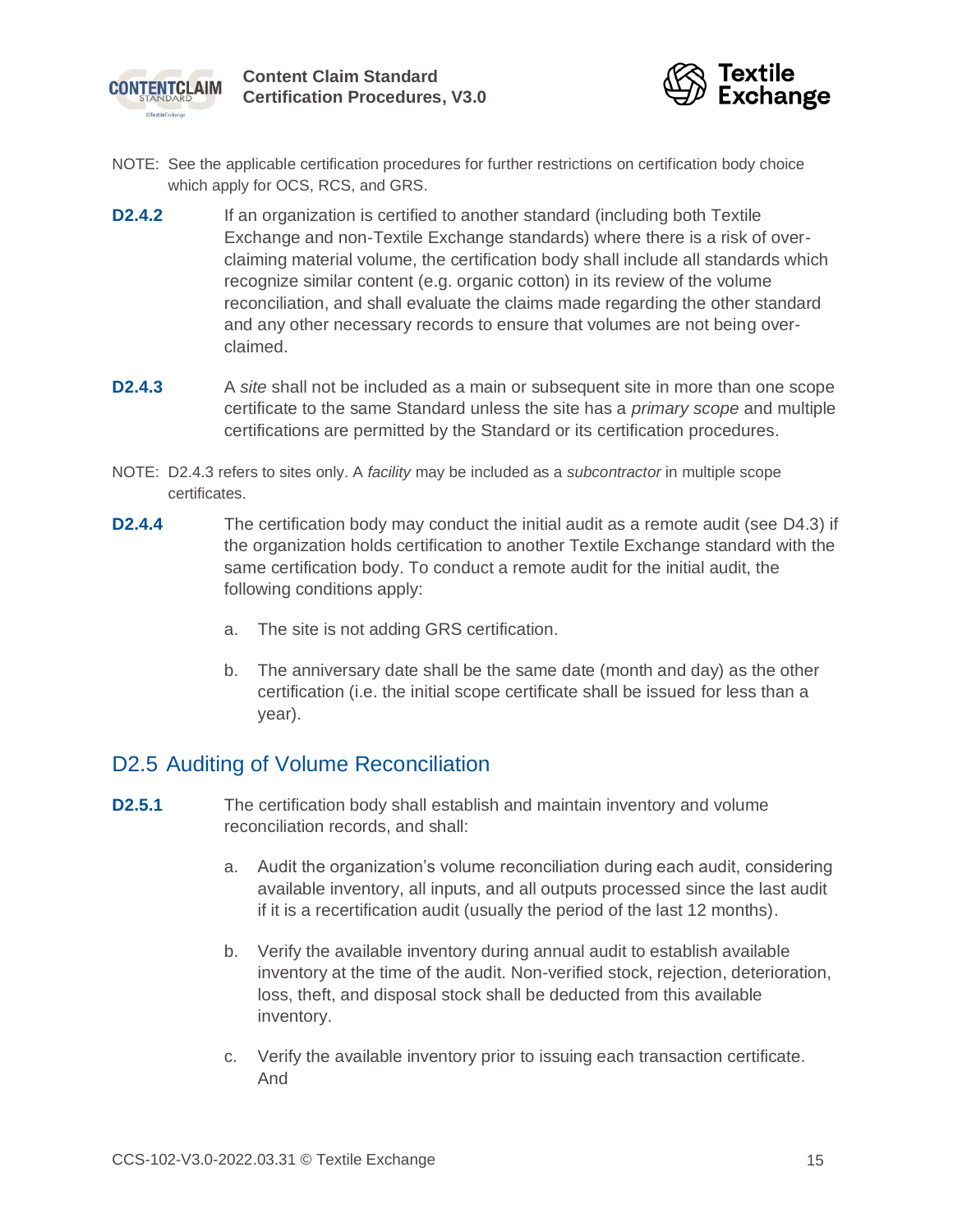



- d. Establish a production capacity and update annually to determine whether certified material is being over-sold.
- **D2.5.2** During the initial and recertification audit, the certification body shall conduct the audit of the organization's volume reconciliation of both claimed and non-claimed materials (only the total input and output volumes) which are tracked in a similar manner as claimed material.
- NOTE: The purpose is to understand the site's capacity with the claimed material to better identify abnormal volumes that might be fraudulent, and not to constantly monitor the available inventory of non-claimed materials.
- **D2.5.3** When claimed materials are present on-site at the time of the initial audit (see CCS 3.0, D1.1 General Product Certification Criteria):
	- a. The auditor shall visually inspect the claimed materials to ensure that they match the purchasing documentation and have not yet been blended, mixed, or processed, nor labeled with assured claims.
	- b. The certification body may approve the blending, mixing, and/or processing of the claimed materials prior to the initial scope certificate issue date provided that the below conditions are met. Without such approval, no transaction certificate shall be issued for the material.
		- i. There are no non-conformities relating to material handling or volume reconciliation;
		- ii. The volume reconciliation, identification, and segregation system is fully implemented so that the organization can track the material as required; and
		- iii. The material is not labeled with assured claims, shipped, or sold before the scope certificate is issued.
- **D2.5.4** The certification body's audit of the volume reconciliation shall include the following to permit inventory reconciliation and preserve the integrity of claimed material:
	- a. Auditing of quantities of all incoming claimed materials declared as the initial inventory or received since the last audit, including  $-$  but not limited to  $$ review of input transaction certificates, shipping documents, financial records, test reports (as applicable), and purchase records;
	- b. Auditing of the flow and movement of materials through the organization's facilities and processes, including consideration of loss factors and composition calculations per process category;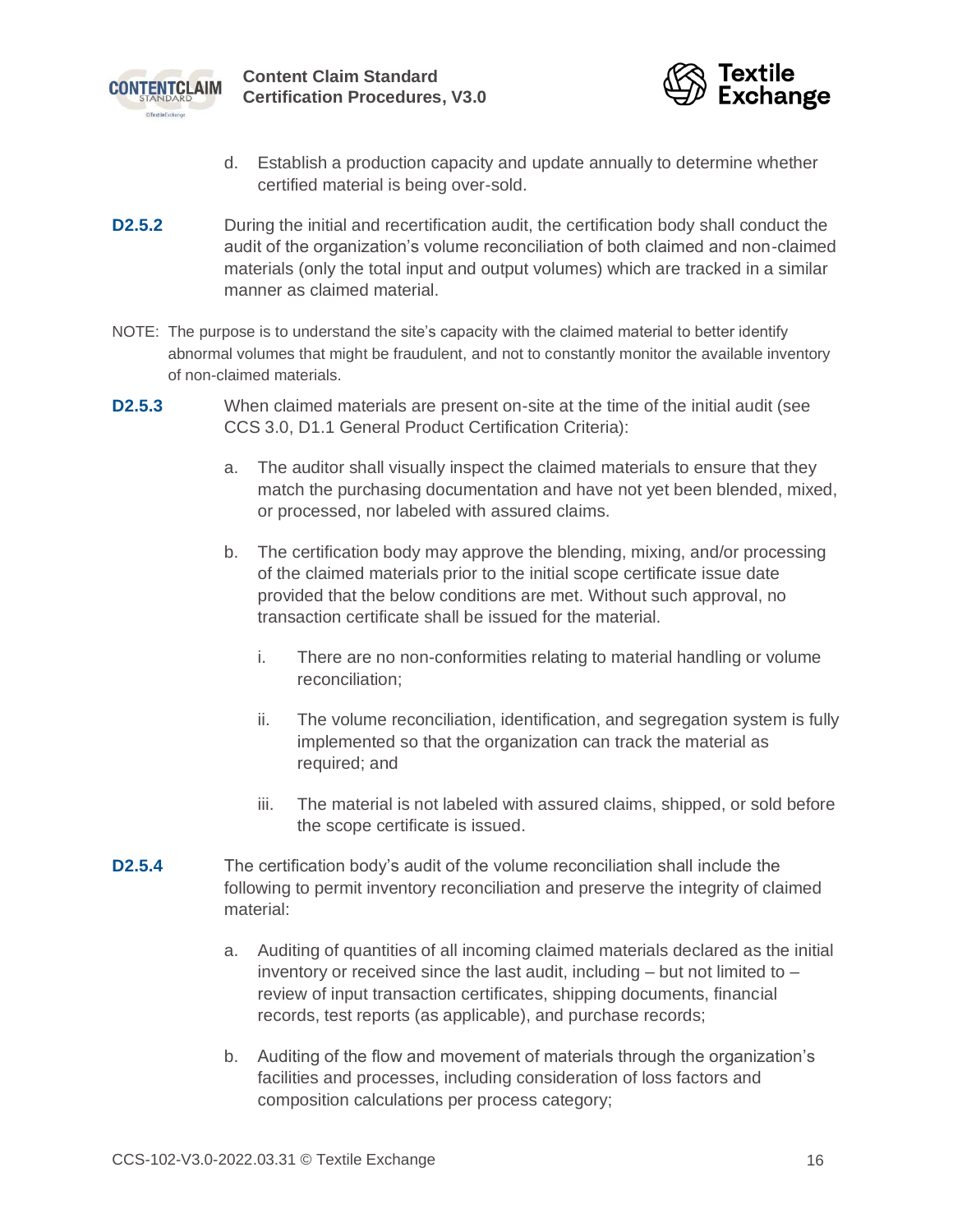



- c. Auditing of quantities of claimed materials sold both with and without formal certification claims and/or transaction certificates;
- d. Auditing of the calculation and accuracy of loss factors per process category, using both the organization's production records and technical feasibility factors (see Corporate Fibers and Materials Benchmarking - [2019 Fiber](https://textileexchange.org/wp-content/uploads/2019/09/CFMB_2019_Fiber-Conversion-Methodology.pdf)  [Conversion Methodology](https://textileexchange.org/wp-content/uploads/2019/09/CFMB_2019_Fiber-Conversion-Methodology.pdf) document for more guidance);
- e. Consideration of the volume reconciliation per product and per process as needed to fully identify the applicable material flows, including any differences in loss factors;
- f. Consideration of stock levels, claimed materials sold without formal certification claims, and damaged or rejected materials; and
- g. Auditing inventory against incoming and outgoing transaction certificates for quantity, quality, product category, and product detail.
- **D2.5.5** At a minimum, the following inventory information shall be verified by the certification body prior to issuing a transaction certificate:
	- a. Sufficient input claimed material has been purchased to produce the claimed material sold, taking loss factors into account;
	- b. The incoming transaction certificate has not been claimed as providing the inputs for another outgoing transaction certificate unless the total volume claimed on all outgoing transaction certificates does not exceed the input volume after loss factors are considered;
	- c. The volume reconciliation that takes into account loss factors of the relevant product categories, product details, and processing categories; and
	- d. Consideration of stock levels, claimed materials sold without formal certification claims, and damaged or rejected materials.
- **D2.5.6** The certification body shall follow auditing criteria from *CCS-105 Alternative Volume Reconciliation (VR2)* when auditing sites which are implementing a VR2 system or which are handling VR2 material in the supply chain.

#### <span id="page-16-0"></span>D2.6 Audit Conduct and Duration

**D2.6.1** During the audit, the certification body shall review, observe, and inspect records, production processes, and storage units at each site.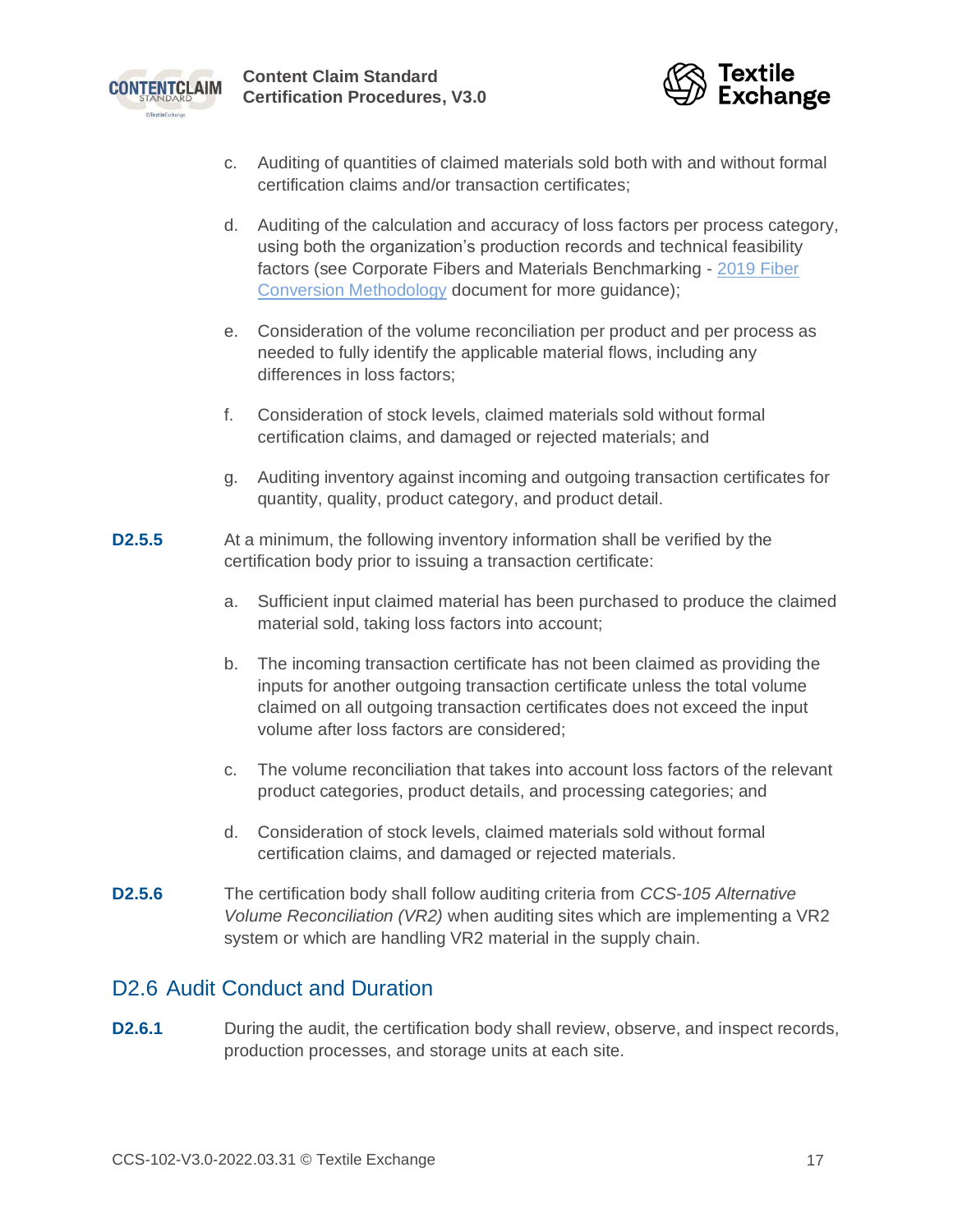



<span id="page-17-0"></span>**D2.6.2** The following **minimum** time shall be spent to conduct each audit, Additional time may be required in order to perform a thorough audit. This minimum is only established as the least amount of time estimated to audit the simplest example of each site type. This does not include auditor travel or reporting time and is specified per site:

| <b>Site type</b>                                                                                                                        | Minimum time to audit site                                                            |
|-----------------------------------------------------------------------------------------------------------------------------------------|---------------------------------------------------------------------------------------|
| a. Farm, slaughter site, material<br>recycler, collector/concentrator, OCS<br>first processor, and/or all GRS site<br>(except traders): | See the applicable certification<br>procedures (e.g. RAF-102, OCS-102,<br>or GRS-102) |
| b. Trader (no physical possession)                                                                                                      | 1 hour                                                                                |
| c. Distributor (physical possession with<br>no processing)                                                                              | 2 hours                                                                               |
| d. Processor                                                                                                                            | 3 hours                                                                               |
| e. Associated subcontractor                                                                                                             | 1 hour less than the time specified for<br>the site types in this table               |
| f. Sites that can be designated to<br>multiple site types                                                                               | Longest specified audit duration per<br>the time periods outlined in this table       |

- **D2.6.3** For a scope certificate which is limited to one trader site, the minimum audit duration shall be two hours. This is an exception to ACP D4.4.5.
- **D2.6.4** If two or more standards are being evaluated during a joint audit, the minimum audit time shall be the longest applicable time for one standard plus one hour per additional standard, at minimum.
- **D2.6.5** The certification body shall maintain a system and procedures to ensure that:
	- a. The auditor or on-site representative was present at the site for each on-site audit;
	- b. The auditor or on-site representative was at the site for at least the minimum required audit time for all on-site and hybrid audits (e.g. photos with time and GPS location recorded); and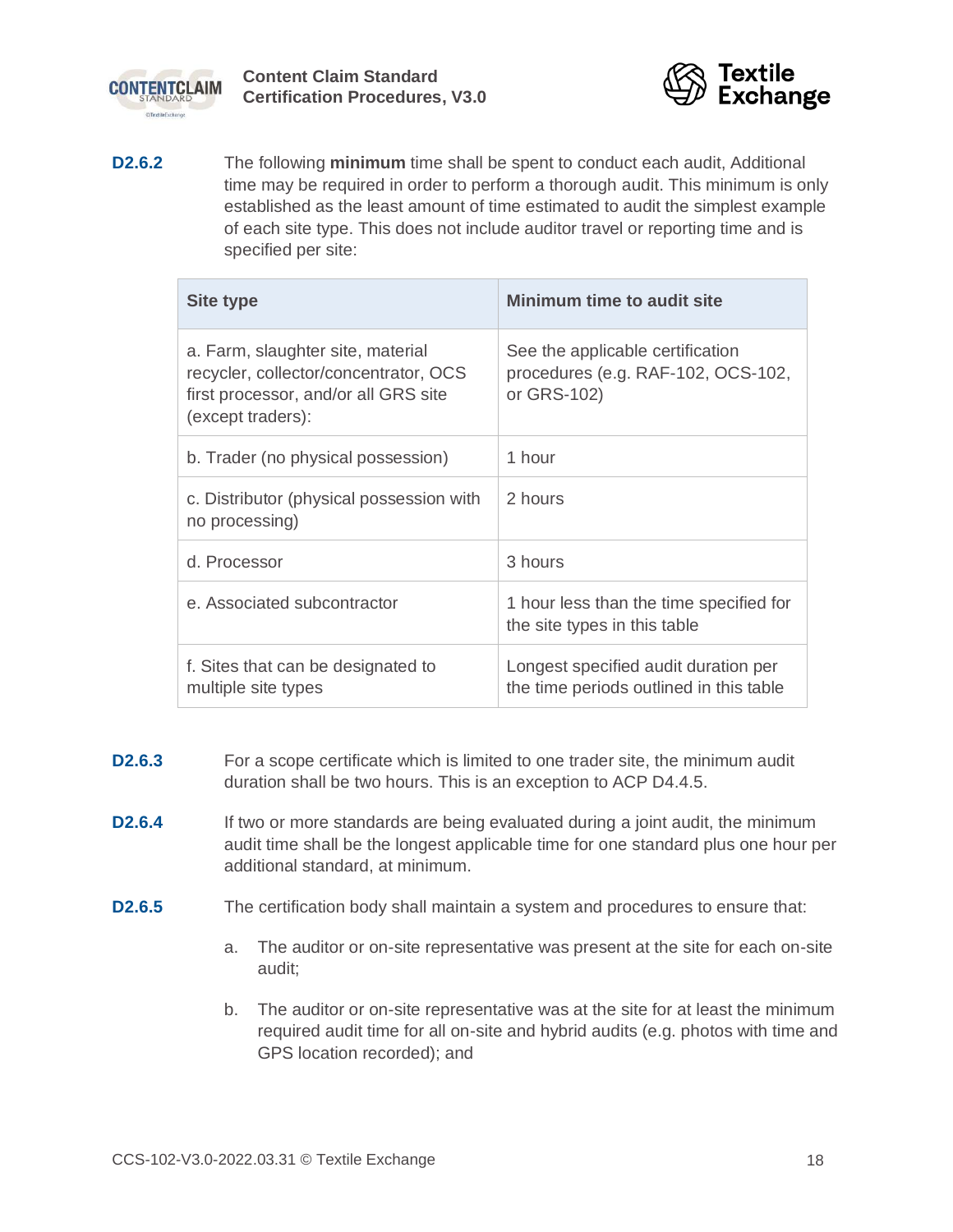



- c. The auditors involved in the audit and audit duration time for each audit are recorded.
- NOTE: Times listed in [D2.6.2-](#page-17-0)5 are presented as a minimum. Most audits will require a longer duration than the minimum, and the certification body should allow for more time required for audit planning.

### <span id="page-18-0"></span>D2.7 Grading of Non-Conformities

There are many important criteria in the CCS where either critical, major, or minor nonconformities are issued. For example, a major non-conformity would be issued for *CCS-101- V3.0 Content Claim Standard*, section C1.2 (documented procedures) if an organization did not have documented procedures, while a minor non-conformity may be more appropriate if there are small elements of the procedures which are missing or out of date. See also Section [D5](#page-26-0) in this document for details of non-conformities for critical practices.

- **D2.7.1** The certification body shall issue any non-conformities relating to deliberate fraud (including but not limited to altering any records related to claimed material by the organization's personnel) as critical non-conformities to criterion C1.5 of CCS 3.0.
- **D2.7.2** Non-conformities issued to the following CCS 3.0 criteria shall always be issued as major non-conformities:
	- a. C3.2.1 (records of materials);
	- b. C3.3 (conducting volume reconciliation);
	- c. C5.5 (contracts with associated subcontractors);
	- d. C5.6 (contracts with independently certified subcontractors);
	- e. D3.5 (avoiding commingling);
	- f. D5.1 (transport packaging);
	- g. D5.2 (transport documents);
	- h. E3.1 (list of distribution sites);
	- i. E3.2 (certification body access to distribution sites);
	- j. F1.2 (multi-site and group certification);
	- k. F5.1 (adding sites); and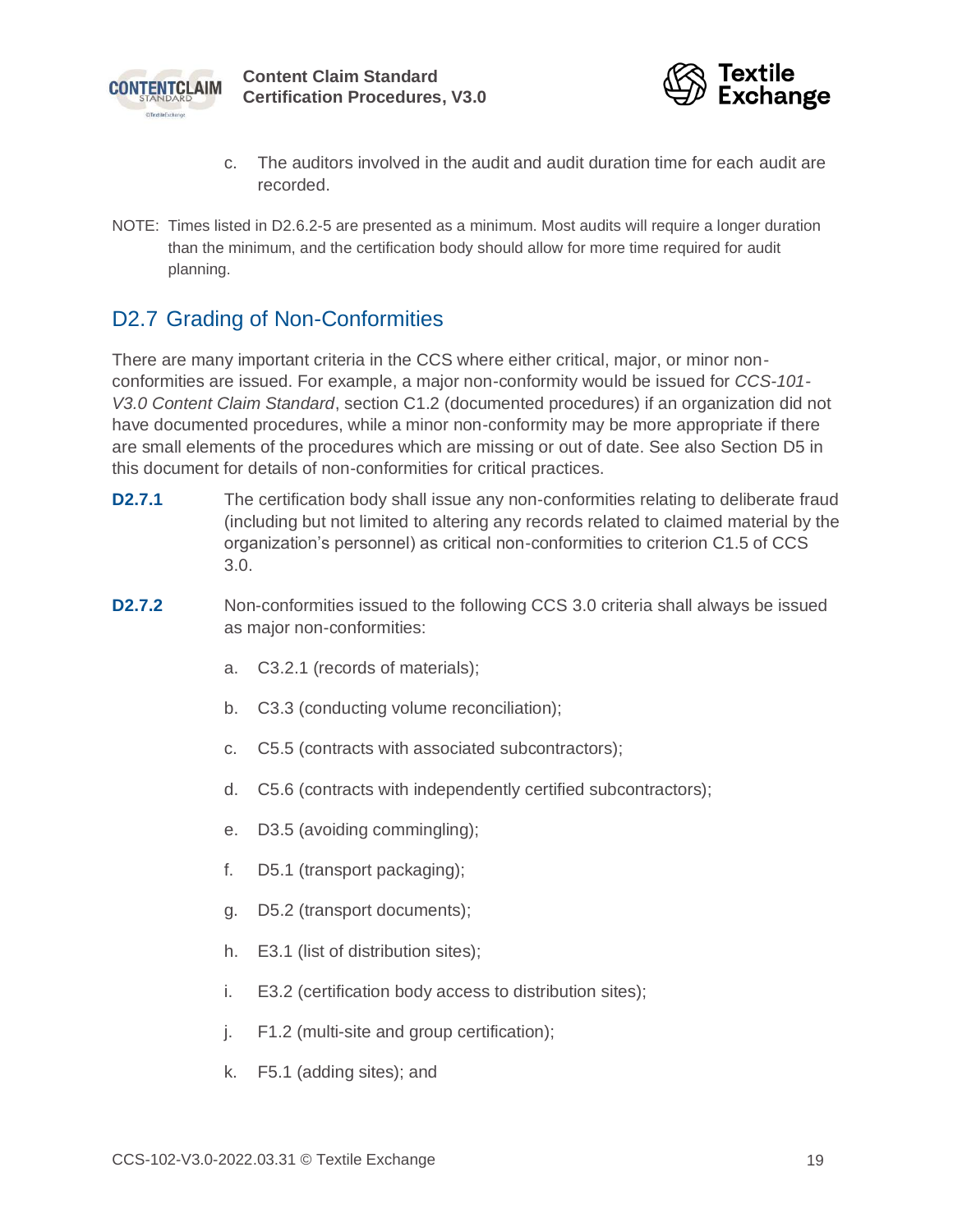

**Content Claim Standard Certification Procedures, V3.0**



- l. F5.2 (authority/removal of sites).
- **D2.7.3** For all other non-conformities, the auditor shall use the criteria from ACP Appendix B to determine the applicable grading (minor, major, or critical).

### <span id="page-19-0"></span>D3. Criteria for Specific Types of Facilities

### <span id="page-19-1"></span>D3.1 Auditing of Brands

The purpose of this section is to outline specific auditing criteria for brand sites. The criteria below do not represent an exhaustive list of all the auditing requirements a certification body must perform. The criteria are intended to clarify some unique situations that exist for brands.

- **D3.1.1** The certification body shall conduct audits for *licensee brands* (See Appendix A Terms and Definitions) according to the following:
	- a. The licensee brand falls under the definition of a *brand* even if they do not assume ownership over the brand entity (i.e. the licensee brand controls the design and production of the product).
	- b. The licensee brand would like to make product-related claims.
	- c. Brands that are licensing their name to other companies may or may not choose to get certified.
- NOTE 1: An example of a licensee brand is a brand that sources a finished good from a certified supply chain they have control over and that licenses the name of another brand to be applied on the packaging and hangtags.
- NOTE 2: Multi-site or Group Certification (see [D3.2\)](#page-20-0) may apply to brands once *CCS-106 Policy for Supply Chain Group Certification* or *CCS-107 Policy for Multi-Site Certification with Sampling of Sites* pilots are published. Once published, this section will be updated.
- **D3.1.2** The certification body shall audit the brand's applicable sections of the CCS as detailed in section B3 Certification Criteria of CCS 3.0 and in accordance with Appendix C: Auditing of Facilities Based on Risk Level within this document. The audit type may vary depending on their risk designation requirements in [D2.3.3.](#page-13-1)
- <span id="page-19-2"></span>**D3.1.3** The certification body should not conduct routine annual audits for brand sites that only have the "PR0031 Warehousing/distribution" process category (except for the required minimums in [D2.3.3\)](#page-13-1) if: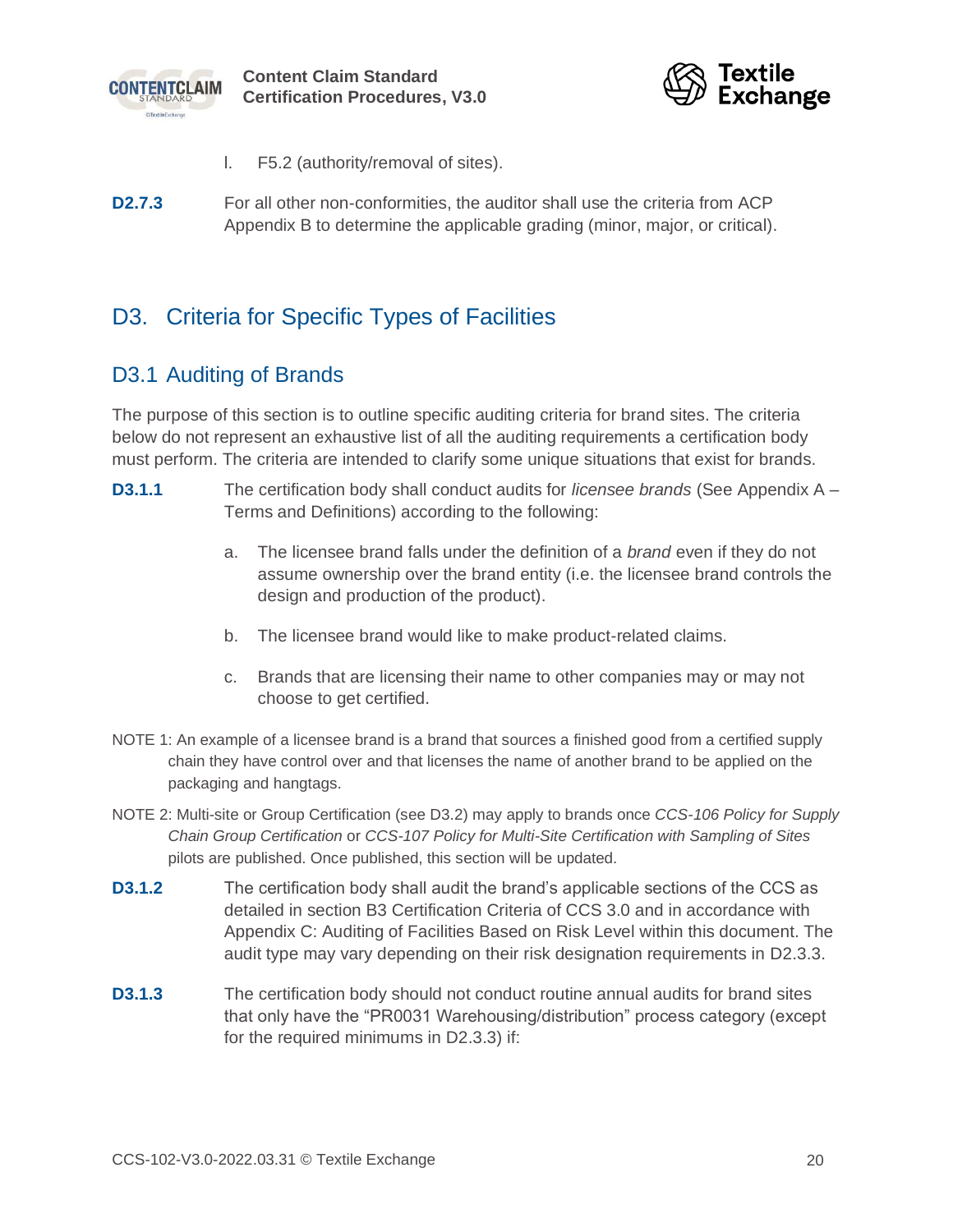



- a. The storage site does not store claimed materials other than final products which are clearly identifiable (e.g. finished garments/product that are ready for individual consumers);
- b. The storage site is included in the brand's certification as a site or a subcontractor; and
- c. The certification body may review the on-product use of claims and logos by other means (e.g. photographic evidence).
- **D3.1.4** The certification body shall audit a distribution or warehouse site which does not otherwise require auditing under [D3.1.3](#page-19-2) when doing so is relevant for investigation of a complaint or other concern with the traceability of products at the site. Such audits shall be conducted as hybrid or on-site audits.
- **D3.1.5** If the brand has products with on-product claims available for retail sale (directly or through other retailers, including online retail) at the time of the audit or during the validity of the previous scope certificate, the certification body shall:
	- a. Identify a sample of a product with on-product claims for review;
	- b. Make efforts to avoid the brand choosing which product will be sampled;
	- c. Provide either the sampled product or images of the product (e.g. photos of hang-tags and sew-in labels) to the brand;
	- d. Request that the brand demonstrate their tracking system or records that link the product back to the incoming purchasing documentation and transaction certificate as part of the demonstration of conformity for CCS 3.0, E4.2; and,
	- e. Conduct this check a minimum of once per brand audit.
- EXAMPLE: A brand sells products to a wholesaler who sells the products to various retailers. The certification body visits a retailer who sells the brand's products and takes photos in the store of the on-product claims as well as other identifying information (such as sew-in labels). The photos are provided to the brand for review during the audit.

### <span id="page-20-0"></span>D3.2 Multi-Site and Group Organizations

**D3.2.1** The certification body shall meet the criteria of *CCS-106 Policy for Supply Chain Group Certification* or *CCS-107 Policy for Multi-Site Certification with Sampling of Sites* for applicable audits and scope certificates.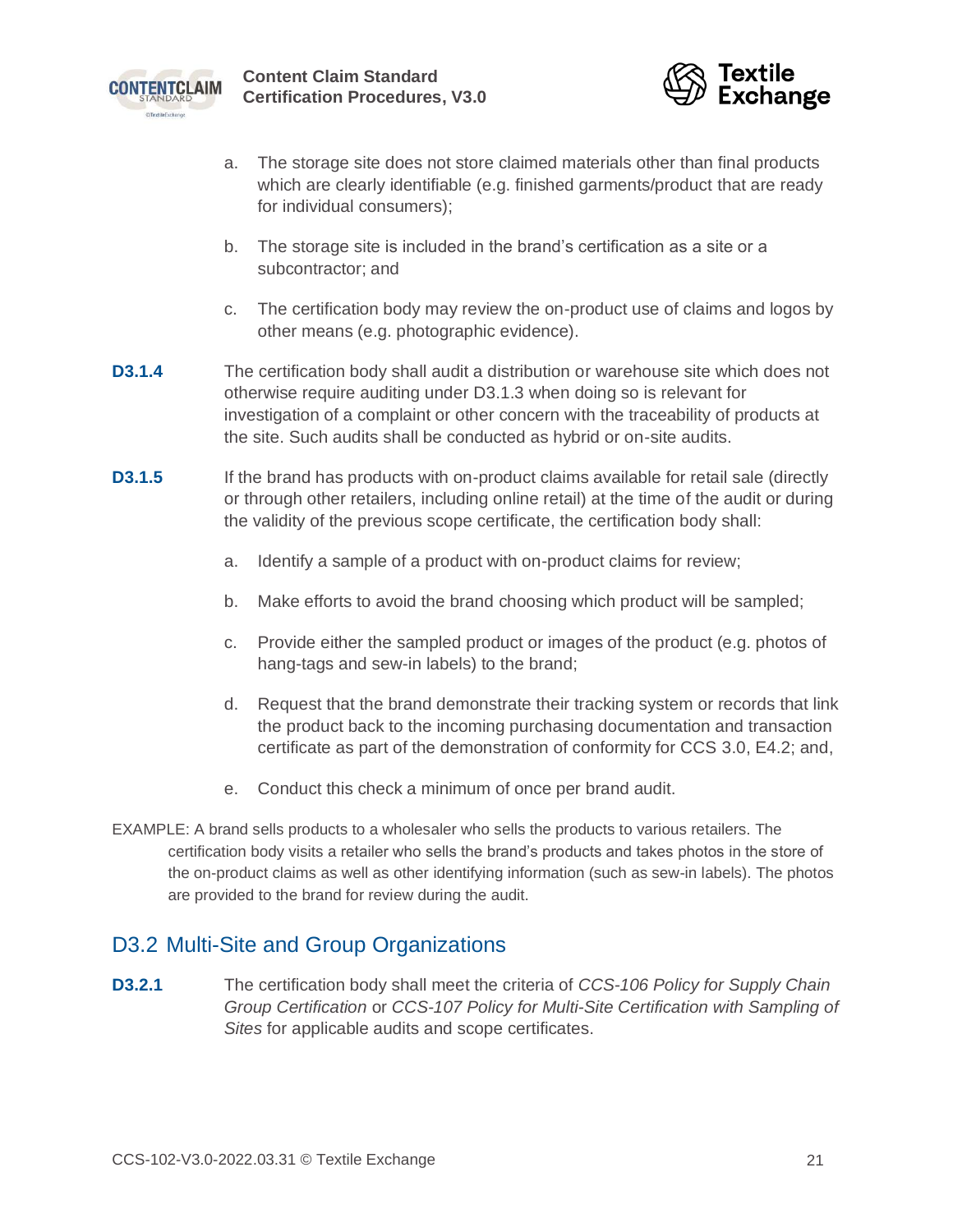



- **D3.2.2** The certification body shall only approve the addition of a new site to the scope certificate if the applicable criteria of *CCS-106 Policy for Supply Chain Group Certification* or *CCS-107 Policy for Multi-Site Certification with Sampling of Sites* are met for scope certificates which fall under those policies, and if:
	- a. The organization has demonstrated that the site is eligible to be included on the scope certificate (see CCS 3.0, F1.1);
	- b. The certification body has conducted an audit of the site as required for an initial audit (see [D2.3.3\)](#page-13-1); **Error! Reference source not found.**
	- c. All critical and major non-conformities for the site have been closed; and
	- d. The certification body is able to conduct the certification decision and approve the site joining within 60 calendar days of the audit of the site.
- **D3.2.3** During an initial or recertification audit of a multi-site scope certificate, all site audits shall be conducted over a maximum of 60 calendar days.

#### <span id="page-21-0"></span>D3.3 Management of Non-Certified Traders

- <span id="page-21-1"></span>**D3.3.1** When a certified organization notifies the certification body that they intend to sell products to a trader who is not required to be certified (see CCS 3.0, B1.2), the certification body shall:
	- a. Ensure that the trader meets the criteria of CCS 3.0, B1.2;
	- b. Take responsibility for issuing the transaction certificate listing the certified organization (i.e. the trader's supplier) as the seller and the trader's customer as the buyer, including review of documentation for both sales of the product;
	- c. Ensure that the trader is named on the transaction certificate, as described in *ASR-104 Policy for Transaction Certificates*.
- **D3.3.2** The certification body shall not reject a request under [D3.3.1](#page-21-1) unless:
	- a. The criteria of CCS 3.0, B1.2 are not met;
	- b. Documentation sufficient to document the sales through to the trader's customer is not provided; and/or
	- c. The certification body suspects fraudulent activity, in which case the certification body shall file a complaint with Textile Exchange as per *ASR-110 Complaints and Feedback Policy*.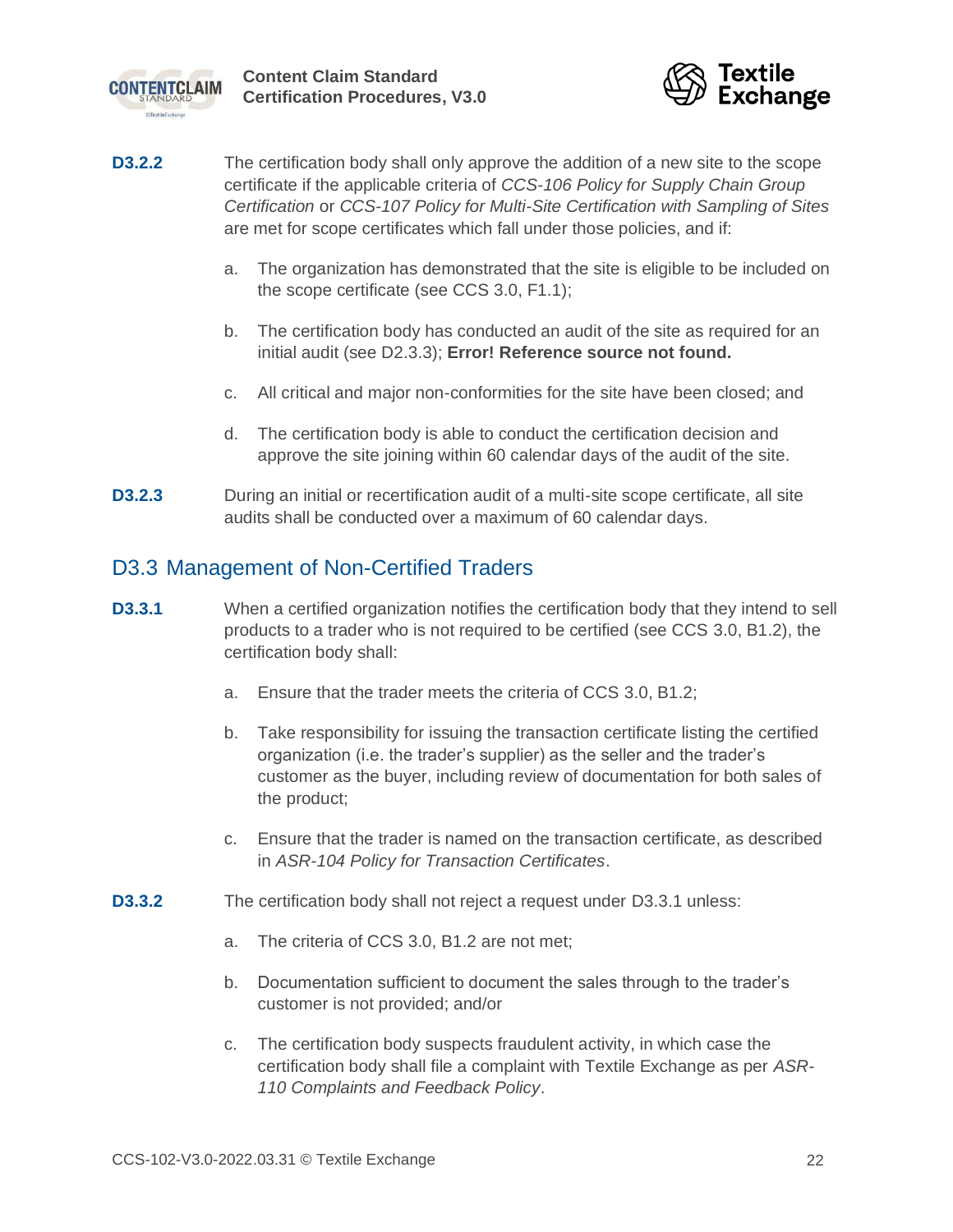



### <span id="page-22-0"></span>D3.4 Management of Independently Certified Subcontractors

- **D3.4.1** If a subcontractor is independently certified to the Standard, the certification body shall not conduct any additional audits of the subcontractor (i.e. outside of the scope of the subcontractor's scope certificate) unless the subcontracted product and/or its relevant process is not listed on the independently certified subcontractor's scope certificate. The subcontractor's responsible certification body shall give the independently certified subcontractor the opportunity – through its normal procedures – to add the product and required process to avoid the duplicative audit.
- **D3.4.2** When an independently certified subcontractor is included in an organization's scope, the certification body shall obtain the volume of certified material that is being processed for other entities by doing the following:
	- a. If the organization and the subcontractor are certified with the same certification body, ensure that outsourcing volumes from the organization is considered in the subcontractor's audit; or
	- b. If the organization and the subcontractor are certified by different certification bodies, notify the subcontractor's certification body of the outsourcing activity and volumes, and communicate about activity and volumes when requested to do so by the other certification body.
- <span id="page-22-2"></span>**D3.4.3** If a certification body has concerns that a subcontractor which is independently certified by another certification body is not meeting the criteria of the Standard, the certification body should submit a complaint about the subcontractor to either the subcontractor's certification body or to Textile Exchange.
- **D3.4.4** When auditing an organization which acts as an independently certified subcontractor for other organizations, the certification body shall include all certified products processed by the organization in its evaluation, even if they do not own the product.

### <span id="page-22-1"></span>D3.5 Auditing of Associated Subcontractors

- **D3.5.1** Risk-based audits of **associated subcontractors** shall be conducted according to the audit frequency and intensity levels indicated in Appendix C: Auditing of Facilities Based on Risk Level.
- **D3.5.2** Risk-based audits of **subcontractors added to the scope certificate outside of an initial or recertification audit** shall be conducted according to the audit frequency and intensity levels indicated in Appendix C: Auditing of Facilities Based on Risk Level.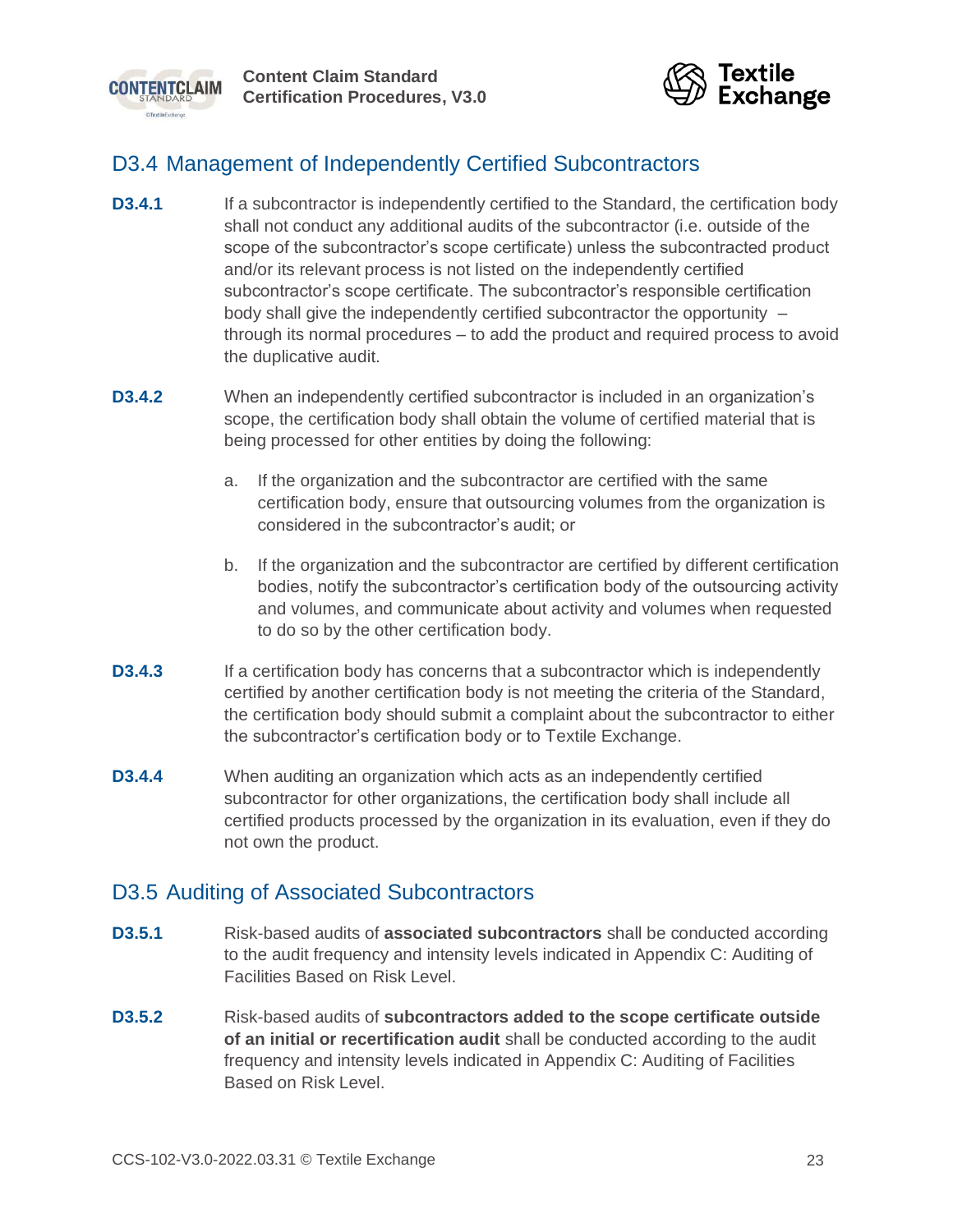



## <span id="page-23-0"></span>D4. Audit Types

NOTE: A supplementary document with guidance for conducting different audit types is under development. This section will be updated in V3.1 of these procedures.

### <span id="page-23-1"></span>D<sub>4</sub>.1 On-Site Audits

- **D4.1.1** When an on-site audit is conducted, the entire audit team shall be physically present at the facility being audited.
- **D4.1.2** An on-site audit may replace a hybrid or remote audit.

### <span id="page-23-2"></span>D4.2 Hybrid Audits

- **D4.2.1** When a hybrid audit is conducted, the audit team includes at least one person who is physically present at the facility being audited, and at least one person who is participating remotely.
- **D4.2.2** A hybrid audit may replace a remote audit.
- **D4.2.3** The hybrid audit shall be conducted jointly by a qualified lead auditor who is auditing remotely, and by an on-site representative of the certification body.
- **D4.2.4** The certification body shall conduct an advance review with the organization to ensure that there is sufficient internet connectivity available to conduct a hybrid audit, that necessary technologies are able to work, and that no other barriers to a hybrid audit are present.
- **D4.2.5** The on-site representative:
	- a. Shall be a qualified auditor with the certification body (for any standard) or an auditor trainee for the standard being audited;
	- b. Shall be independent of the organization being audited;
	- c. May also act as a language interpreter for the lead auditor; and
	- d. May conduct auditing tasks under the lead auditor's supervision, if appropriate to their qualifications.
- **D4.2.6** The lead auditor shall be present remotely for the entire audit and shall maintain responsibility for conformity to hybrid audit requirements.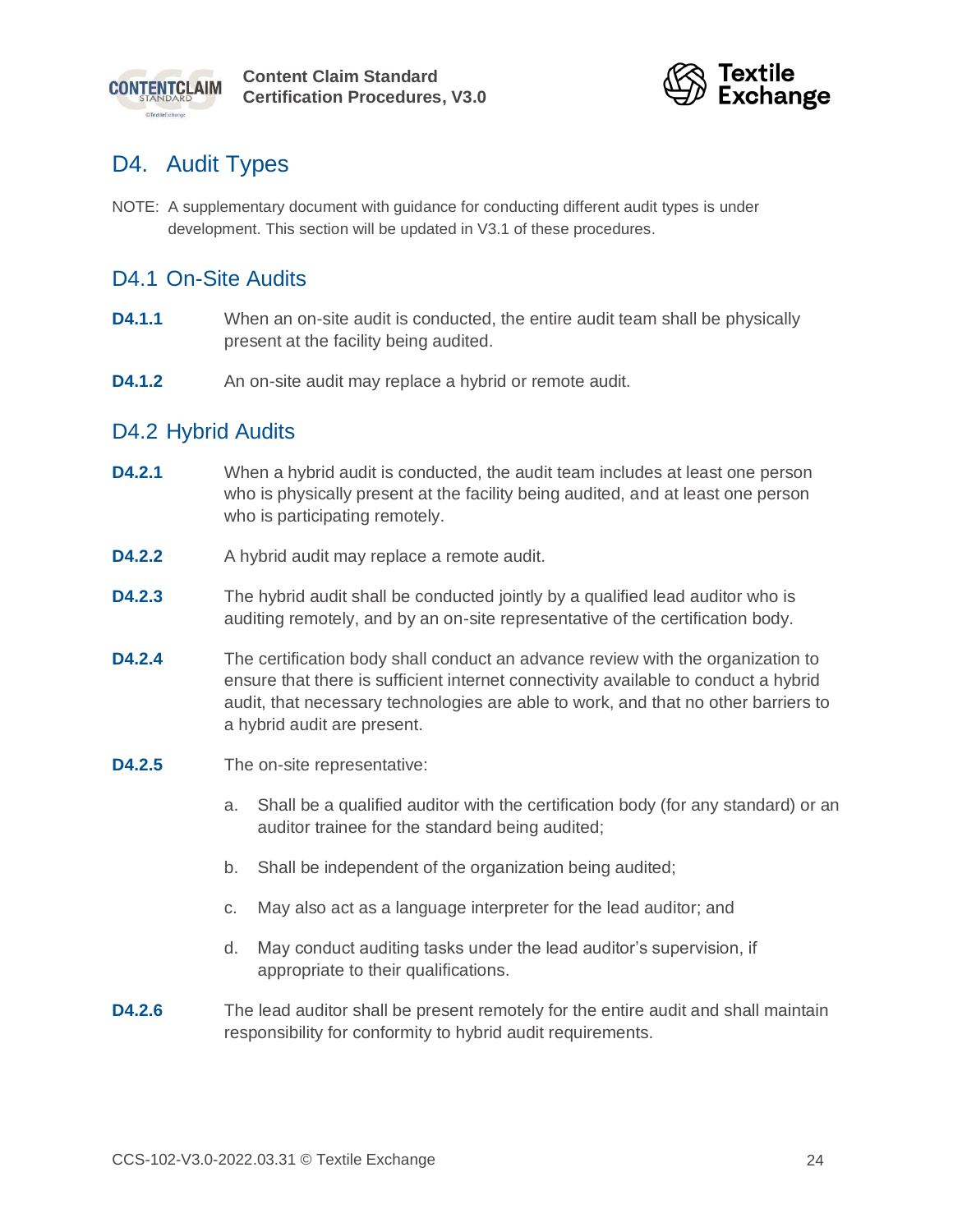



- **D4.2.7** The on-site representative shall ensure that audit procedures are followed under the lead auditor's direction (e.g. areas of the facility are not missed on the site tour, management representatives are not present for worker interviews).
- **D4.2.8** A live video, including a full video tour of the site, shall be used throughout the hybrid audit (i.e. video calling or a similar technology), where the on-site representative is responsible for managing the video device.
- NOTE: Textile Exchange encourages the use of advanced technologies which provide a better view of the site than a simple camera (e.g.  $360^{\circ}$  camera) where these are available and feasible.

### <span id="page-24-0"></span>D<sub>4</sub>.3 Remote Audits

- **D4.3.1** When a remote audit is conducted, the audit team is participating in the audit remotely rather than being present on site.
- **D4.3.2** For processing facilities, the remote audit shall be conducted by an auditor who has visited the site in the past, where possible. Where this is not possible, the auditor shall be briefed in advance by an auditor who has visited the site in the past.
- **D4.3.3** The certification body shall conduct an advance review with the organization to ensure that there is sufficient internet connectivity available to conduct a remote audit, that necessary technologies are able to work, and that there are no other barriers to conducting a remote audit are present.
- **D4.3.4** For facilities with physical possession of claimed material, a live video, including a tour of the site, shall be used throughout the remote audit (i.e. video calling or a similar technology).
- **D4.3.5** Audits of sites without physical possession of claimed materials may be conducted as remote audits. If the site is not the main location, evaluation may be limited to tasks directly performed by the site.
- NOTE: Textile Exchange encourages the use of advanced technologies which provide a better view of the site than a simple camera (e.g. 360º camera) where these are available and accessible.

#### <span id="page-24-1"></span>D4.4 Semi-Announced and Unannounced Audits

- **D4.4.1** The certification body shall conduct semi-announced audits and unannounced audits for at least 2% of sites with physical possession of claimed materials on an annual basis in accordance with the following:
	- a. The 2% shall be calculated per certification body for all sites which are evaluated to the CCS.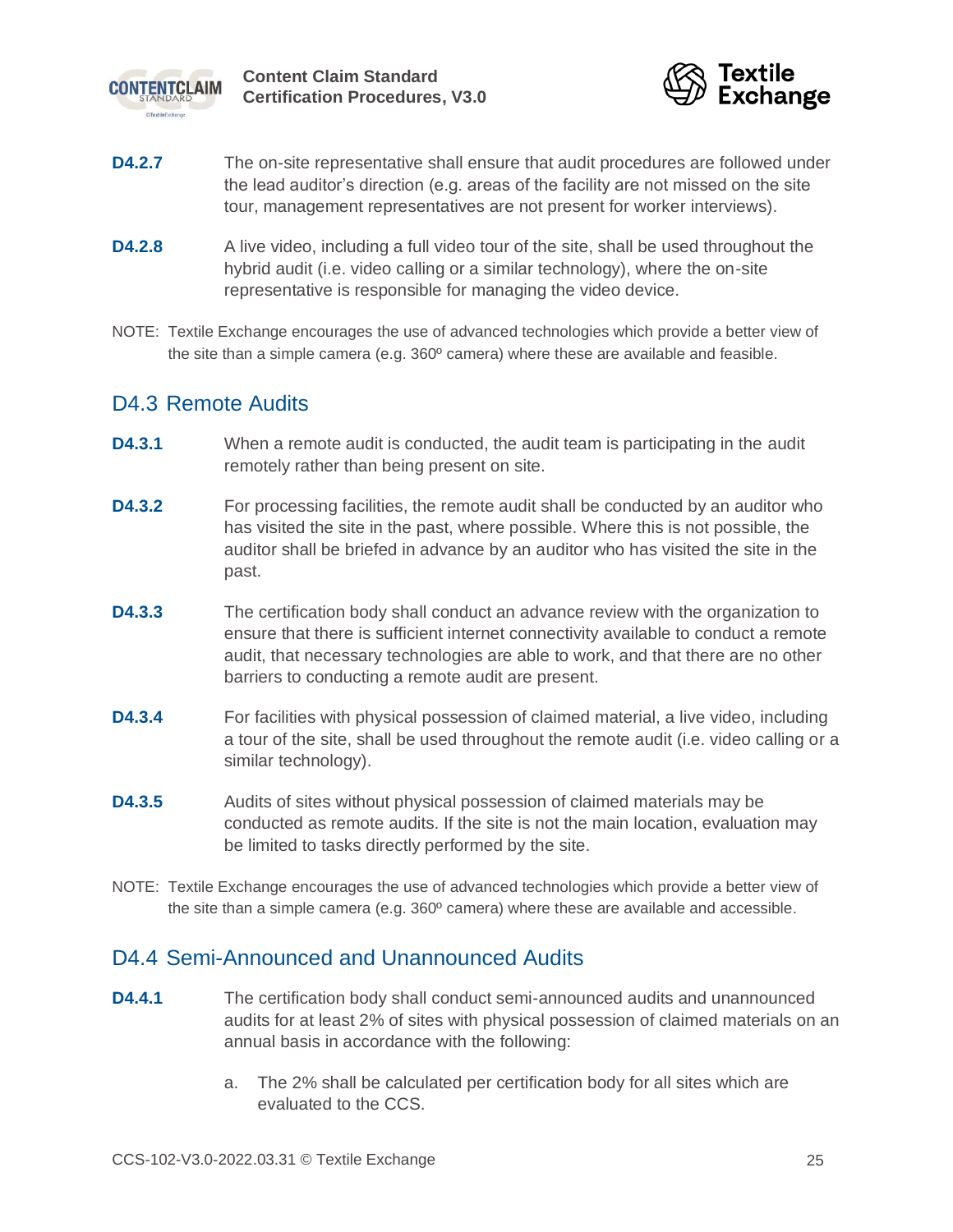



- b. Unannounced audits for at least 1% of sites designated as high risk from the risk assessment in [D2.2.4.](#page-12-1)
- c. Semi-announced audits for at least 1% of sites designated as medium or low risk from the risk assessment in [D2.2.4.](#page-12-1)
- **D4.4.2** Unannounced audits should occur during a period where there is greatest risk to the integrity of assurance (e.g. peak production period).
- **D4.4.3** Semi-announced and unannounced audits shall be conducted in addition to initial and recertification audits, and shall not be used in place of the annual recertification audit of a site.
- **D4.4.4** Priority to unannounced audits shall be given where first processor, recycler, social, and chemical criteria apply to the site.
- **D4.4.5** For unannounced audits, the site shall not receive any advance notice of the auditor's arrival at the site.
- **D4.4.6** For semi-announced audits, the site may receive two business days' notice of the auditor's arrival at the site. Semi-announced audits may be conducted whenever no social criteria apply to the site.
- **D4.4.7** When selecting sites for semi-announced and unannounced audits, the certification body shall consider the following:
	- a. The risk level assigned to sites (see [D2.2\)](#page-10-0), with priority to higher risk sites;
	- b. Obtaining a representative sample in terms of standard, geography, and processing categories; and
	- c. Prioritizing sites where there have been complaints or where there are other concerns with conformity.
- **D4.4.8** The certification body shall conduct semi-announced or unannounced audits of specific sites when asked to do so by Textile Exchange or by the accreditation body. These audits may be counted towards the total number of required audits.
- **D4.4.9** Textile Exchange and the accreditation body may participate in the semiannounced and unannounced audits, contact the site directly, or audit the site without the certification body physically present and/or without the certification body's knowledge.
- **D4.4.10** The certification body shall maintain a record of all semi-announced and unannounced audits and shall submit those records to Textile Exchange upon request.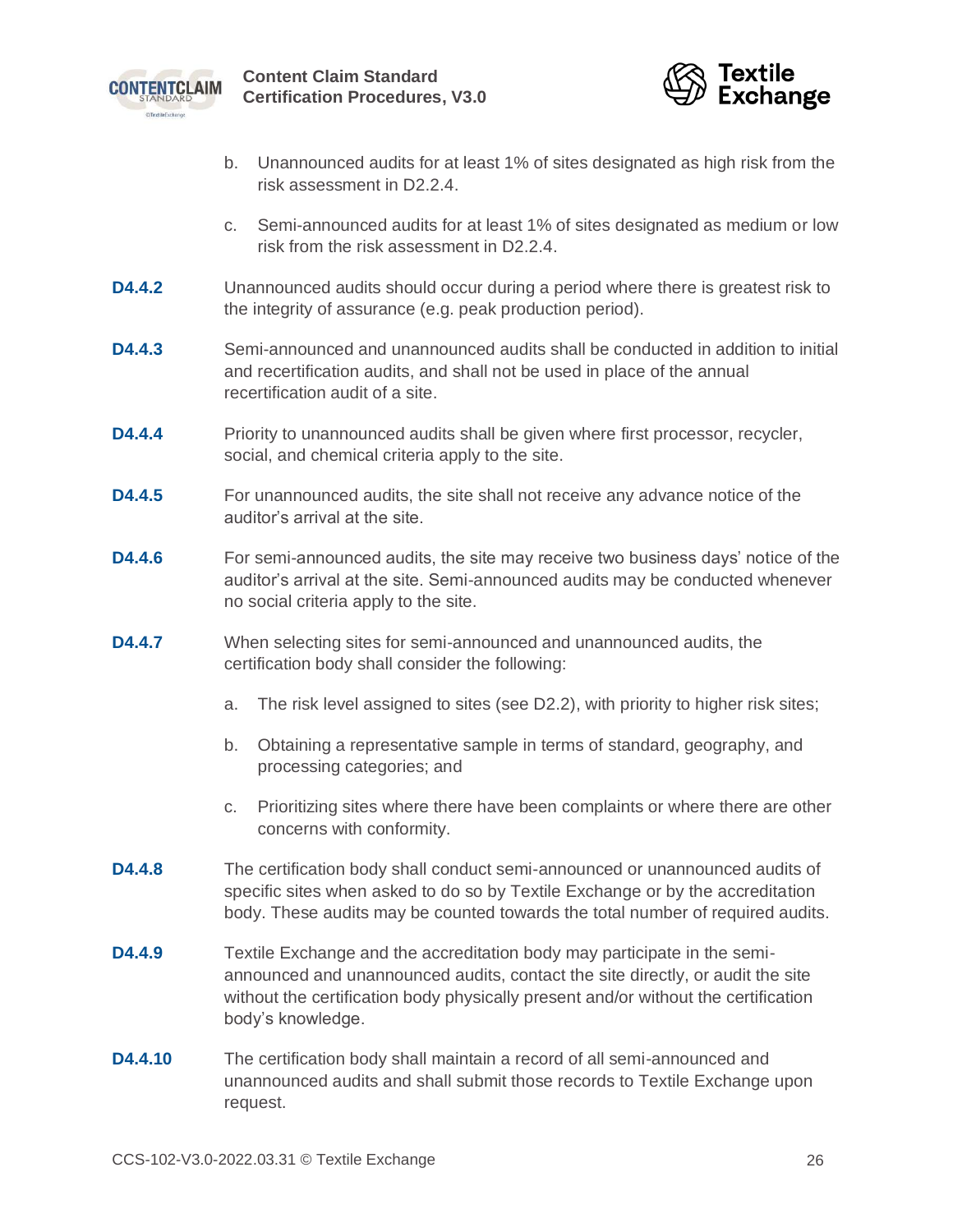



- **D4.4.11** During a semi-announced or unannounced audit, the certification body shall, at minimum, evaluate the following as applicable to the site:
	- a. Volume reconciliation (CCS 3.0, C3);
	- b. Purchasing documentation (CCS 3.0, D2.3, D2.4, and D2.5);
	- c. Physical handling and inventory of claimed materials (inputs, processing, and outputs, including CCS 3.0, D3);
	- d. Transport and sale (CCS 3.0, D5);
	- e. On-product claims relating to the Standard which are present on-site, including when labeling is done on behalf of a customer;
	- f. The following Standard-specific criteria:
		- i. For material recyclers, the physical possibility to produce input and output claimed materials, applicable government requirements, and the authenticity of reclaimed input material sources (e.g. *GRS-212 / RCS-212 Reclaimed Material Declaration Form*);
		- ii. For GRS, social, chemical, and environmental criteria;
		- iii. For OCS first processors, input product origin information, GMO testing criteria (see *OCS-103 GMO Screening of Organic Cotton*) for cotton, and traceability records back to the organic farm; and,
		- iv. For RDS slaughter sites, animal welfare criteria;
	- g. Any areas where a non-conformity was issued during the previous full audit;
	- h. Any areas where the certification body has identified additional risks for the specific site, including risks which have been identified through complaints or which have been noted to the certification body by Textile Exchange or the accreditation body; and
	- i. The certification body shall check financial records of certified input and output materials [\(D2.1.2](#page-10-1) and [E2.1.1\)](#page-28-5)

### <span id="page-26-0"></span>D5. Critical Practices

Specific to the worst forms of child labor, as defined by *ILO C182 – Worst Forms of Child Labour Convention, 1999 (No. 182)* and forced labor, as defined by *ILO C029 – Forced Labour Convention, 1930 (No. 29)*, it is expected that no organization certified under Textile Exchange standards violates these fundamental human rights as afforded by Customary International Law.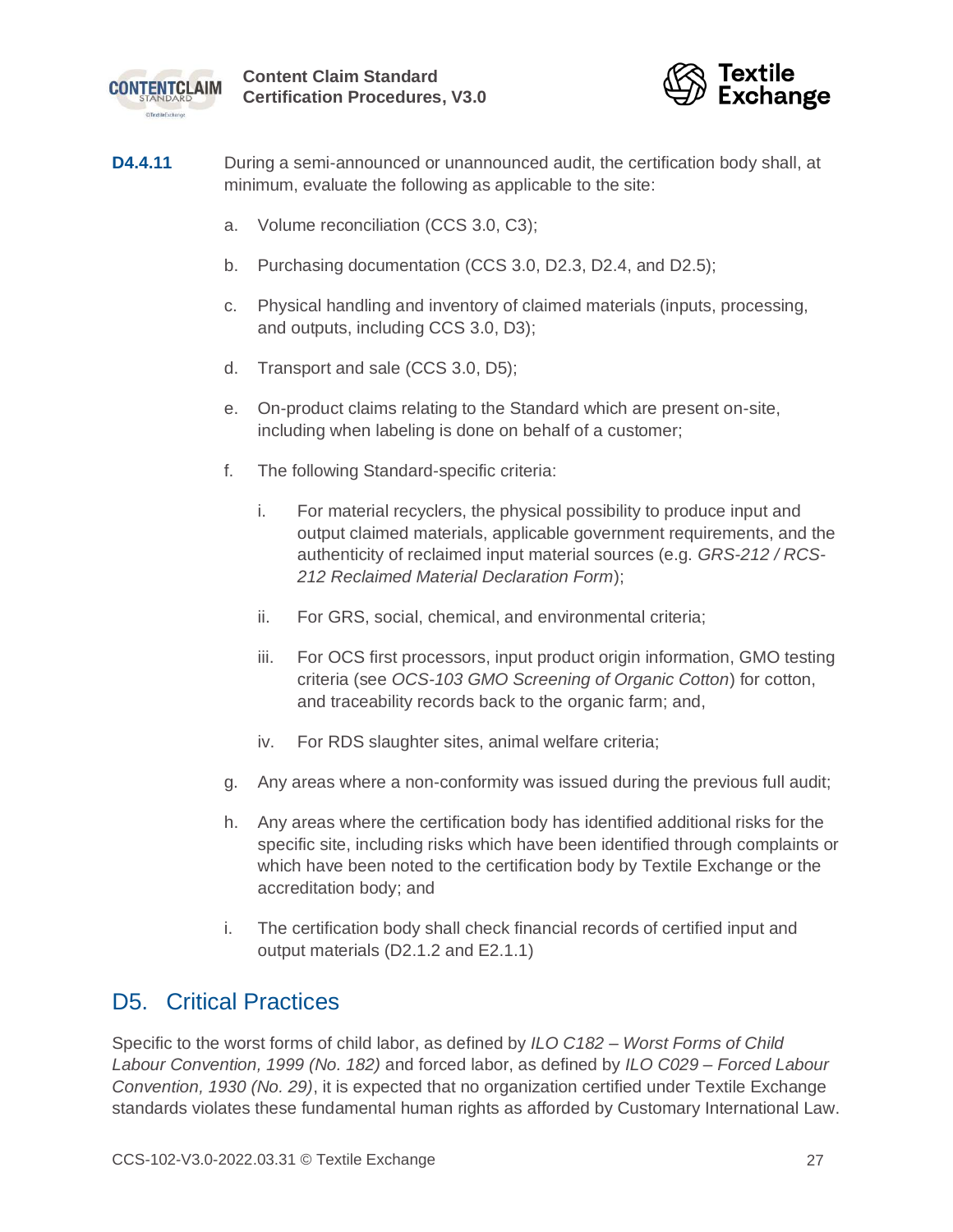



Certification bodies have the authority to withdraw certification should such practices be taking place and Textile Exchange has the authority to ban such organizations from future certification.

### <span id="page-27-0"></span>D5.1 Avoidance of Unacceptable Practices

- <span id="page-27-2"></span>**D5.1.1** The certification body shall issue a critical non-conformity to any organization or site where evidence suggests that any of the following practices (collectively, the "unacceptable practices") are occurring:
	- a. The worst forms of child labor, as defined by ILO C182 Worst Forms of Child Labour Convention, 1999 (No. 138 and No. 182); or
	- b. Forced and compulsory labor, as defined by ILO C029 Forced Labour Convention, 1930 (No. 29 and No.105).
- **D5.1.2** The certification body is not required to actively evaluate the organization against the criteria identified in [D5.1.1](#page-27-2) unless otherwise required by the Standard, but should take action if any evidence of the unacceptable practices occurring is identified.

### <span id="page-27-1"></span>D5.2 Legal Compliance

- **D5.2.1** The certification body is not required to actively evaluate legal compliance except where this is applicable to the particular Standard. However, the certification body shall issue a non-conformity if the organization is identified to be out of legal compliance during the audit. The non-conformity may be minor, major, or critical depending on the scale and importance of the legal compliance.
- EXAMPLE 1: An organization undergoes an initial audit for both GRS and RCS at the same time. During the audit, legal non-compliances with criteria relating to the GRS environmental module are identified. A non-conformity relating to the legal non-compliances should be issued as part of the RCS audit.
- EXAMPLE 2: During an OCS audit, the auditor notices violations of applicable legal health and safety criteria. A non-conformity relating to the legal non-compliances should be issued.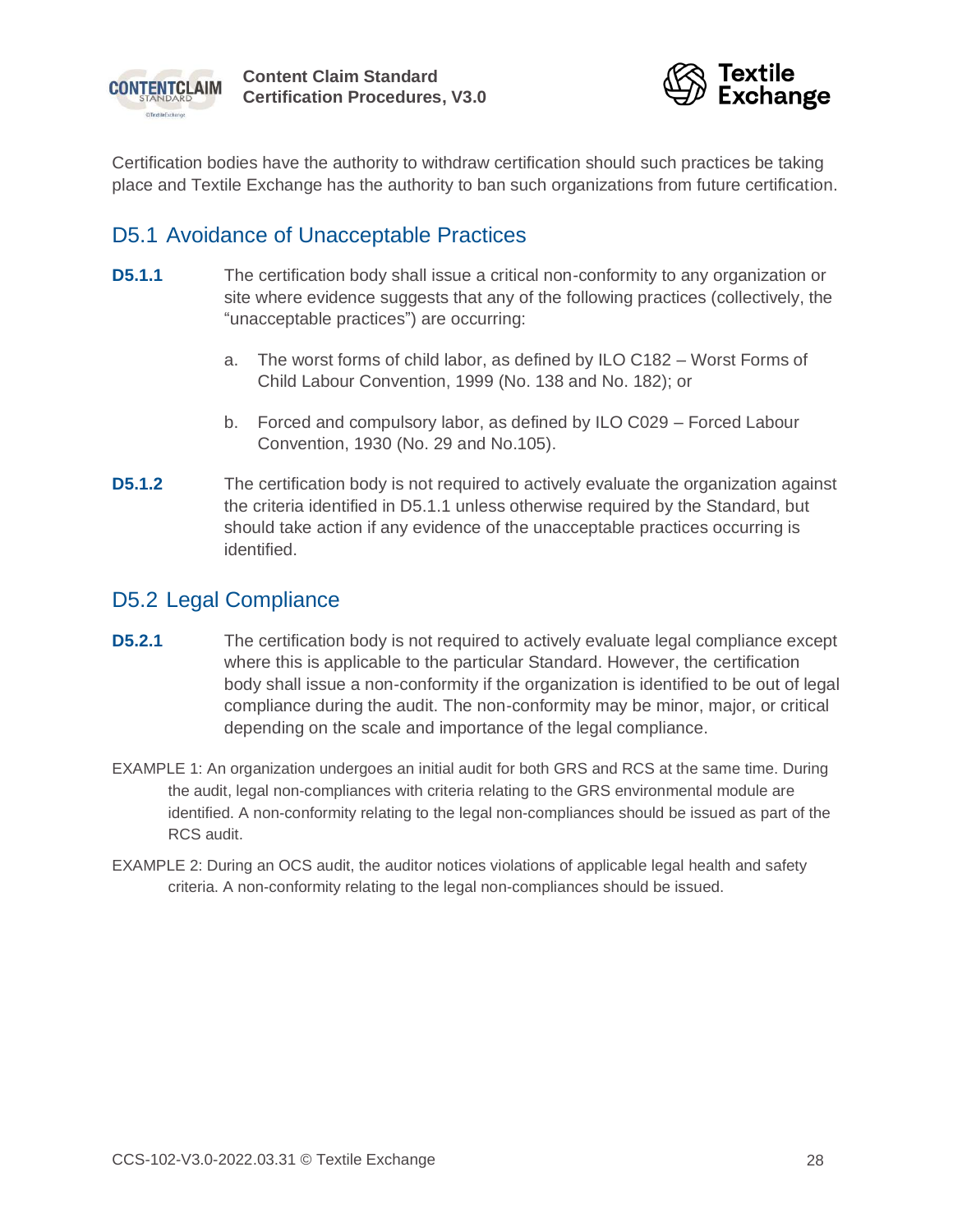



## <span id="page-28-0"></span>Section E - Criteria for Scope and Transaction Certificates

This section includes criteria for the issuing of scope and transaction certificates and is supplemental to *ASR-103 Policy for Scope Certificates* and *ASR-104 Policy for Transaction Certificates*.

### <span id="page-28-1"></span>E1. Scope Certificates

### <span id="page-28-2"></span>E1.1 Issuing Scope Certificates

- **E1.1.1** The certification body shall ensure that all information included on the scope certificate is consistent with evidence reviewed during the audit, including the following:
	- a. All process categories are possible for the site based on the machinery and capabilities observed during the audit;
	- b. All listed product categories, product details, and raw materials can technically be processed by the site (e.g. capable machinery); and
	- c. The site is capable of producing the specified products, based on input materials and process categories.
- **E1.1.2** The certification body shall only issue or reissue a scope certificate following the completion of an audit and a positive certification decision.
- **E1.1.3** Prior to adding a site to the scope certificate, the certification body shall audit the site as is required for an initial audit of the site.

NOTE: See [D4](#page-23-0) for details of how to conduct on-site, hybrid, and remote audits.

### <span id="page-28-3"></span>E2. Transaction Certificates

### <span id="page-28-4"></span>E2.1 Issuing Transaction Certificates

- <span id="page-28-5"></span>**E2.1.1** The certification body shall review documents and quantities before issuing a transaction certificate, with all claimed material inputs accounted for through valid incoming transaction certificates (except where otherwise allowed by a primary standard). At a minimum, the certification body shall check documents and quantities against the criteria of the CCS as well as the following:
	- a. Copies of invoices, shipping documents, and transaction certificates for the inputs to the claimed material;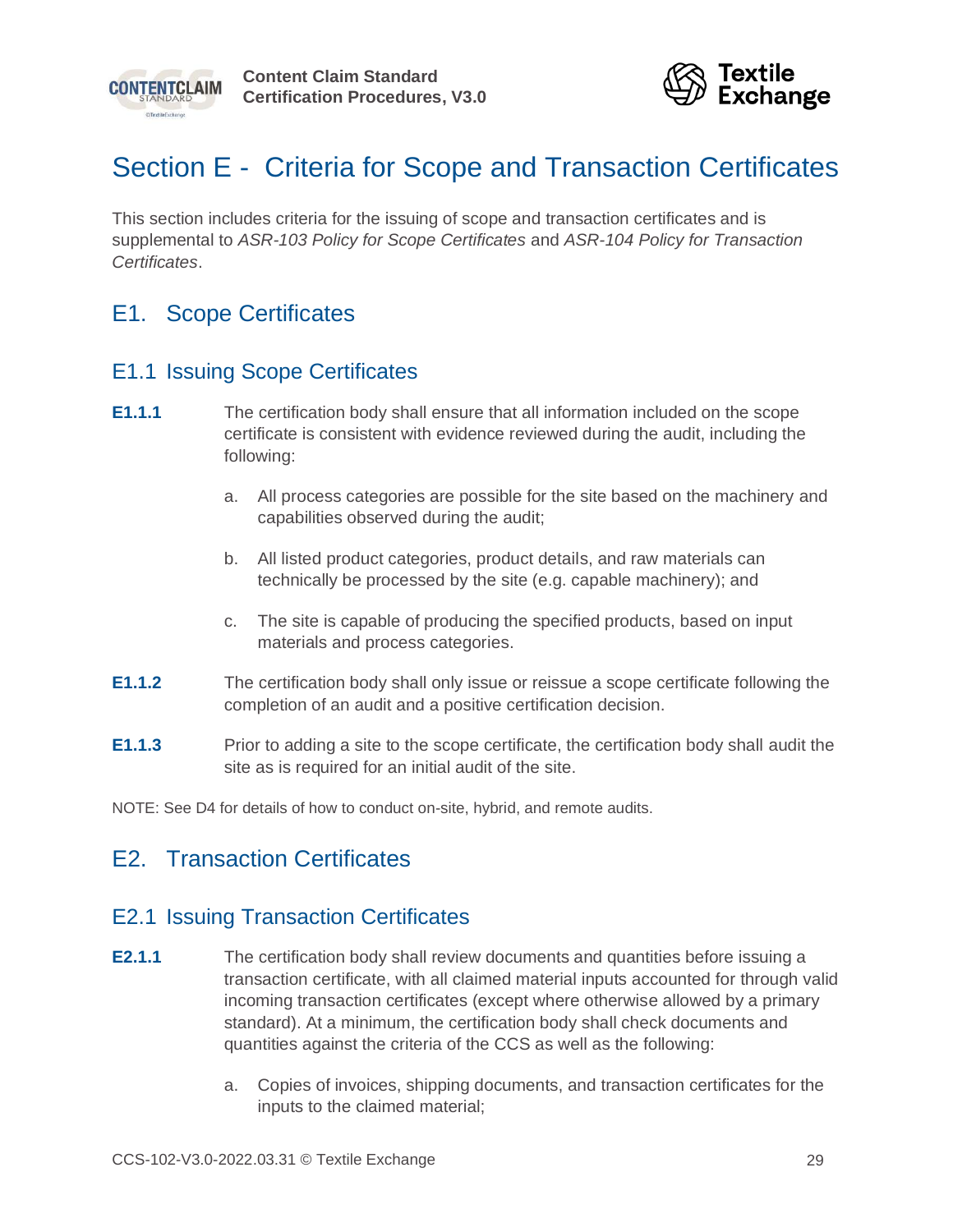



- b. Quantities of stock on hand for inputs intended for the claimed material;
- c. Expected loss factor in the production per process, type of product category/details, facility, and scope certificate;
- d. Quantities of claimed material shipped and in stock;
- e. Copies of invoices and shipping documents for outgoing claimed material;
- f. Financial records (e.g. bank receipt, SWIFT, LC, Income tax records) to document the purchase and sale of the claimed materials, matching the physical product documents (e.g. invoice, purchase order, country of origin document, transport documents) against the buyer, seller, value, and transaction date information; and
- NOTE: If payment terms require a transaction certificate for outgoing product before payment is issued, the certification body may review the financial records as part of the annual assessment, which may be done on a risk-based review rather than for every transaction certificate.
	- g. Test reports of input product quality and output product quality in order to compare quality specifications.
- **E2.1.2** The certification body should request all of the documents in [E2.1.1](#page-28-5) for nonclaimed material used in blending/mixing with certified material.
- **E2.1.3** The certification body shall check the following documents, where applicable and relevant:
	- a. Government issued sales or value added tax receipt for the claimed material (e.g. Eway Bills (India) and Fapiao (China));
	- b. Third- or second-party product quality test reports for inputs and outputs;
	- c. Documentation to validate the identity of the claimed materials, quality, and quantities;
	- d. Composition calculations; and
	- e. Where a subcontractor processed the product in the transaction certificate, documentation (e.g. processing invoice, transport document) of the subcontractors who handled the material while it was owned by the organization.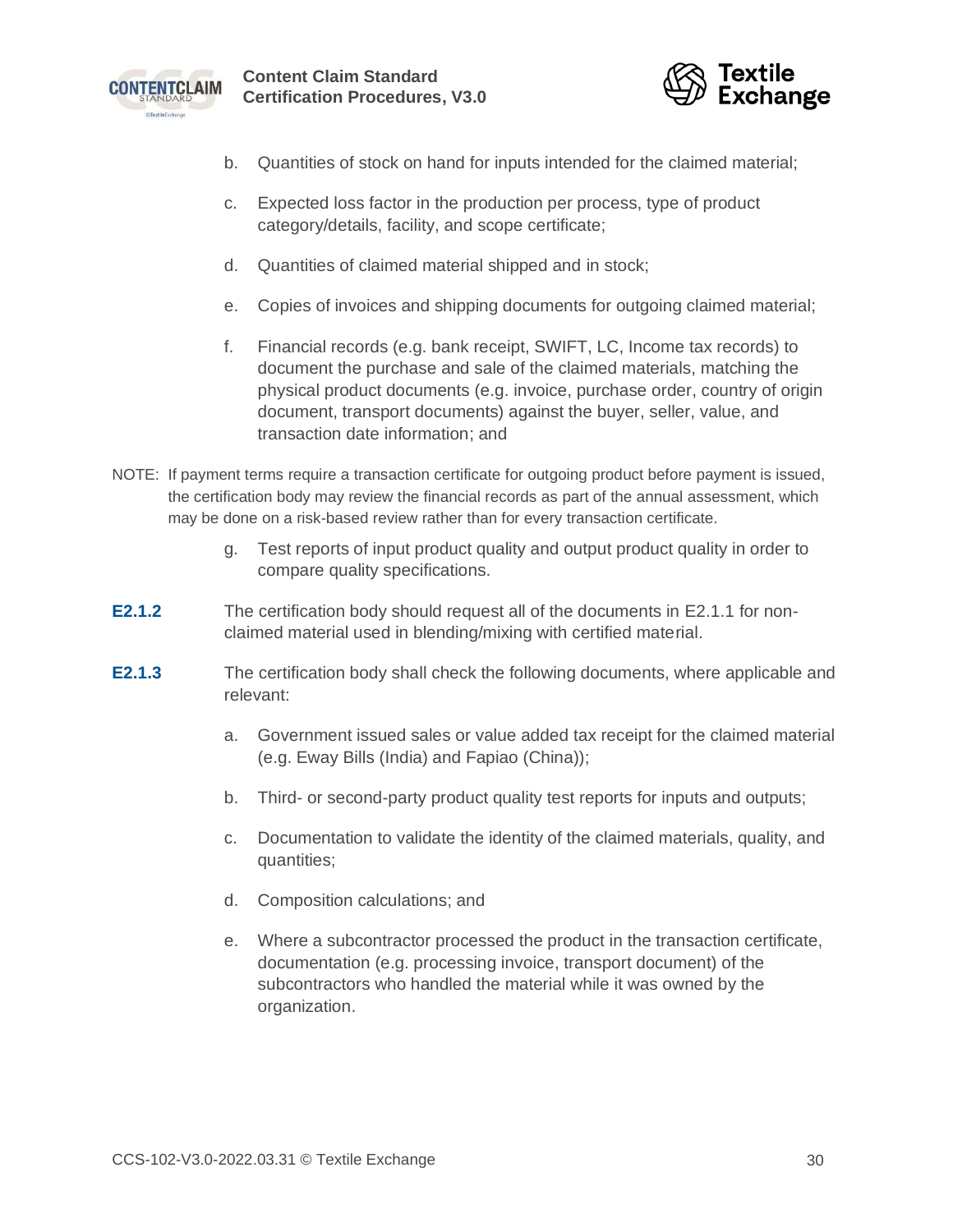



- **E2.1.4** The certification body shall evaluate the authenticity of documentation provided, including confirming the authenticity of the incoming transaction certificate(s) via their own system if the same certification body issued the incoming transaction certificate or as identified at [www.TextileExchange.org/Certificates](http://www.textileexchange.org/Certificates) if the transaction certificate was issued by another certification body.
- **E2.1.5** If the responsibility for transportation switches between the seller and the buyer, the certification body shall review transport documentation showing the movement of all materials from the consignee location named on the incoming transaction certificate to the consignee location named on the outgoing transaction certificate.
- NOTE: The consignee location may be a port or other intermediate location if that is where the responsibility for transportation switches between the seller and the buyer. See *ASR-103 Policy for Scope Certificates* for further details.
- **E2.1.6** The certification body may review composition calculations per product listed on the scope certificate where the exact composition does not change between shipments.
- **E2.1.7** The certification body shall compare the products to those listed in the scope certificate to ensure they are authorized and that it is technically possible for the claimed products to be produced with the claimed input material using the processes and capacity of the production facility listed on the scope certificate.
- **E2.1.8** Before issuing a transaction certificate, the certification body shall perform a volume reconciliation (taking into account production loss) that reviews available inventory to ensure that enough certified input was available.

### <span id="page-30-0"></span>E2.2 Amendment and Invalidation of Transaction Certificates

- **E2.2.1** After it is issued, the transaction certificate may be amended in the following ways:
	- a. To reduce the quantity of claimed material included on the transaction certificate, if further evidence shows that it was inaccurate;
	- b. To correct typographical errors (including increasing the quantity of claimed materials), within seven calendar days of issuance only;
	- c. To downgrade the claim from GRS to RCS; or
	- d. To invalidate the transaction certificate.
- **E2.2.2** The certification body shall invalidate a transaction certificate if the certification body learns that any of the following apply: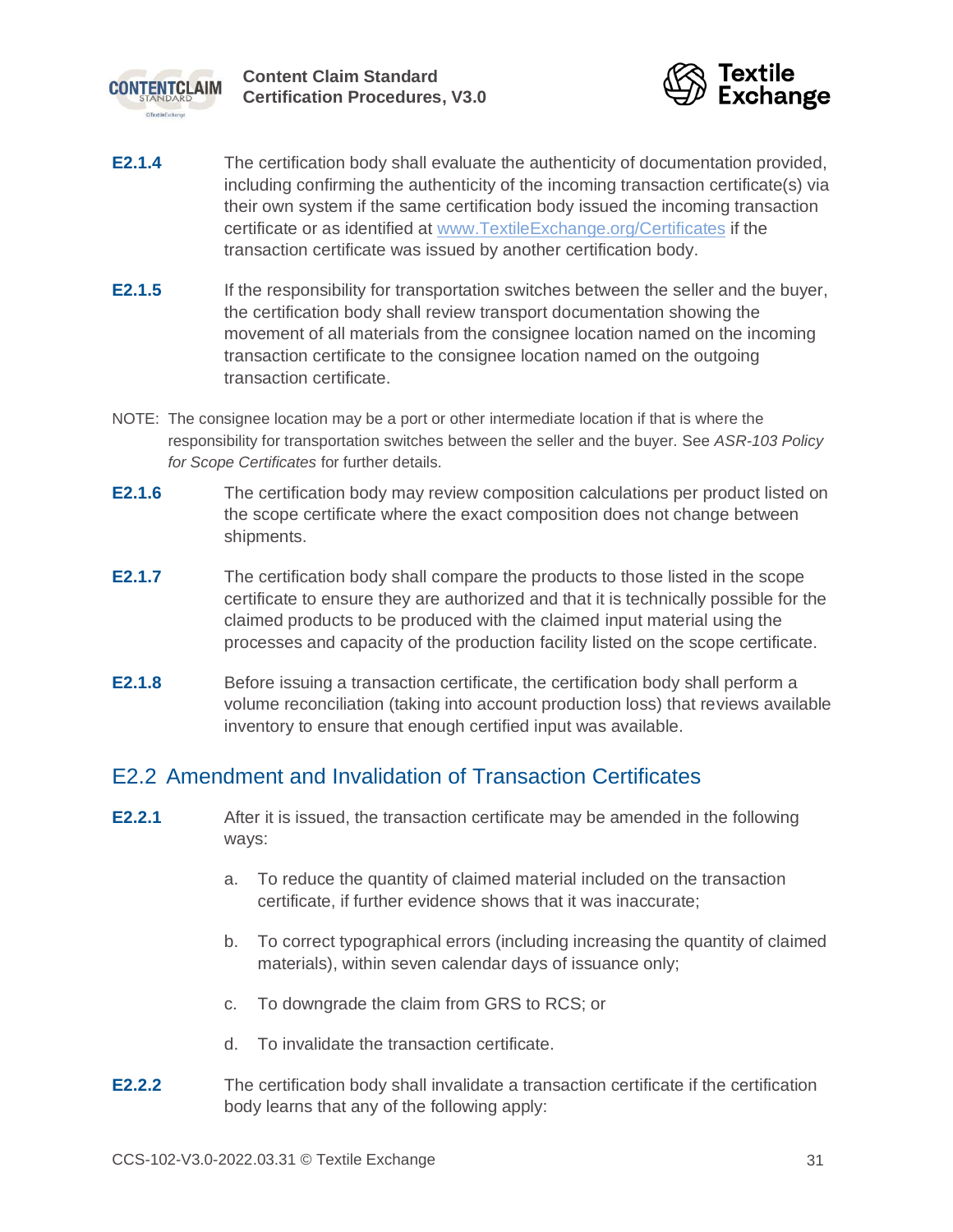



- a. The organization presented falsified or fraudulent documents to obtain the transaction certificate;
- b. The certification body identifies that they issued the transaction certificate in error;
- c. The applicable input transaction certificate is invalidated; or
- d. The claimed materials/products are otherwise shown to be ineligible for the claim being made.
- NOTE: In the case that a claimed material is shown not to be eligible for a GRS transaction certificate due to not meeting the criteria of the social, chemical, or environmental modules of the GRS, the transaction certificate may be downgraded to RCS.
- **E2.2.3** If a transaction certificate is amended or invalidated after it is issued, the certification body shall ensure that an updated transaction certificate is provided to the buyer's certification body (if applicable) and to the buyer. The organization may take responsibility to notify the buyer provided that documentation of this is provided to the certification body.
- **E2.2.4** The certification body shall report all amended or invalidated transaction certificates directly into Textile Exchange's database following specified timelines for transaction certificate data, and shall include the following information:
	- a. Certification body name;
	- b. Standard;
	- c. Transaction certificate number, excluding the supplier's license number;
	- d. The seller's name and license number;
	- e. The buyer's name, certification body (if applicable), and license number;
	- f. The claimed material and certified weight in kg;
	- g. The dates the transaction certificate was issued, altered, and declared invalid (as applicable); and
	- h. The certification body, transaction certificate number, standard, and certified weight from the incoming transaction certificate.
- NOTE: Textile Exchange may publish a public list of invalid transaction certificates showing the certification body name, the standard, and the transaction certificate number only. Textile Exchange may also share details of an invalid transaction certificate excluding details of the input transaction certificate with the buyer's certification body.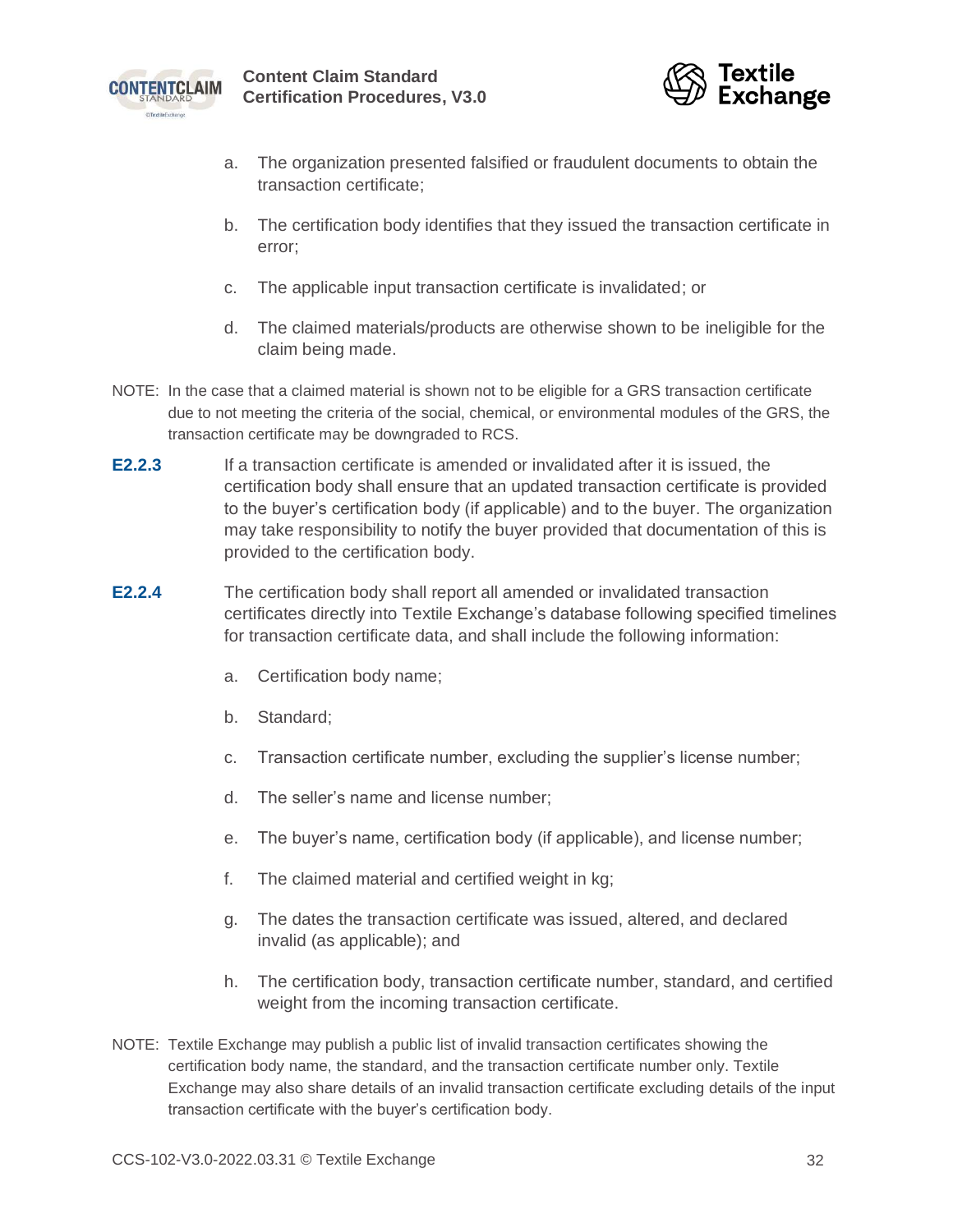



## <span id="page-32-0"></span>Section F - Claims

This section shall be used for all claims approvals issued under *TE-301 Standards Claims Policy.*

<span id="page-32-1"></span>F1. Claims Approvals

### <span id="page-32-2"></span>F1.1 Claims Approvals

- **F1.1.1** The certification body shall designate one or more personnel as claims approvers.
- **F1.1.2** The certification body shall provide training sufficient to ensure that claims approvals are only issued when all applicable criteria are met.
- NOTE: Textile Exchange may provide and require specific training for claims approvers in the future.

### <span id="page-32-3"></span>F1.2 Issuing Claims Approvals for Assured Claims

- **F1.2.1** The certification body shall only issue claims approvals to an organization which holds a valid scope certificate with the same certification body or to a retailer who is selling a certified brand's products.
- **F1.2.2** The certification body shall provide a claims approval application form to their certified clients upon request. The form shall include all elements specified in *TE-303 Claim Approval Application Form*, though the certification body may specify an alternative format for submissions. The certification body may pre-fill information about the organization on the form (e.g. via a database).
- **F1.2.3** Upon receipt of a complete claim approval application, a claims approver shall review the proposed claims and artwork to ensure that the criteria of *TE-301 Standards Claims Policy* and *TE-302 Standards Logo Use Specifications* are met.
- **F1.2.4** If an informational statement appears next to or near an assured claim, a claims approver shall review the statement for accuracy.
- **F1.2.5** The certification body shall provide a response to each new and updated claims approval application within seven calendar days.
- **F1.2.6** Once a claims approval application is determined to be correct and complete by a claims approver, the certification body shall provide a formal approval to the organization.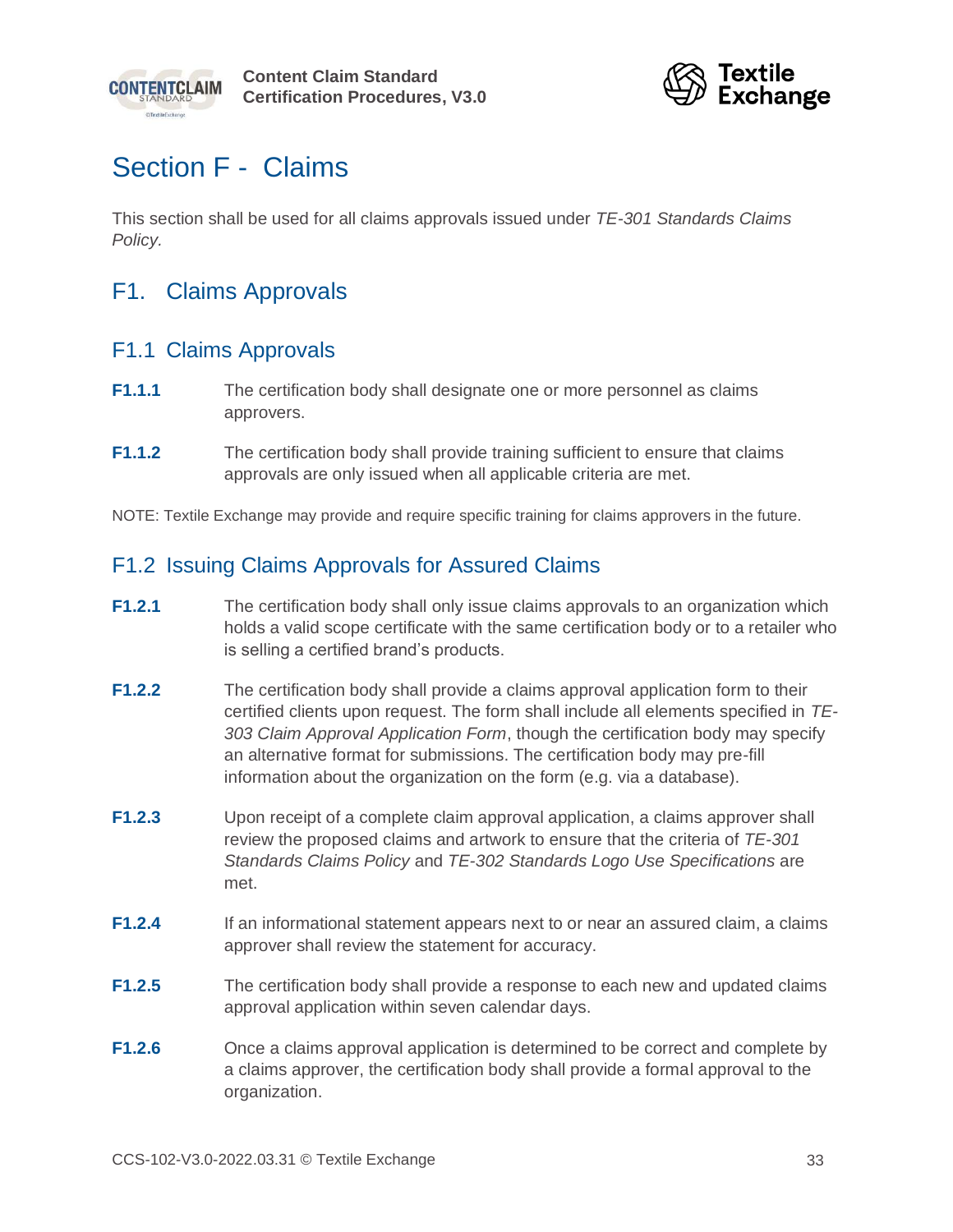



**F1.2.7** A copy of each claim approval shall be emailed to Textile Exchange at [Approvals@TextileExchange.org](mailto:Approvals@TextileExchange.org), or shall be submitted to Textile Exchange through alternative formats which may be made available by Textile Exchange.

### <span id="page-33-0"></span>F1.3 Pre-Approval of Claims

- **F1.3.1** The certification body may review claim approval applications from brands prior to the initial certification and may issue a pre-approval. A final approval shall not be issued prior to certification.
- **F1.3.2** When issuing pre-approvals, the certification body shall ensure that the brand does not make any public facing claims based on the pre-approval prior to receiving a final approval.

### <span id="page-33-1"></span>F2. Review of Existing Claims

### <span id="page-33-2"></span>F2.1 Auditing of Claims

- **F2.1.1** During each audit, the certification body shall review all claims being made by the organization to ensure that:
	- a. A valid claim approval is in place from a certification body for all assured claims;
	- b. Only eligible products are labeled, and each label corresponds with the product in terms of label grade and material composition as indicated in *TE-301-V1.2 Standards Claims Policy*, section B3. General Guidelines – Product-related Claims); and
	- c. If an informational statement is made in relation to or near a product-related claim (e.g. on a hangtag or on a product page), the statement is accurate and aligns with the allowed language in *TE-301-V1.2 Standards Claims Policy*, Section D2.
- **F2.1.2** The certification body shall sample the lesser of either ten approved claims or of  $\sqrt{n}$  claims where n is the total number of approved claims.
- **F2.1.3** The certification body shall check consistency between approved artwork claims and approved transaction certificates using the below sampling method: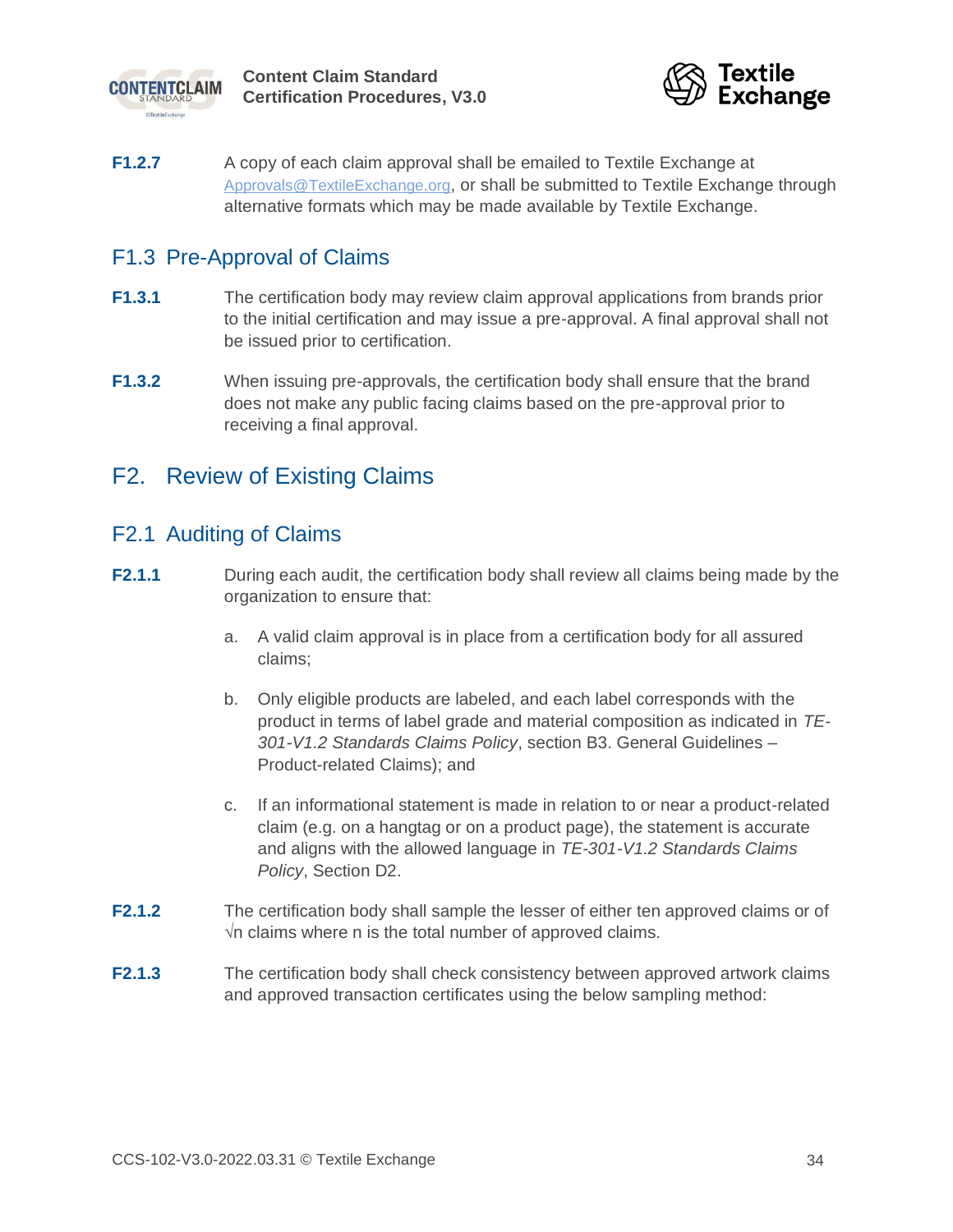



| Number of transaction<br>certificates issued in the<br>last 12 months | Number of transaction certificates for<br>which approved artwork claims shall be<br>checked |
|-----------------------------------------------------------------------|---------------------------------------------------------------------------------------------|
| 1 to $100$                                                            | 5 transaction certificates, minimum 5% of<br>total                                          |
| 101 to 500                                                            | 10 transaction certificates, minimum 2% of<br>total                                         |
| 501 to 1000                                                           | 15 transaction certificates, minimum 1.5% of<br>total                                       |
| >1001                                                                 | Square root of the total number of<br>transaction certificates                              |

- NOTE: A claims approver may assist the auditor with this review and should be involved in case there is any question on whether a claim meets all applicable criteria.
- **F2.1.4** Claims which imply that the standard addresses an element which it does not address (e.g. product quality) shall be omitted. The certification body should request examples of any hangtag or packaging modifications for each applicable country prior to issuing a claim approval.

### <span id="page-34-0"></span>F2.2 Reporting of Disallowed Claims

**F2.2.1** If the certification body identifies any disallowed claims by an organization that is not currently certified or in the application process with the same certification body, the certification body should report these claims to Textile Exchange by filing a complaint with Textile Exchange through the [online complaint form](https://www.tfaforms.com/forms/view/4798177) as per *ASR-110 Complaints and Feedback Policy.*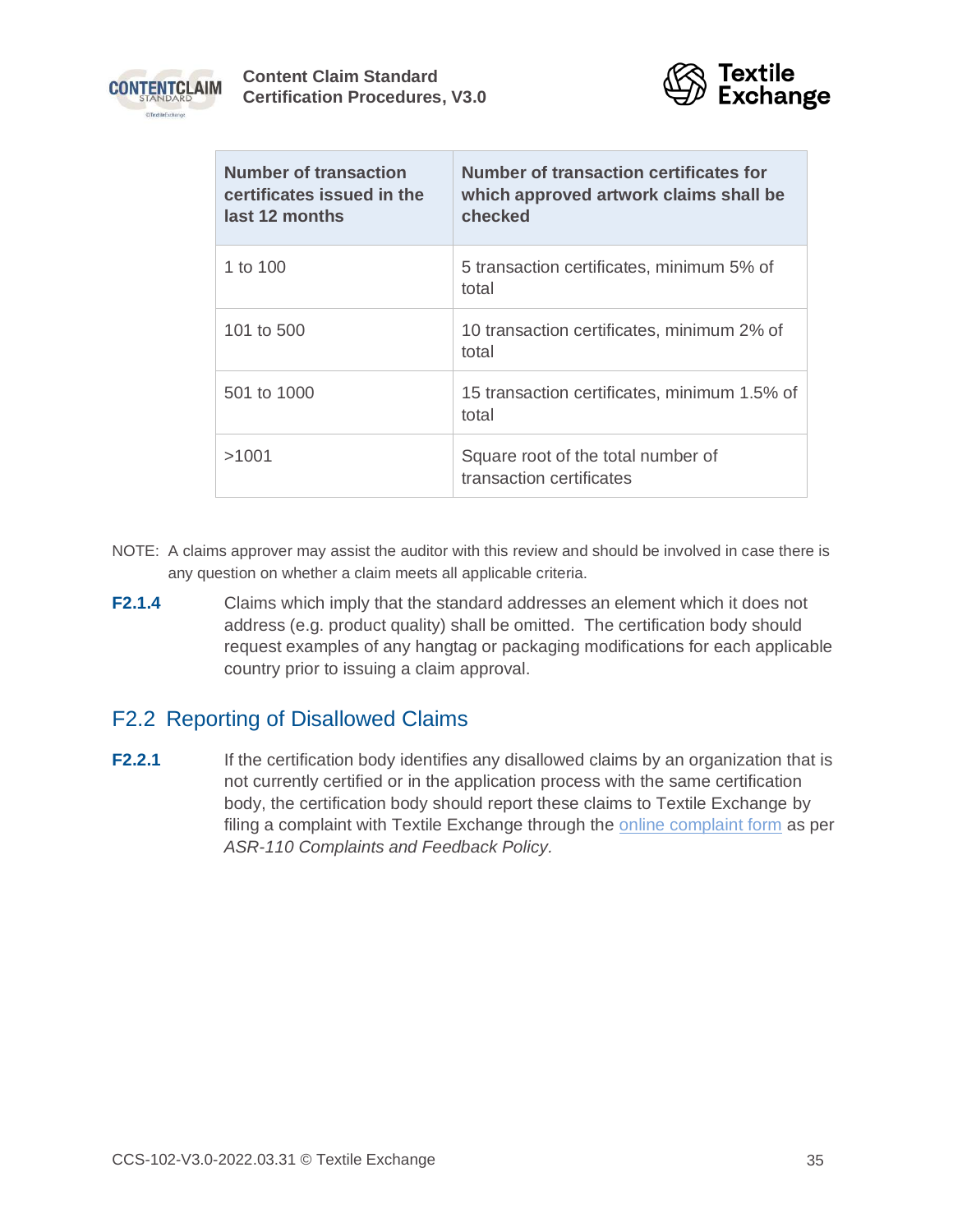



# <span id="page-35-0"></span>Section G - Transfer of Certification Between Certification Bodies

**G1.1.1** When an organization chooses to change certification bodies, the preceding and succeeding certification bodies shall meet the criteria included in Section B2 of *ASR-112-V2.1 Procedure for the Withdrawal of Certification Body Licensing*.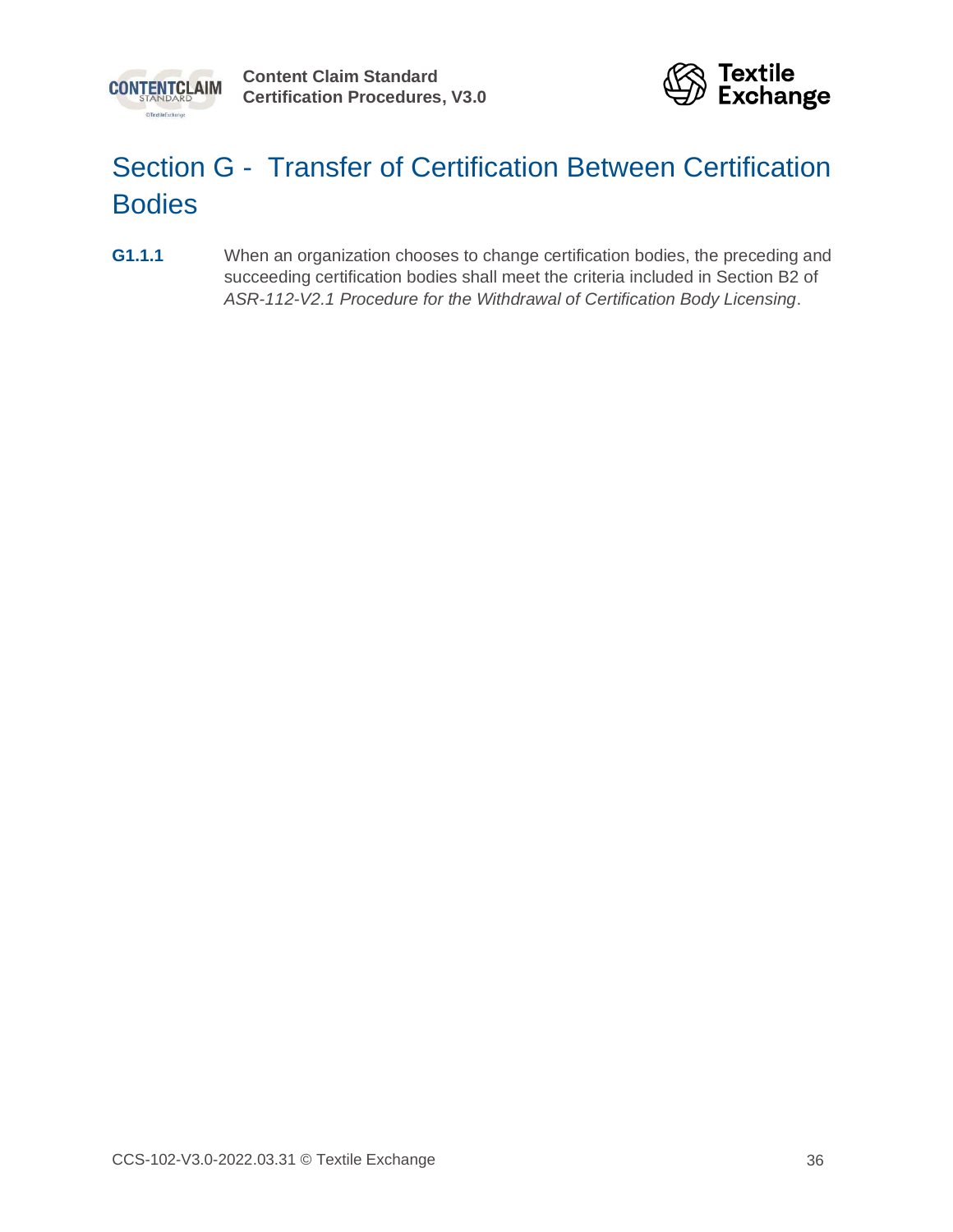



## <span id="page-36-0"></span>Appendix A – Definitions

Refer to [TE-101 Terms and Definitions for Textile Exchange Standards and Related Documents](https://textileexchange.org/documents/terms-and-definitions-for-textile-exchange-standards-and-related-documents/) for definitions of terms used in these procedures. Key definitions are included below. Defined terms are shown in *italics* in their first use in this document.

**Brand:** An organization that controls the design, development, and purchase of final products for sale under their own name or private label. Brands may sell to wholesalers, retailers, or directly to consumers. This does not include organizations who sell a branded intermediate product for use in further processing steps.

**Brand Distributor:** See *Distributor*.

**Brand Main Site (brand headquarters):** A brand organization site that conducts administrative and operational activities. This may include, but is not limited to, departments such as purchasing, marketing, finance, merchandising, design, production, and legal.

**Distributor:** A site which takes physical possession of claimed material, but which is not a processor and does not transform products, including any (re)packaging which affects labeling or identification of materials (e.g. bagging of bulk down, or applying a logo to finished products).

**Initial Audit:** The first audit performed by a certification body for the standard. If an organization has a gap in certification of over 180 calendar days, any audit after this period would be an initial audit.

**Licensee Brand:** A company that is licensing the name of another brand for the purpose of putting this marketing on a finished good. In this case, the licensee brand does not assume ownership over the licensed brand name but does control the design and production process of the product. See also *Brand*.

**Retailer:** An organization which sells products to individual consumers. Includes both physical stores and online sales, and may or may not also be the brand. The definition of retailer includes distribution centers which are controlled by the retailer.

**Subcontracted Distributor:** A third-party distribution and/or logistics center that has been contracted to handle finished goods on behalf of the brand with the intent to distribute to customer, wholesale, or retail channels. See also *Distributor*.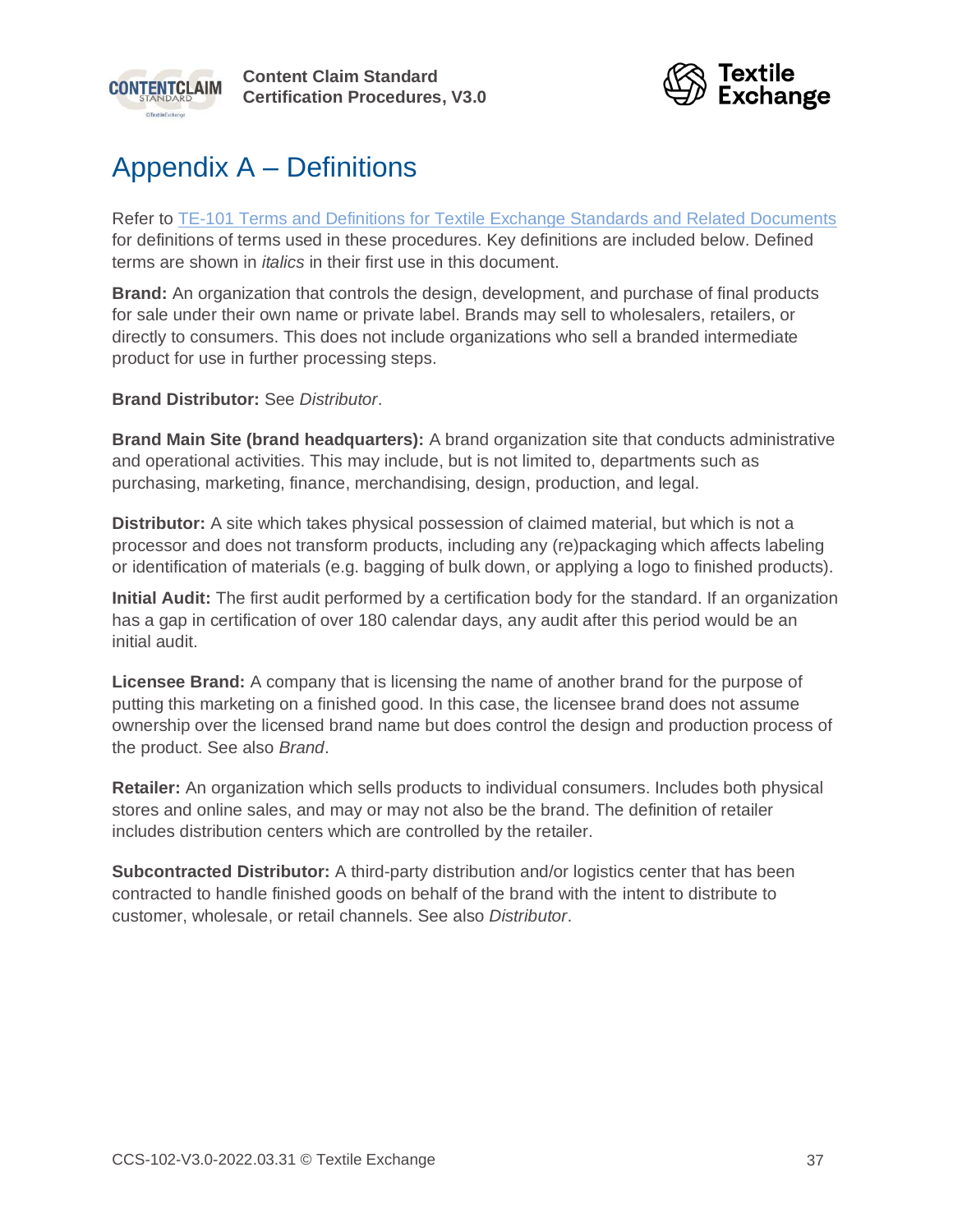



## Appendix B – Risk Assessment of Facilities

The tables below shall be used by the certification body to assign a risk level for each site and subcontractor prior to each audit and before a site is added to a scope certificate (see clause [D2.2.3\)](#page-11-2).

## Appendix B1. Risk Assessment of Sites

<span id="page-37-1"></span><span id="page-37-0"></span>

| <b>High Risk</b>                                                                                                                               | <b>Medium Risk</b>                                                                                | <b>Low Risk</b>                                                                                 |
|------------------------------------------------------------------------------------------------------------------------------------------------|---------------------------------------------------------------------------------------------------|-------------------------------------------------------------------------------------------------|
| The site is designated high risk if the answer is<br>"yes" to any of the questions in a.-i.:                                                   | The site is designated medium risk of the<br>answer is "yes" to any of the questions in j.-<br>Ŀ. | The site is designated low risk if the<br>answer is "yes" to any of the questions in<br>$m.-o.$ |
| a. Has the site has been previously banned<br>from certification by Textile Exchange (see<br>ASR-225 List of Banned Organizations)?            |                                                                                                   |                                                                                                 |
| b. Is the site currently banned or has been<br>previously banned (or equivalent) from<br>certification by GOTS or an ISEAL member<br>standard? |                                                                                                   |                                                                                                 |
| c. Is the audit an initial audit to the CCS with<br>this certification body?                                                                   |                                                                                                   |                                                                                                 |
| d. If the CCS-based standard is GRS, does the<br>site takes physical possession of claimed<br>material?                                        |                                                                                                   |                                                                                                 |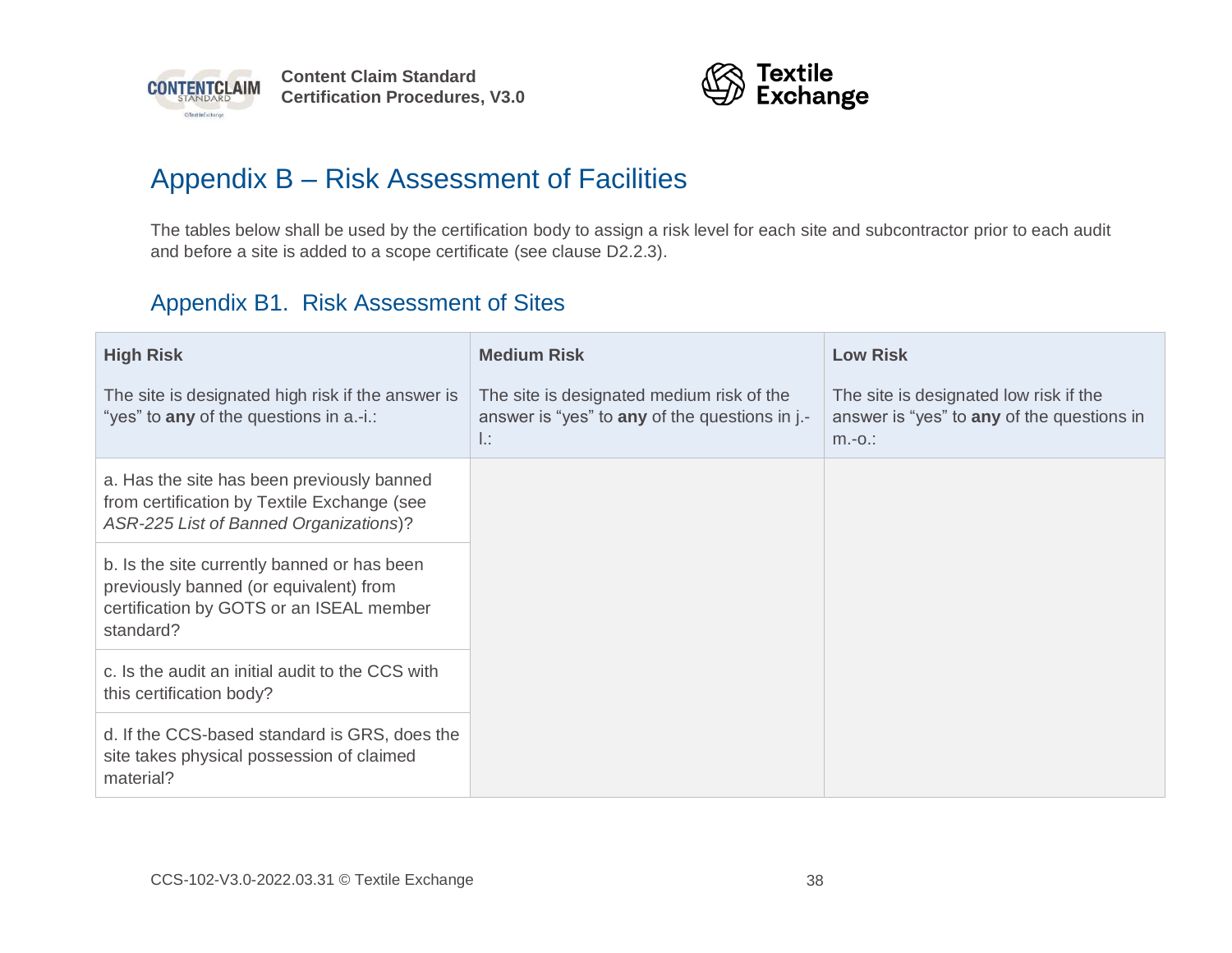



| <b>High Risk</b><br>The site is designated high risk if the answer is<br>"yes" to any of the questions in a.-i.:                                                                                                   |                                                                  | <b>Medium Risk</b><br>The site is designated medium risk of the<br>answer is "yes" to any of the questions in j.-<br>$\mathbb{R}$                                                                 |  | <b>Low Risk</b><br>The site is designated low risk if the<br>answer is "yes" to any of the questions in<br>$m.-o.$ :                                                       |                                                                                   |
|--------------------------------------------------------------------------------------------------------------------------------------------------------------------------------------------------------------------|------------------------------------------------------------------|---------------------------------------------------------------------------------------------------------------------------------------------------------------------------------------------------|--|----------------------------------------------------------------------------------------------------------------------------------------------------------------------------|-----------------------------------------------------------------------------------|
| e. Is the site a seller that first produces or<br>processes the claimed material volume (e.g.<br>farm, recycler), i.e. no input TCs are possible?<br>f. Does the site accept inputs from an                        |                                                                  |                                                                                                                                                                                                   |  |                                                                                                                                                                            |                                                                                   |
| approved equivalent standard (e.g. USDA)?<br>g. Has the site had one or more critical non-<br>conformities issued for the scope certificate in<br>the past 24 months, including during the<br>previous two audits? |                                                                  | j. Has the site had minor non-conformities<br>relating to CCS 3.0 Section C3 Volume<br>Reconciliation and Section D Processing<br>and Handling Criteria issued during or since<br>the last audit? |  | m. Is the site certified to another Textile<br>Exchange standard for the same<br>processes?<br>NOTE: Does not apply if GRS standard is the new<br>standard being assessed. |                                                                                   |
| h. Has the site had one or more major non-<br>conformities issued for the scope certificate in<br>the past 12 months, including during the<br>previous audit?                                                      |                                                                  | k. Are the answers to low risk criteria m. and<br>n. 'no'?                                                                                                                                        |  | finished product?                                                                                                                                                          | n. Does the site exclusively handle<br>claimed materials or exclusively certified |
| i. Does the site conduct any of the following<br>high risk processes according to the processes<br>in ASR-213 Materials, Processes & Products<br>Classification?:                                                  |                                                                  | I. Does the site conduct any of the following<br>medium risk processes according to the<br>processes in ASR-213 Materials, Processes<br>& Products Classification?:                               |  | o. Does the site conduct any of the<br>following low risk processes according to<br>the processes in ASR-213 Materials,<br>Processes & Products Classification?:           |                                                                                   |
| PR0001<br>PR0002<br>PR0003                                                                                                                                                                                         | <b>Boiling</b><br><b>Breeding</b><br><b>Biological recycling</b> | PR0014<br>Hatchery<br>PR0009<br>PR0015<br>Knitting<br>Packing<br>PR0020<br>PR0016<br>Manufacturing<br>Retail sales<br>PR0025                                                                      |  | Embroidery, embellishment                                                                                                                                                  |                                                                                   |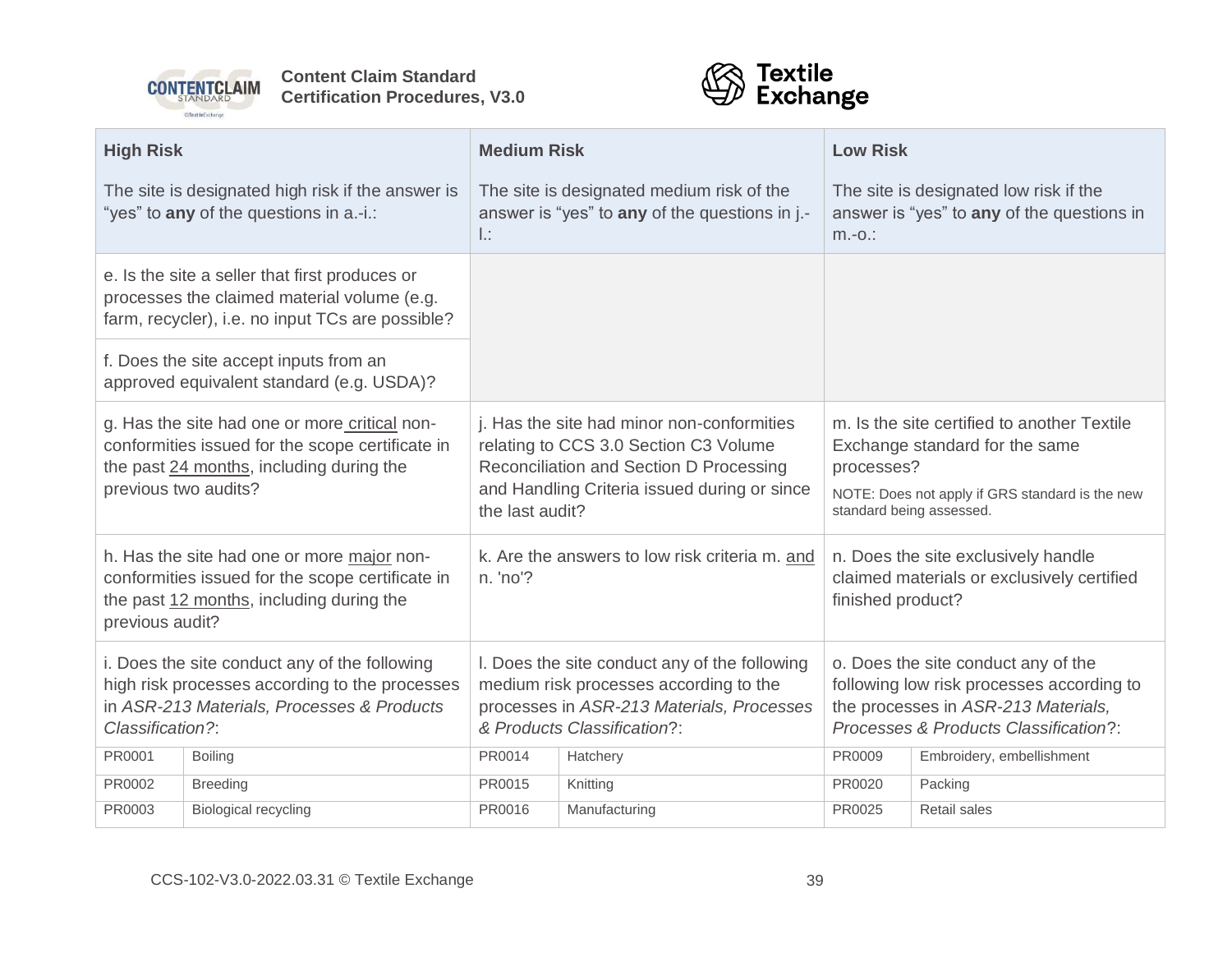



| <b>High Risk</b>                                                                             |                                                                                                                                             | <b>Medium Risk</b>                                                                                |                                          | <b>Low Risk</b>                                                                                   |                           |
|----------------------------------------------------------------------------------------------|---------------------------------------------------------------------------------------------------------------------------------------------|---------------------------------------------------------------------------------------------------|------------------------------------------|---------------------------------------------------------------------------------------------------|---------------------------|
| The site is designated high risk if the answer is<br>"yes" to any of the questions in a.-i.: |                                                                                                                                             | The site is designated medium risk of the<br>answer is "yes" to any of the questions in j.-<br>Ŀ. |                                          | The site is designated low risk if the<br>answer is "yes" to any of the questions in<br>$m.-o.$ : |                           |
| PR0004                                                                                       | Chemical recycling                                                                                                                          | PR0021                                                                                            | Pre-treatment                            | PR0030                                                                                            | Trading                   |
| PR0005                                                                                       | Collecting                                                                                                                                  | PR0022                                                                                            | Preparatory                              | PR0031                                                                                            | Warehousing, distribution |
| <b>PR0006</b>                                                                                | Concentrating                                                                                                                               | PR0023                                                                                            | Printing                                 | PR0032                                                                                            | Washing, laundering       |
| PR0007                                                                                       | Down processing (RCS, GRS)                                                                                                                  | PR0028                                                                                            | Tanning                                  | PR0035                                                                                            | <b>Brand</b>              |
| PR0008                                                                                       | Dyeing (OCS)                                                                                                                                | PR0029                                                                                            | Top making                               |                                                                                                   |                           |
| PR0010                                                                                       | Extrusion                                                                                                                                   | PR0033                                                                                            | Weaving                                  |                                                                                                   |                           |
| PR0011                                                                                       | Farming (group)                                                                                                                             | PR0007                                                                                            | Down processing (except for<br>RCS, GRS) |                                                                                                   |                           |
| PR0012                                                                                       | Finishing (OCS)                                                                                                                             | PR0008                                                                                            | Dyeing (except for OCS)                  |                                                                                                   |                           |
| PR0013                                                                                       | Ginning                                                                                                                                     | PR0012                                                                                            | Finishing (except for OCS)               |                                                                                                   |                           |
| PR0017                                                                                       | Mechanical recycling                                                                                                                        | PR0040                                                                                            | Scouring (except for OCS)                |                                                                                                   |                           |
| PR0018                                                                                       | Molding                                                                                                                                     |                                                                                                   |                                          |                                                                                                   |                           |
| PR0019                                                                                       | Non-woven manufacturing                                                                                                                     |                                                                                                   |                                          |                                                                                                   |                           |
| PR0024                                                                                       | Pulp making                                                                                                                                 |                                                                                                   |                                          |                                                                                                   |                           |
| PR0026                                                                                       | Slaughtering                                                                                                                                |                                                                                                   |                                          |                                                                                                   |                           |
| PR0027                                                                                       | Spinning                                                                                                                                    |                                                                                                   |                                          |                                                                                                   |                           |
| PR0034                                                                                       | Other                                                                                                                                       |                                                                                                   |                                          |                                                                                                   |                           |
| PR0036                                                                                       | NOTE: The certification body requires<br>permission from<br>Assurance@TextileExchange.org to use<br>"PR0034 Other".<br>Farming (individual) |                                                                                                   |                                          |                                                                                                   |                           |
| PR0037                                                                                       | Farming (area)                                                                                                                              |                                                                                                   |                                          |                                                                                                   |                           |
|                                                                                              |                                                                                                                                             |                                                                                                   |                                          |                                                                                                   |                           |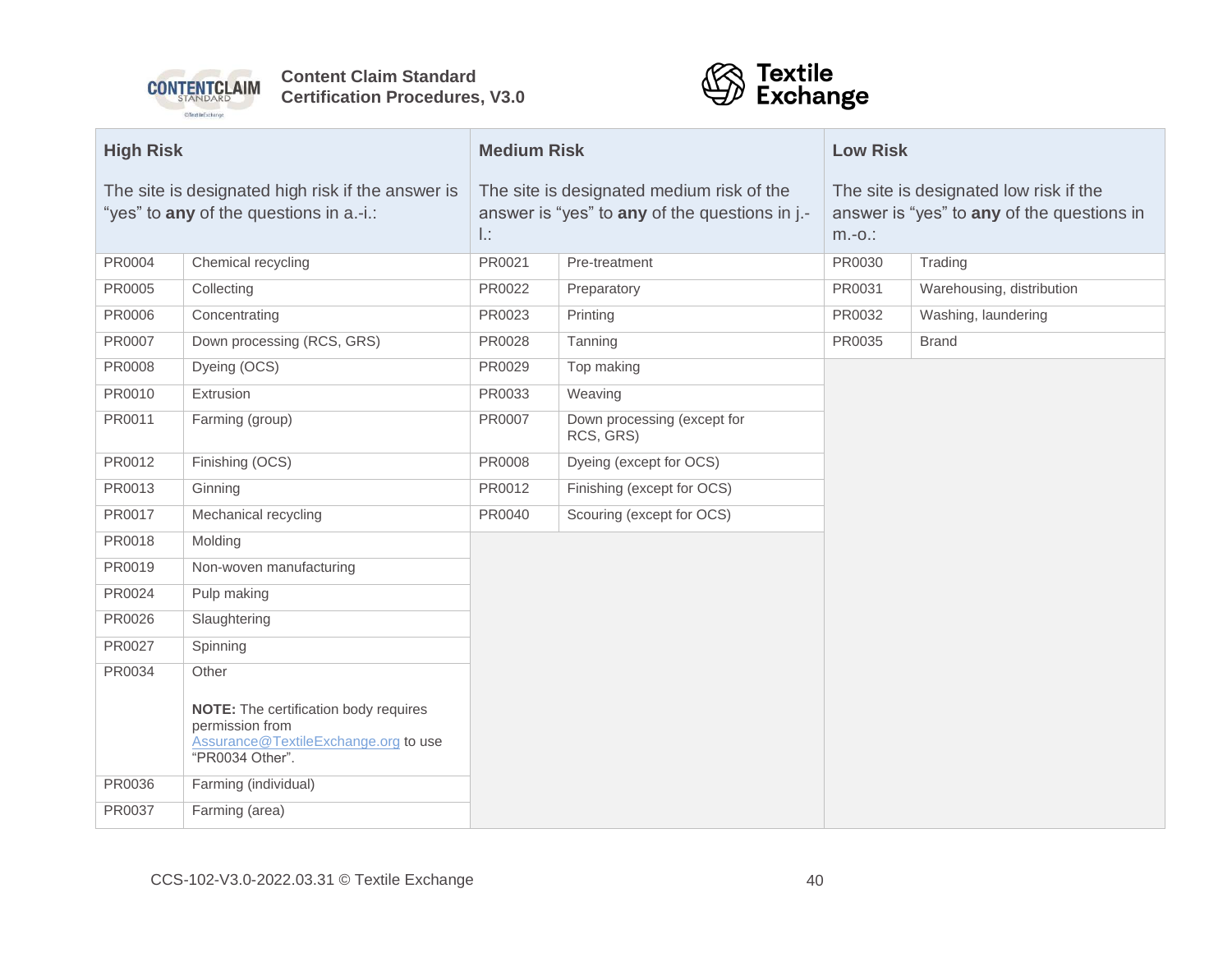



| <b>High Risk</b>                                                                             |                    | <b>Medium Risk</b>                                                                               | <b>Low Risk</b>                                                                                   |
|----------------------------------------------------------------------------------------------|--------------------|--------------------------------------------------------------------------------------------------|---------------------------------------------------------------------------------------------------|
| The site is designated high risk if the answer is<br>"yes" to any of the questions in a.-i.: |                    | The site is designated medium risk of the<br>answer is "yes" to any of the questions in j.-<br>Ш | The site is designated low risk if the<br>answer is "yes" to any of the questions in<br>$m.-o.$ : |
| PR0038                                                                                       | Farming (communal) |                                                                                                  |                                                                                                   |
| PR0039<br>Retting<br>PR0040<br>Scouring (OCS)                                                |                    |                                                                                                  |                                                                                                   |
|                                                                                              |                    |                                                                                                  |                                                                                                   |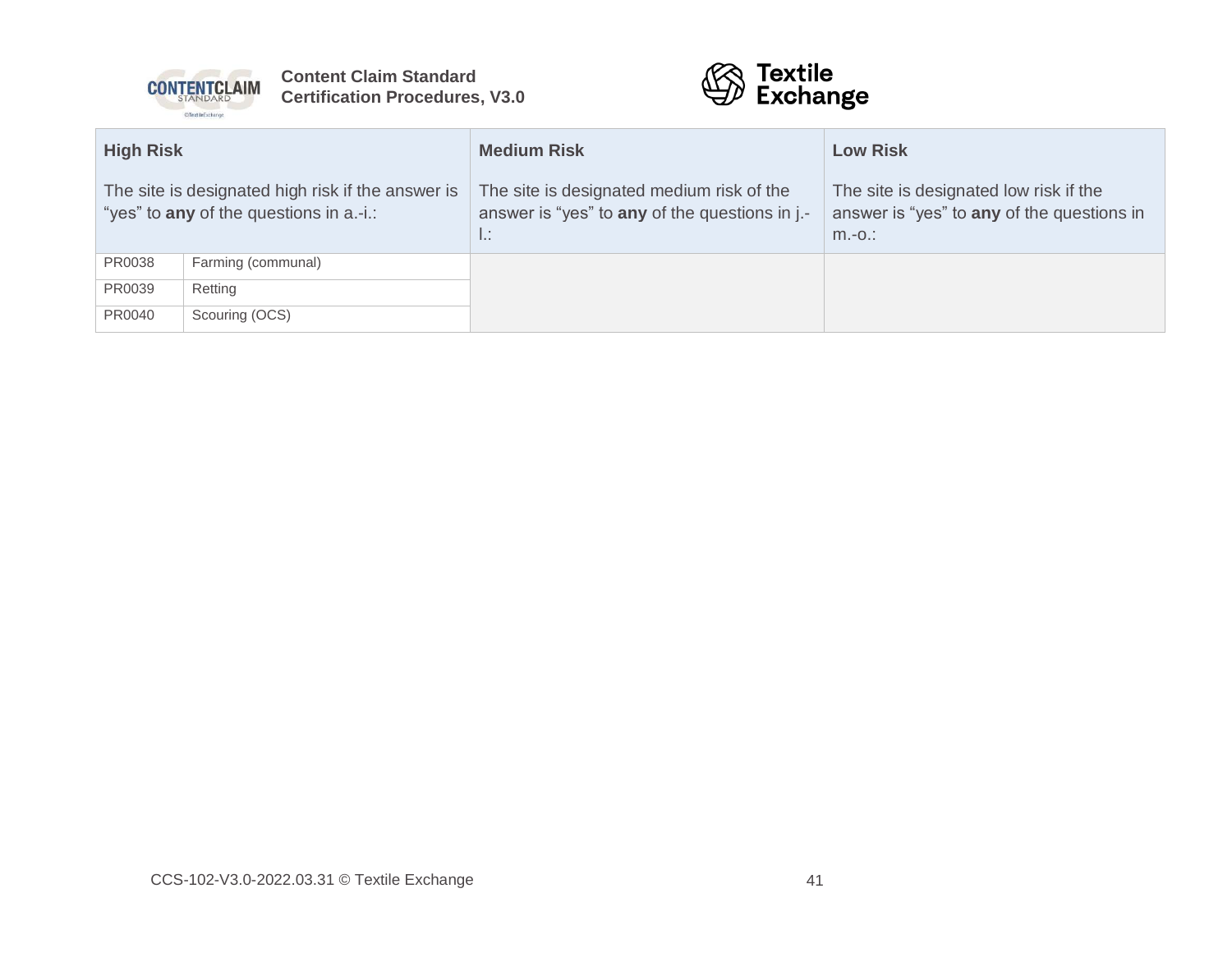



## Appendix B2. Risk Assessment of Associated Subcontractors

<span id="page-41-0"></span>

| <b>High Risk</b>                                                                                                                                              | <b>Medium Risk</b>                                                                                            | <b>Low Risk</b>                                                                                            |
|---------------------------------------------------------------------------------------------------------------------------------------------------------------|---------------------------------------------------------------------------------------------------------------|------------------------------------------------------------------------------------------------------------|
| The subcontractor is designated high risk if the<br>answer is "yes" to any of the questions in a.-l.:                                                         | The subcontractor is designated medium risk<br>if the answer is "yes" to any of the questions<br>in $m - n$ . | The subcontractor is designated low risk if<br>the answer is "yes" to any of the questions<br>in $o.-q$ .: |
| a. Has the subcontractor been previously<br>banned from certification by Textile Exchange.<br>See ASR-225 List of Banned Organizations?                       |                                                                                                               |                                                                                                            |
| b. Is the subcontractor currently banned or has<br>been previously banned (or equivalent) from<br>certification by GOTS or an ISEAL member<br>standard?       |                                                                                                               |                                                                                                            |
| c. Is the audit of the organization an initial<br>audit to the CCS with this certification body?                                                              |                                                                                                               |                                                                                                            |
| d. If the CCS-based standard is GRS, does<br>the subcontractor take physical possession of<br>claimed material?                                               |                                                                                                               |                                                                                                            |
| e. Is the subcontractor a seller that first<br>produces or processes the claimed material<br>volume (e.g. farm, recycler), i.e. no input TCs<br>are possible? |                                                                                                               |                                                                                                            |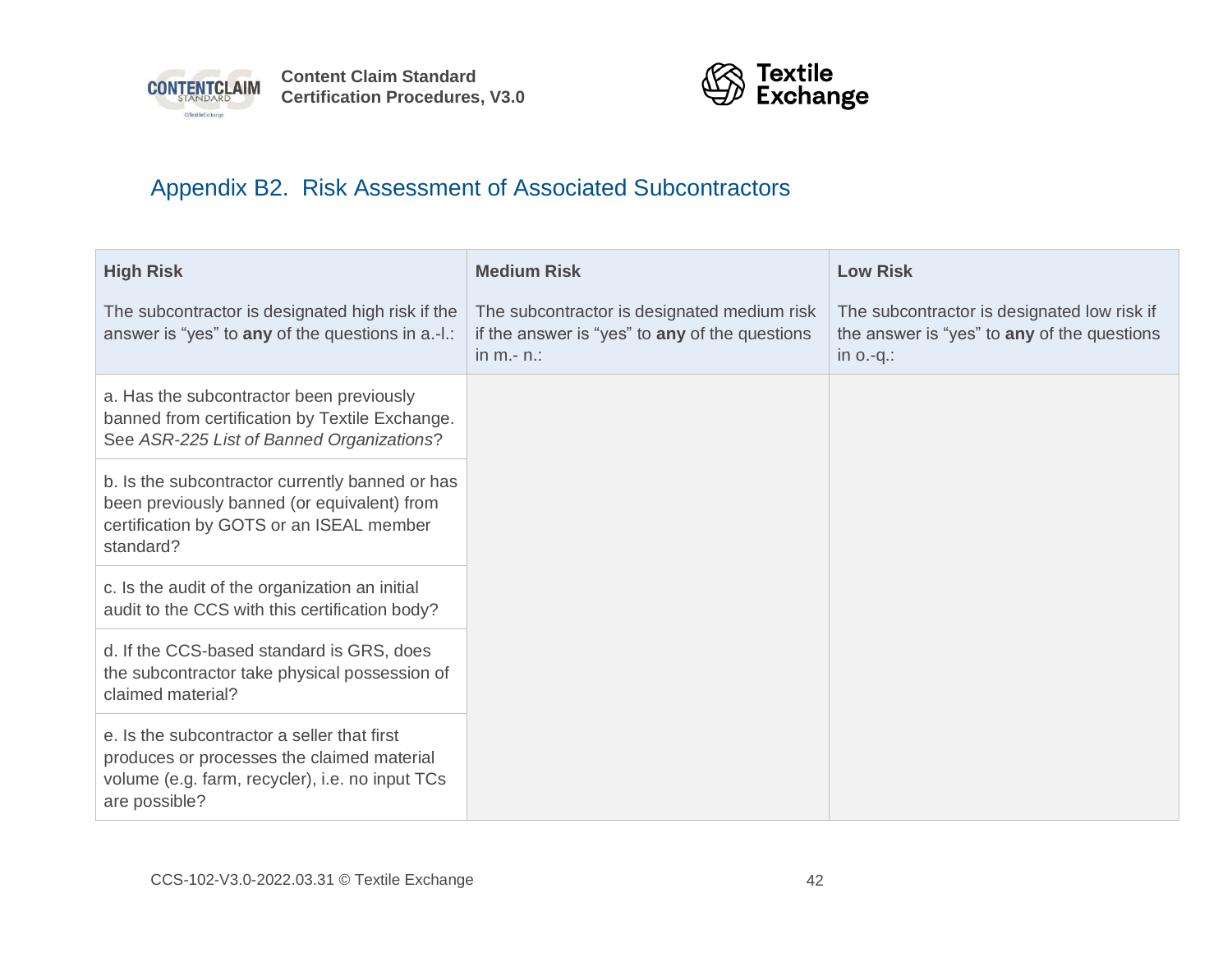



| <b>High Risk</b>                                                                                                                                                                      | <b>Medium Risk</b>                                                                                             | <b>Low Risk</b>                                                                                                                                                                                   |
|---------------------------------------------------------------------------------------------------------------------------------------------------------------------------------------|----------------------------------------------------------------------------------------------------------------|---------------------------------------------------------------------------------------------------------------------------------------------------------------------------------------------------|
| The subcontractor is designated high risk if the<br>answer is "yes" to any of the questions in a.-l.:                                                                                 | The subcontractor is designated medium risk<br>if the answer is "yes" to any of the questions<br>in $m - n$ .: | The subcontractor is designated low risk if<br>the answer is "yes" to any of the questions<br>in $o.-q$ .:                                                                                        |
| f. Does the subcontractor accept inputs from<br>an approved equivalent standard (e.g.<br>USDA)?                                                                                       |                                                                                                                |                                                                                                                                                                                                   |
| g. Has the subcontractor had one or more<br>critical non-conformities issued for the scope<br>certificate in the past 24 months, including<br>during the previous two audits?         |                                                                                                                |                                                                                                                                                                                                   |
| h. Has the subcontractor had one or more<br>major non-conformities issued for the scope<br>certificate in the past 12 months, including<br>during the previous audit?                 |                                                                                                                |                                                                                                                                                                                                   |
| i. Was the subcontractor previously certified to<br>the Standard, and does not currently hold<br>certification to a standard which includes<br>evaluation to the CCS?                 |                                                                                                                |                                                                                                                                                                                                   |
| j. If a processing subcontractor, do they<br>receive product directly from the organization's<br>supplier(s) and the organization does not<br>handle the product prior to processing? |                                                                                                                | o. Is the subcontractor independently<br>certified to another Textile Exchange<br>standard for the same processes?<br>NOTE: Does not apply if GRS standard is the new<br>standard being assessed. |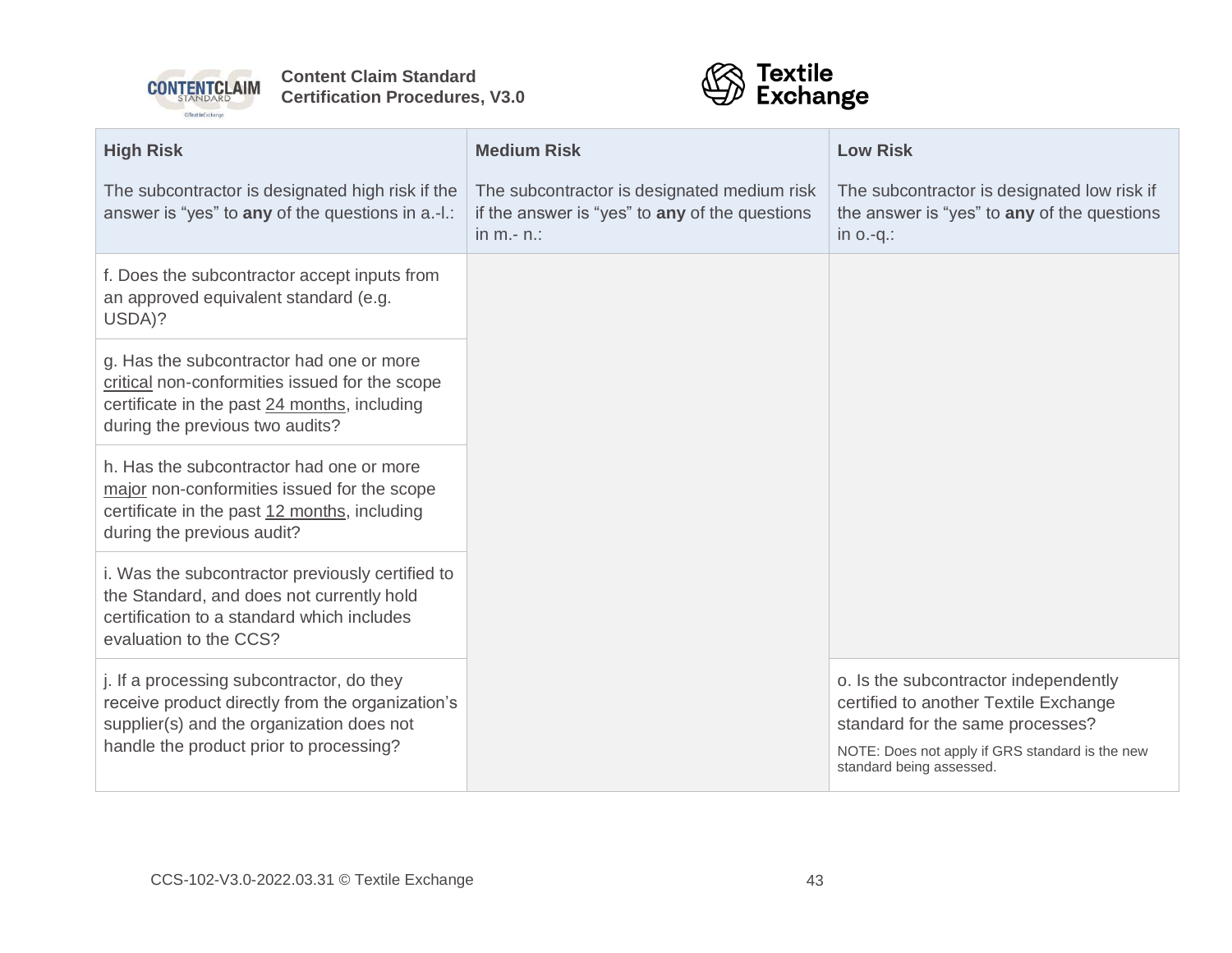



| <b>High Risk</b>                                                                                                                                                                  |                             | <b>Medium Risk</b>                                                                                                                                                                                          |                                          | <b>Low Risk</b>                                                                                                                                                           |                           |
|-----------------------------------------------------------------------------------------------------------------------------------------------------------------------------------|-----------------------------|-------------------------------------------------------------------------------------------------------------------------------------------------------------------------------------------------------------|------------------------------------------|---------------------------------------------------------------------------------------------------------------------------------------------------------------------------|---------------------------|
| The subcontractor is designated high risk if the<br>answer is "yes" to any of the questions in a.-l.:                                                                             |                             | The subcontractor is designated medium risk<br>if the answer is "yes" to any of the questions<br>in $m - n$ .:                                                                                              |                                          | The subcontractor is designated low risk if<br>the answer is "yes" to any of the questions<br>in $o.-q$ .:                                                                |                           |
| k. If a processing subcontractor, do they ship<br>product directly to the organization's buyer<br>and the organization does not handle the<br>product following processing?       |                             | m. Has the subcontractor had minor non-<br>conformities relating to CCS 3.0 Section C3<br>Volume Reconciliation and Section D<br>Processing and Handling Criteria issued<br>during or since the last audit? |                                          | p. Does the subcontractor exclusively<br>handle claimed materials or exclusively<br>certified finished product?                                                           |                           |
| I. Does the subcontractor conduct any of the<br>following high risk processes according to the<br>processes in ASR-213 Materials, Processes &<br><b>Products Classification?:</b> |                             | n. Does the subcontractor conduct any of the<br>following medium risk processes according to<br>the processes in ASR-213 Materials,<br>Processes & Products Classification?:                                |                                          | q. Does the subcontractor conduct any of<br>the following low risk processes according<br>to the processes in ASR-213 Materials,<br>Processes & Products Classification?: |                           |
| PR0001                                                                                                                                                                            | <b>Boiling</b>              | PR0014                                                                                                                                                                                                      | Hatchery                                 | PR0009                                                                                                                                                                    | Embroidery, embellishment |
| PR0002                                                                                                                                                                            | <b>Breeding</b>             | PR0015                                                                                                                                                                                                      | Knitting                                 | PR0020                                                                                                                                                                    | Packing                   |
| PR0003                                                                                                                                                                            | <b>Biological recycling</b> | PR0016                                                                                                                                                                                                      | Manufacturing                            | PR0025                                                                                                                                                                    | <b>Retail sales</b>       |
| PR0004                                                                                                                                                                            | Chemical recycling          | PR0021                                                                                                                                                                                                      | Pre-treatment                            | PR0030                                                                                                                                                                    | Trading                   |
| PR0005                                                                                                                                                                            | Collecting                  | PR0022                                                                                                                                                                                                      | Preparatory                              | PR0031                                                                                                                                                                    | Warehousing, distribution |
| PR0006                                                                                                                                                                            | Concentrating               | PR0023                                                                                                                                                                                                      | Printing                                 | PR0032                                                                                                                                                                    | Washing, laundering       |
| PR0007                                                                                                                                                                            | Down processing (RCS, GRS)  | PR0028                                                                                                                                                                                                      | Tanning                                  | PR0035                                                                                                                                                                    | <b>Brand</b>              |
| PR0008                                                                                                                                                                            | Dyeing (OCS)                | PR0029                                                                                                                                                                                                      | Top making                               |                                                                                                                                                                           |                           |
| PR0010                                                                                                                                                                            | Extrusion                   | PR0033                                                                                                                                                                                                      | Weaving                                  |                                                                                                                                                                           |                           |
| PR0011                                                                                                                                                                            | Farming (group)             | PR0007                                                                                                                                                                                                      | Down processing (except for<br>RCS, GRS) |                                                                                                                                                                           |                           |
| PR0012                                                                                                                                                                            | Finishing (OCS)             | <b>PR0008</b>                                                                                                                                                                                               | Dyeing (except for OCS)                  |                                                                                                                                                                           |                           |
| PR0013                                                                                                                                                                            | Ginning                     | PR0012                                                                                                                                                                                                      | Finishing (except for OCS)               |                                                                                                                                                                           |                           |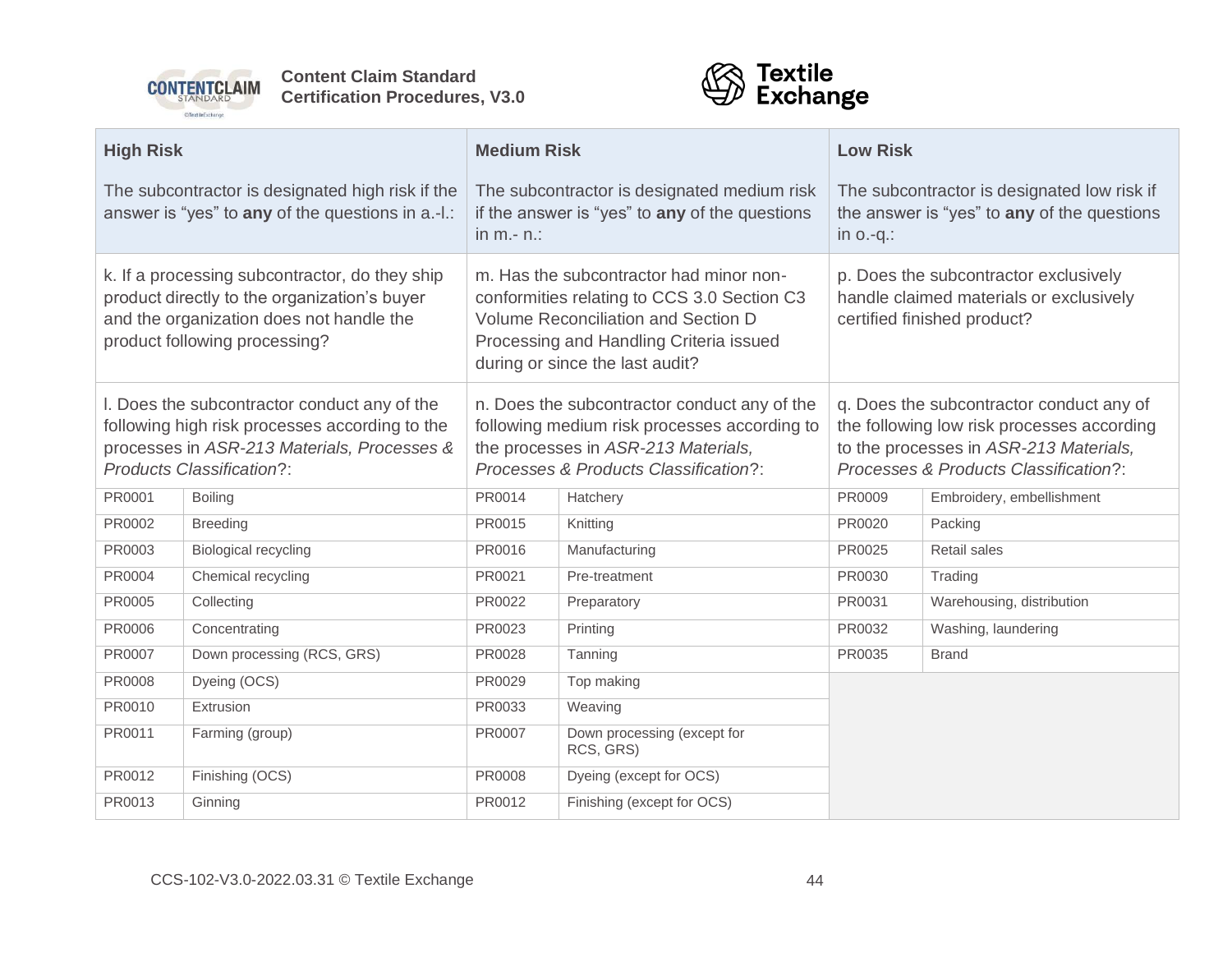



| <b>High Risk</b>                                                                                      |                                                                                                                            | <b>Medium Risk</b>                                                                                             |                           | <b>Low Risk</b>                                                                                            |
|-------------------------------------------------------------------------------------------------------|----------------------------------------------------------------------------------------------------------------------------|----------------------------------------------------------------------------------------------------------------|---------------------------|------------------------------------------------------------------------------------------------------------|
| The subcontractor is designated high risk if the<br>answer is "yes" to any of the questions in a.-I.: |                                                                                                                            | The subcontractor is designated medium risk<br>if the answer is "yes" to any of the questions<br>in $m - n$ .: |                           | The subcontractor is designated low risk if<br>the answer is "yes" to any of the questions<br>in $o.-q$ .: |
| PR0017                                                                                                | Mechanical recycling                                                                                                       | PR0040                                                                                                         | Scouring (except for OCS) |                                                                                                            |
| PR0018                                                                                                | Molding                                                                                                                    |                                                                                                                |                           |                                                                                                            |
| PR0019                                                                                                | Non-woven manufacturing                                                                                                    |                                                                                                                |                           |                                                                                                            |
| PR0024                                                                                                | Pulp making                                                                                                                |                                                                                                                |                           |                                                                                                            |
| PR0026                                                                                                | Slaughtering                                                                                                               |                                                                                                                |                           |                                                                                                            |
| PR0027                                                                                                | Spinning                                                                                                                   |                                                                                                                |                           |                                                                                                            |
| PR0034                                                                                                | Other                                                                                                                      |                                                                                                                |                           |                                                                                                            |
|                                                                                                       | <b>NOTE:</b> The certification body requires<br>permission from<br>Assurance@TextileExchange.org to use<br>"PR0034 Other". |                                                                                                                |                           |                                                                                                            |
| PR0036                                                                                                | Farming (individual)                                                                                                       |                                                                                                                |                           |                                                                                                            |
| PR0037                                                                                                | Farming (area)                                                                                                             |                                                                                                                |                           |                                                                                                            |
| PR0038                                                                                                | Farming (communal)                                                                                                         |                                                                                                                |                           |                                                                                                            |
| PR0039                                                                                                | Retting                                                                                                                    |                                                                                                                |                           |                                                                                                            |
| PR0040                                                                                                | Scouring (OCS)                                                                                                             |                                                                                                                |                           |                                                                                                            |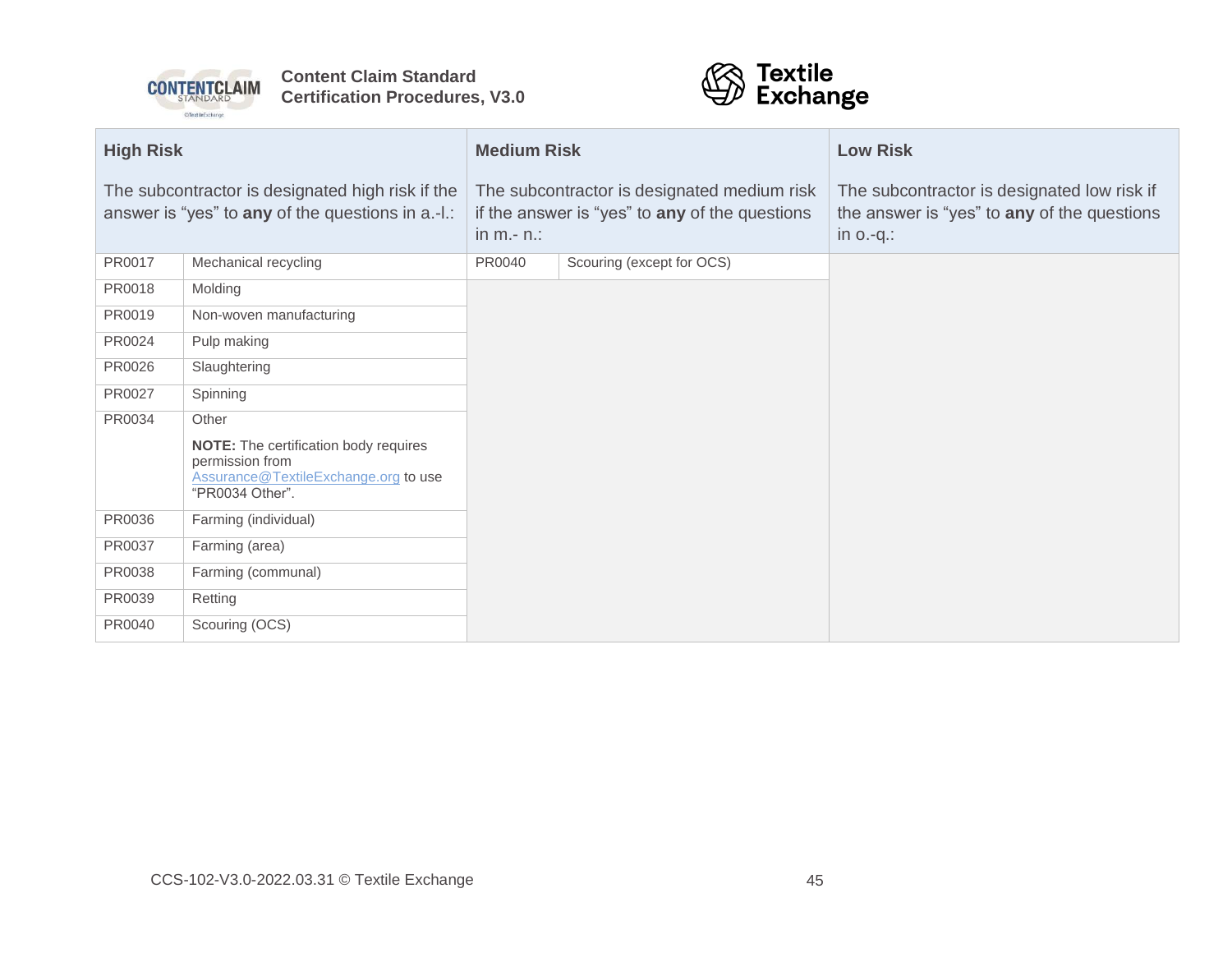



# Appendix C – Auditing of Facilities Based on Risk Level

The certification body shall use the table below to determine frequency and intensity of audits per the criteria in [D2.3.1.](#page-12-3) If a site moves from lower risk level to a higher risk level as a result of the risk assessment, the certification body shall treat the risk level and frequency as if it were an initial audit (see clause [D2.3.1c.](#page-13-2)).

<span id="page-45-0"></span>

| <b>Facility Type</b>                                                | <b>Maximum</b><br>Number of<br><b>Audits</b> | <b>High Risk</b>                        | <b>Medium Risk</b>                                                                                                                                                                                     | <b>Low Risk</b>                                                                                                                                                                                                        |
|---------------------------------------------------------------------|----------------------------------------------|-----------------------------------------|--------------------------------------------------------------------------------------------------------------------------------------------------------------------------------------------------------|------------------------------------------------------------------------------------------------------------------------------------------------------------------------------------------------------------------------|
| 1. Processors*,<br>farms                                            |                                              | a. On-site audit annually.              | b. On-site or hybrid audit<br>annually.                                                                                                                                                                | c.i. Initial audit: on-site or<br>hybrid audit.<br>c.ii. On-site or hybrid audit at<br>least once every three years.<br>Years two to three of the<br>annual audits cycle may then<br>be conducted as remote<br>audits. |
| 2. Supply chain<br>distributors<br>(handling unfinished<br>product) |                                              | a. On-site or hybrid audit<br>annually. | b.i. Initial audit: on-site or<br>hybrid audit.<br>b.ii. On-site or hybrid audit at<br>least once every five years.<br>Annual audits (i.e. years two to<br>five) may be conducted as<br>remote audits. | c.i. Initial audit: on-site or<br>hybrid audit.<br>c.ii. On-site or hybrid audit at<br>least once every five years.<br>Years two to five of the annual<br>audits cycle may then be<br>conducted as remote audits.      |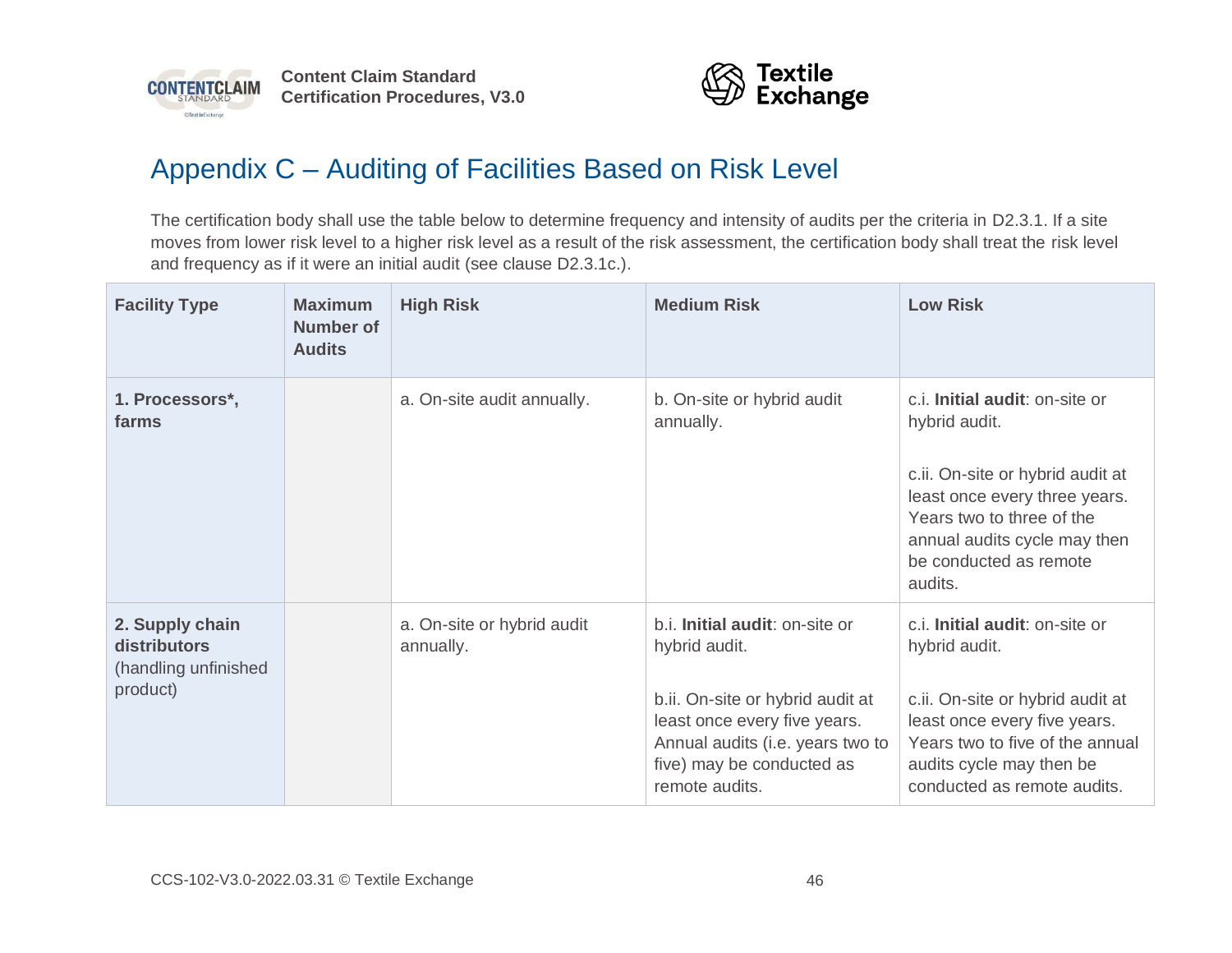



| <b>Facility Type</b>                                                                                | <b>Maximum</b><br><b>Number of</b><br><b>Audits</b>                     | <b>High Risk</b>                                                                                                                                           | <b>Medium Risk</b>                                                                                                                                                 | <b>Low Risk</b>                                                                                                                                                                                                                                                                                                                                                                                                                      |
|-----------------------------------------------------------------------------------------------------|-------------------------------------------------------------------------|------------------------------------------------------------------------------------------------------------------------------------------------------------|--------------------------------------------------------------------------------------------------------------------------------------------------------------------|--------------------------------------------------------------------------------------------------------------------------------------------------------------------------------------------------------------------------------------------------------------------------------------------------------------------------------------------------------------------------------------------------------------------------------------|
| 3. Brand where<br>brand main site<br>takes physical<br>possession of<br>claimed material            | Refer to<br>maximum<br>number of<br>audits in<br>Appendix<br>C1 (below) | a. On-site audit annually.                                                                                                                                 | b. On-site or hybrid audit<br>annually.                                                                                                                            | c.i. Initial audit: on-site or<br>hybrid audit.<br>c.ii. On-site or hybrid audit at<br>least once every three years.<br>Years two to three of the<br>annual audits cycle may then<br>be conducted as remote<br>audits.                                                                                                                                                                                                               |
| 4. Brand where<br>brand main site<br>does not take<br>physical<br>possession of<br>claimed material | Refer to<br>maximum<br>number of<br>audits in<br>Appendix<br>C1 (below) | a. On-site audit annually for<br>main site. On-site audit shall<br>be conducted for at least two<br>sites with physical possession<br>of claimed material. | b. On-site or hybrid audit<br>annually. On-site or hybrid<br>audit shall be conducted for at<br>least one site with physical<br>possession of claimed<br>material. | c.i. Initial audit: remote audit<br>of main site. On-site or hybrid<br>audit for at least one site with<br>physical possession of claimed<br>material.<br>c.ii. Remote audit of main site<br>annually. On-site or hybrid<br>audit for at least one site with<br>physical possession of claimed<br>material once every three<br>years. Years two to three of<br>the annual audits cycle may<br>then be conducted as remote<br>audits. |
| 5. Trader site that<br>is required to be                                                            |                                                                         | a. On-site audit annually.                                                                                                                                 | b.i. Initial audit: on-site or<br>hybrid audit.                                                                                                                    | c.i. Initial audit: on-site or<br>hybrid audit.                                                                                                                                                                                                                                                                                                                                                                                      |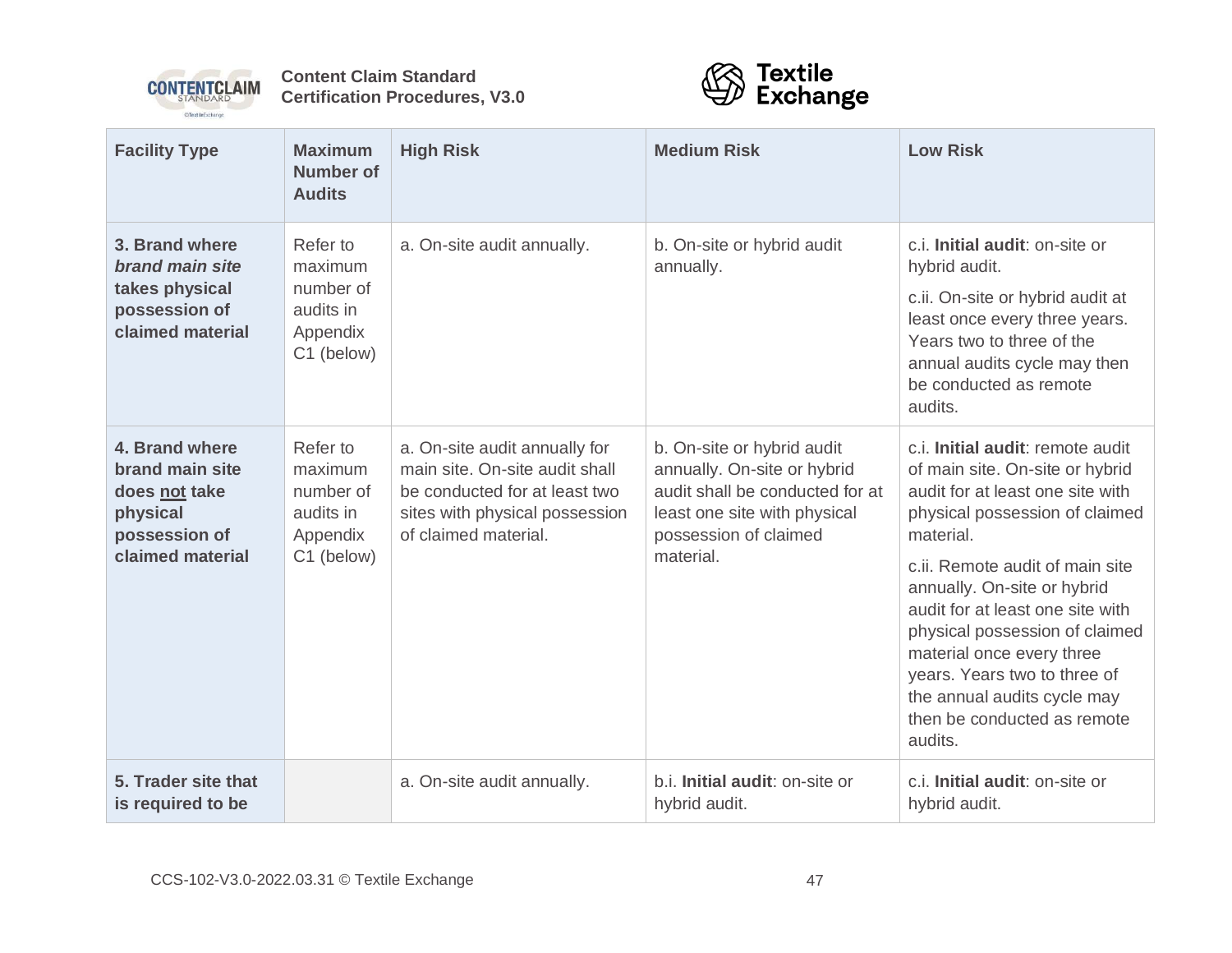



| <b>Facility Type</b>                                          | <b>Maximum</b><br><b>Number of</b><br><b>Audits</b>                     | <b>High Risk</b>                                       | <b>Medium Risk</b>                                                                                                                                               | <b>Low Risk</b>                                                                                                                                                                                                                                                                                              |
|---------------------------------------------------------------|-------------------------------------------------------------------------|--------------------------------------------------------|------------------------------------------------------------------------------------------------------------------------------------------------------------------|--------------------------------------------------------------------------------------------------------------------------------------------------------------------------------------------------------------------------------------------------------------------------------------------------------------|
| certified (see CCS<br>3.0 B1.2                                |                                                                         |                                                        | b.ii. On-site or hybrid audit at<br>least once every five years.<br>Years two to five of the annual<br>audits cycle may then be<br>conducted as remote audits.   | c.ii. Remaining audits may be<br>conducted as remote audits.                                                                                                                                                                                                                                                 |
| 6. Retailer that is<br>selling direct to<br>consumers only    | Refer to<br>maximum<br>number of<br>audits in<br>Appendix<br>C1 (below) | a. On-site audit.                                      | b. On-site or hybrid audit.                                                                                                                                      | c. Remote audit annually.                                                                                                                                                                                                                                                                                    |
| 7. Associated<br>subcontractor                                |                                                                         | a. On-site audit annually.                             | b. On-site or hybrid audit at<br>least once every three years.<br>Years two to three of the<br>annual audits cycle may then<br>be conducted as remote<br>audits. | c.i. Audit once every three<br>years. A minimum of the<br>square root of the total<br>subcontractors per scope<br>certificate shall be audited with<br>an on-site or hybrid audit<br>during the three year cycle.<br>c.ii. Remaining audits in the<br>three year cycle may be<br>conducted as remote audits. |
| 8. Subcontractor<br>added to the scope<br>certificate outside |                                                                         | a. On-site audit prior to being<br>added to the scope. | b. Audited prior to being added<br>to the scope. A remote audit is<br>permitted. However, only an<br>on-site or hybrid audit may be                              | c. May be added to the scope<br>without an audit.                                                                                                                                                                                                                                                            |